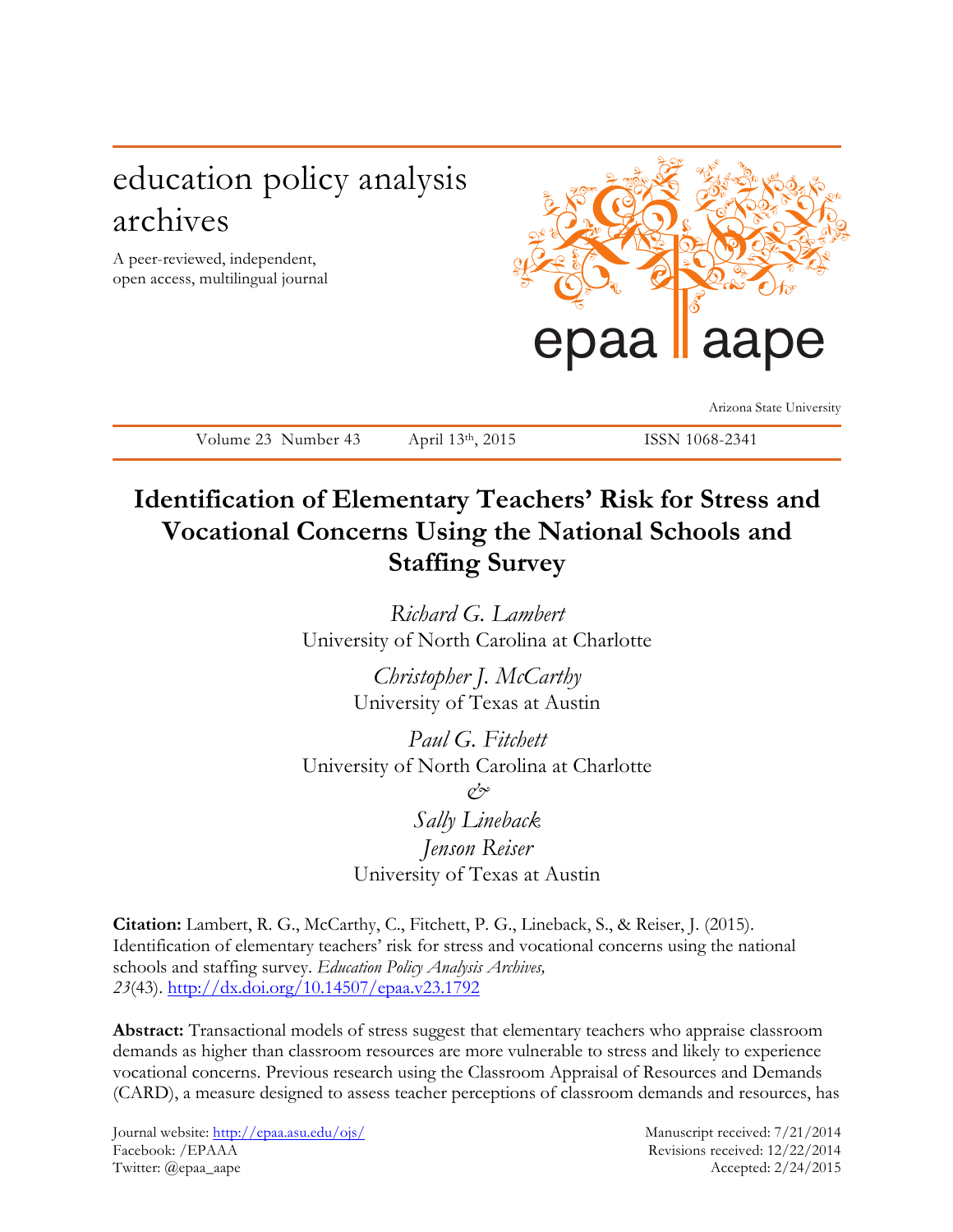supported transactional models with local samples. The current study replicated this previous research with two waves of large nationally representative data from the Schools and Staffing Survey (1999-2000 and 2007-2008). Theoretically-predicted differences were found, suggesting that an understanding of individual elementary teachers' perceptions of demands and resources in the classroom could have important implications for policy and research aimed at addressing teachers' vocational concerns.

**Keywords:** teacher; stress; appraisals; vocational concerns; job satisfaction; retention

### **El Uso de las** *National Schools and Staffing Survey* **para Identificar el Riesgo de Estrés y Preocupaciones Profesional de Maestros de Primaria**

**Resumen:** Los modelos transaccionales de estrés sugieren que los maestros de primaria que consideran que las demandas de aula son mayores que los recursos que reciben se enfrentan a un mayor riesgo de estrés y son más propensos a tener inquietudes vocacionales. La investigación anterior utilizando la Evaluación de los Recursos y la Demanda en el Aula (CARD por sus siglas en Inglés), un sistema diseñado para evaluar la opinión de los profesores sobre las demandas y recursos, es compatible con los modelos transaccionales con muestras locales. Esta investigación replico la investigación anterior utilizando dos grupos de datos representativos a nivel nacional de las *Schools and Staffing Survey* (1999-2000 y 2007-2008). Se encontraron diferencias previstas en teoría, lo que sugiere que entender las opiniones individuales de los maestros de primaria sobre las demandas y recursos en el aula puede tener implicaciones importantes para la política educativa y de investigación que tiene como objetivo hacer frente a las preocupaciones de formación profesional de los docentes.

**Palabras-clave:** los maestros; el estrés; opiniones; inquietudes vocacionales; satisfacción laboral; retención

### **Usando o** *National Schools and Staffing Survey* **para Identificar o Risco de Estresse e Preocupações Vocacionais em Professores de Ensino Primário**

**Resumo:** Modelos transacionais de estresse sugerem que professores de ensino primário que consideram que as demandas da sala de aula são maiores do que os recursos que eles recebem enfrentam um risco maior de estresse e são mais prováveis de terem preocupações vocacionais. Pesquisas anteriores usando a Avaliação de Recursos e Demandas da Sala de Aula (CARD por sua sigla em inglês), um sistema criado para avaliar a opinião dos professores sobre demandas e recursos, apoia modelos transacionais com amostras locais. Esta pesquisa reproduziu a pesquisa anterior usando dois grupos de dados representativos nacionais da *Schools and Staffing Survey* (1999-2000 e 2007-2008). Diferenças teoricamente que tinham sido previstas foram encontradas, sugerindo que compreender as opiniões individuais de professores de ensino primário sobre demandas e recursos na sala de aula pode ter consequências importantes para políticas e pesquisas educativas que tem como objetivo lidar com preocupações vocacionais de professores. **Palavras-chave:** professores; estresse; avaliações; preocupações vocacionais; satisfação profissional; retenção

Kyriacou and Sutcliffe (1977) defined teacher stress as "a response by a teacher of negative affect …as a result of the demands made upon the teacher in his role as a teacher" which is determined by "the degree to which the teacher perceives that he is unable to meet the demands made upon him" (p. 299). While this definition emphasizes teachers' perceptions of the classroom, in subsequent years research has taken an education production function approach (Hanushek, 2008; Monk, 1988) by focusing on external workforce factors (Zellars, Hochwarter, & Perrewe´, 2004) such as having larger classes (French, 1993) and excessive administrative burdens (Lambert &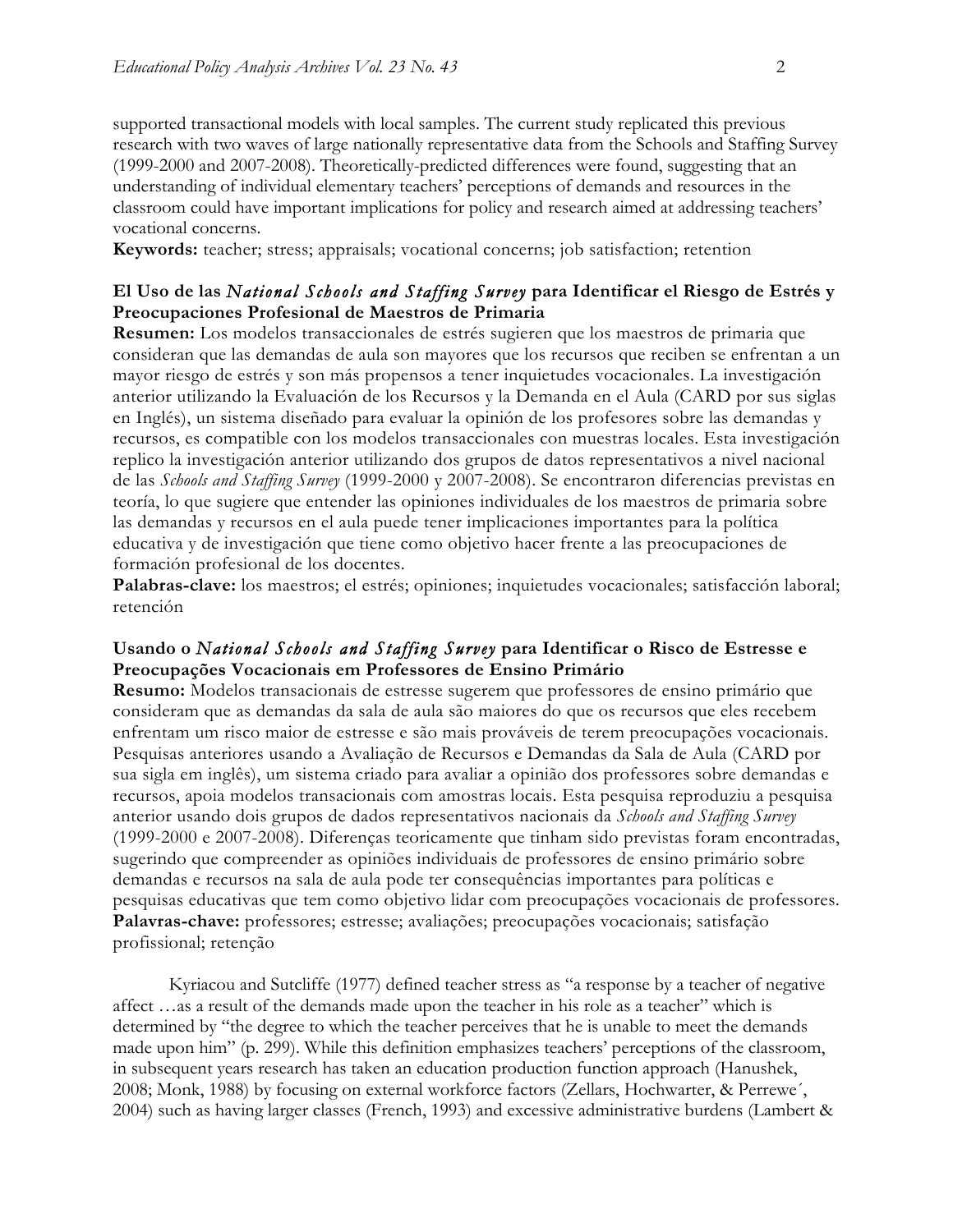Ullrich, 2012; Moriarty, Edmonds, Blatchford, & Martin, 2001). This approach is followed in research on teacher job satisfaction and retention research as well (cf. Ingersoll, 2001; Liu, 2007; Liu & Ramsey, 2008). The resulting line of inquiry follows the historical trend of educational policy analysis and research by examining "inputs" (class size, administrative climate) that are presumed to lead to certain teacher "outputs," such as level of satisfaction and occupational commitment. This approach, while valuable, neglects consideration of the psychological factors associated with teachers' everyday experience of their classrooms.

Incorporating the predominant model of stress, transactional theory (Lazarus & Folkman, 1984), we conceptualize teacher stress as caused by a perceived imbalance of teachers' classroom demands and resources. Meyer (2003) noted that early stress researchers such as Wheaton (1999) used an engineering analogy for stress, "explaining that stress can be assessed as a load relative to a supportive surface" (p. 675). How people appraise their "load" relative to support is a key determinant of vulnerability to stress and recent research has examined the role of appraisals that teachers make of their classroom (Chang, 2009; Chang & Davis, 2009; Kokkinos, Panayiotou, & Davazoglou, 2005). However, much of this research fails to capture the central proposition of transactional models: teacher perceptions of classroom demands vis-à-vis perceived classroom resources are what puts them at risk for stress (Moore, 2006). In other words, it is not appraisals of high demands alone that are hypothesized to lead to stress, but rather a teacher's perceptions that the level of demands exceeds their perceived classroom resources. Accounting for such factors could lead to a better understanding of why some teachers are more vulnerable to stress than others when experiencing the same workforce realities.

Lambert, McCarthy, O'Donnell, and Wang (2009) developed the Classroom Appraisal of Resources and Demands (CARD) to measure both classroom demands and resources with the goal of identifying which elementary teachers view demands as outstripping their classroom resources. The CARD was originally developed for elementary teachers because they are more likely than teachers at other levels to spend most of their workday in the same classroom with the same students, allowing for a more stable context in which demands and resources can be assessed (McCarthy, Lambert, O'Donnell, & Melendres, 2009). A recent meta-analysis of 18 CARD studies using a range of local samples of teachers (many of them elementary level) across various districts and states provided evidence that the CARD measures teachers' appraisals of their classroom demands and resources reliably (McCarthy, Lineback, Lambert, Allender, Reiser, & Murphy, 2014). Further, the validity of the transactional approach for assessing elementary teachers' risk for stress was supported with consistent findings in these studies that elementary teachers perceiving the highest levels of demands with respect to classroom resources were also likely to experience concerns related to student behaviors, report more job dissatisfaction, and less occupational commitment (McCarthy, Lambert, & Reiser, 2014). In other words, such teachers are more likely to report the symptoms associated with stress.

This study examined whether transactional stress research with local samples of elementary teachers using the CARD can be replicated nationally. Fortunately, the Schools and Staffing Survey (SASS) dataset contains many items similar to the CARD Demands and Resources scale. Administered by the National Center for Education Statistics, SASS is the largest and most comprehensive data source available on teachers and schools (Ingersoll & Smith, 2003). Items from the SASS survey addressing similar classroom demands and resources to those measured in the CARD were identified, and this information was used to classify teachers according to stress vulnerability. In addition to surveying teachers about classroom demands and resources, which allows for a replication of the CARD classification strategy, the SASS also includes questions about teachers' vocational concerns (specifically, questions about intentions to remain in teaching, job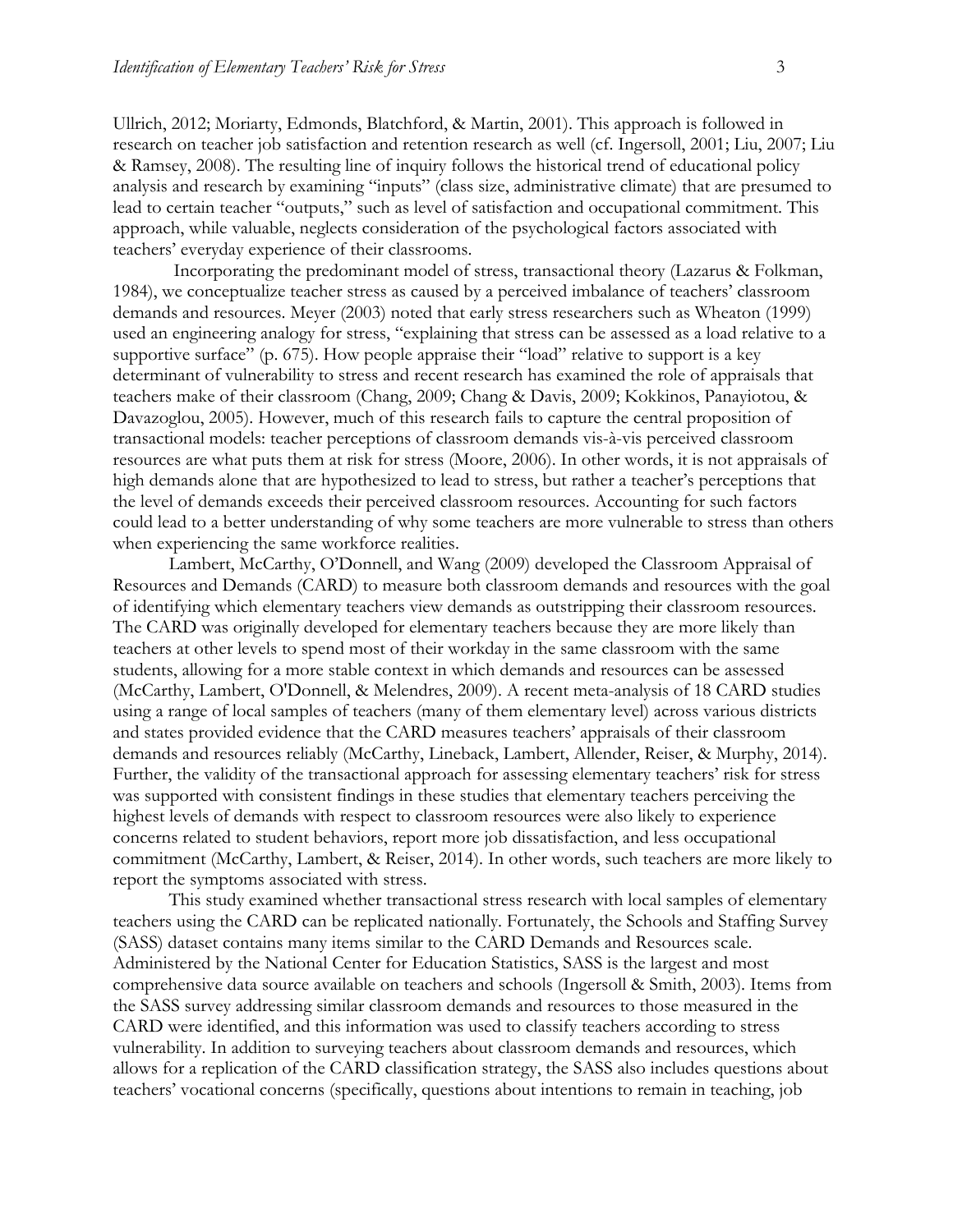security and job satisfaction), classroom characteristics (specifically, questions about class size and composition), and professional autonomy. Examination of whether teachers classified according to level of risk (i.e., vulnerability) for stress was associated with scores on these constructs was considered evidence of stress symptoms and therefore formed the basis for three main research questions investigated.

### **Background**

### **Examining Teacher Perceptions Using the Transactional Model**

The CARD was developed to measure teachers' appraisals of both classroom demands and resources in order to operationalize transactional models of stress (Lambert et al., 2009). Teachers are classified into three groups based on their responses to the CARD: (1) those perceiving classroom resources as greater than demands (labeled the Resourced group), (2) those perceiving classroom demands as equal to resources (labeled the Balanced group), and (3) those perceiving classroom demands as greater than resources (labeled the Demands group). According to transactional models of stress, this last group is theorized to most likely to experience stress symptoms (McCarthy, Lambert et al., 2014; McCarthy, Lineback et al., 2014). This process is represented in Figure 1.



aing kagimianG C bulangkarianG albumG, ka

*Figure 1*. Hypothesized model of teacher risk for stress

As can be seen in the Figure, elementary teachers appraising overall classroom resources as equal to, or exceeding classroom demands, are hypothesized as less vulnerable to stress symptoms. Such teachers are predicted to report higher levels of satisfaction and occupational commitment. As will be described further, a similar pattern for professional autonomy is hypothesized in this study.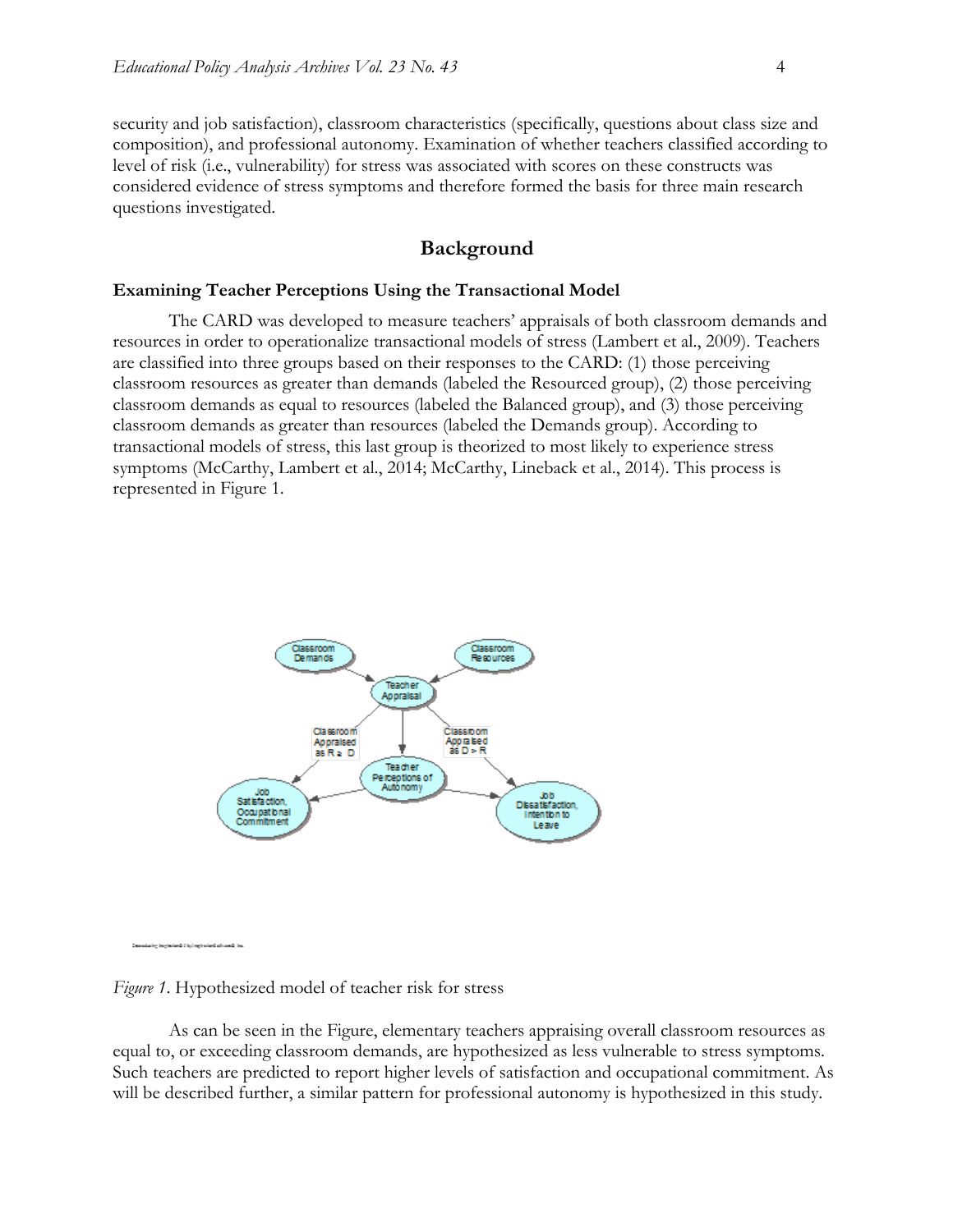Conversely, teachers appraising overall classroom resources as insufficient for classroom demands are hypothesized to be most vulnerable to stress symptoms (McCarthy et al., 2009).

As was noted above, a unique feature of the CARD is that it operationalizes transactional models by accounting for perceived imbalances in teachers' classroom demands. This is accomplished by creating a score for each teacher based on the difference between the Demands and Resources scale scores. This is labeled an Appraisal Index, as it represents the teachers' overall appraisal of whether their classroom resources are sufficient for the magnitude of classroom demands (McCarthy, Lambert et al., 2014). The Appraisal Index therefore serves as a measure of the extent to which teachers experience demand imbalances in their classroom at the level of specific demands and resources, allowing for a more granular understanding of their everyday classroom experience.

In this approach to understanding teacher stress, appraisals are seen as central to understanding why some elementary teachers become dissatisfied with teaching and consider leaving the profession (Folkman & Moskowitz, 2004; McCarthy, Lineback et al., 2014). In the context of this study, it is expected that teachers classified in the Demands group will be more likely to report (a) being dissatisfied with their jobs, (b) more vocational concerns, and (c) lower levels of professional autonomy.

Given that research with the CARD has only been conducted with local samples of elementary and secondary teachers (McCarthy, Lineback et al., 2014), an important question is whether support for transactional models using this methodology can be found in a national sample. The similarity of the SASS to variables investigated in CARD research allowed us to replicate of the classification strategy used to place teachers in the three Appraisal groups: Demands, Balanced, and Resourced. Both the 1999-2000 and 2007-2008 SASS surveys<sup>1</sup> were used in this study because there is some evidence that increased high-stakes testing and accountability brought on by No Child Left Behind (NCLB) has led to increased stressors and demands on many teachers (Berryhill, Linney, & Fromewick, 2009; Grissom, Nicholson-Crotty, & Harrington, 2014). Utilizing the 2000 and 2008 surveys provided information about teachers' perceptions of classrooms, both before and after implementation of the No Child Left Behind Act. The 2007-2008 timeframe was also important to include as it is contemporaneous with recent CARD studies (c.f. McCarthy et al., 2009; McCarthy, Lambert, Crowe, & McCarthy, 2010). The rationale for examining Appraisal group differences in risk for stress with SASS questions about teachers' vocational concerns, classroom characteristics, and autonomy, which formed the three main research questions in this study, will be provided next.

### **Teacher Vocational Concerns**

Ingersoll (2012) noted the United States currently has a significant teacher turnover problem, and labeled the phenomenon of early career teachers exiting as the "greening" of the field. Ingersoll also posited that this greening is mostly due to teacher dissatisfaction and the pursuit of other employment, despite new teachers being hired at an accelerated pace. This attrition rate is considerably higher than other professional occupations (Ingersoll, 2003) and has a detrimental impact on students, teachers, and the overall school climate (Béteille & Loeb, 2009; Guin, 2004; Hong, 2012; Johnson, Craft & Papay, 2012; Ronfeldt, Loeb, & Wyckoff, 2013).

The greening problem may be explained, at least partially, by falling levels of teacher satisfaction. According to the Metlife Survey of the American Teacher (2012), teacher satisfaction has fallen to a 25-year low: only 39% of respondents report that they are very satisfied. In general, job satisfaction research conceptualizes the construct as either overall satisfaction (usually only one question on a survey), or as a construct involving multiple components, including satisfaction with

<sup>&</sup>lt;sup>1</sup>We will hereafter refer to these datasets as the 2000 SASS and the 2008 SASS.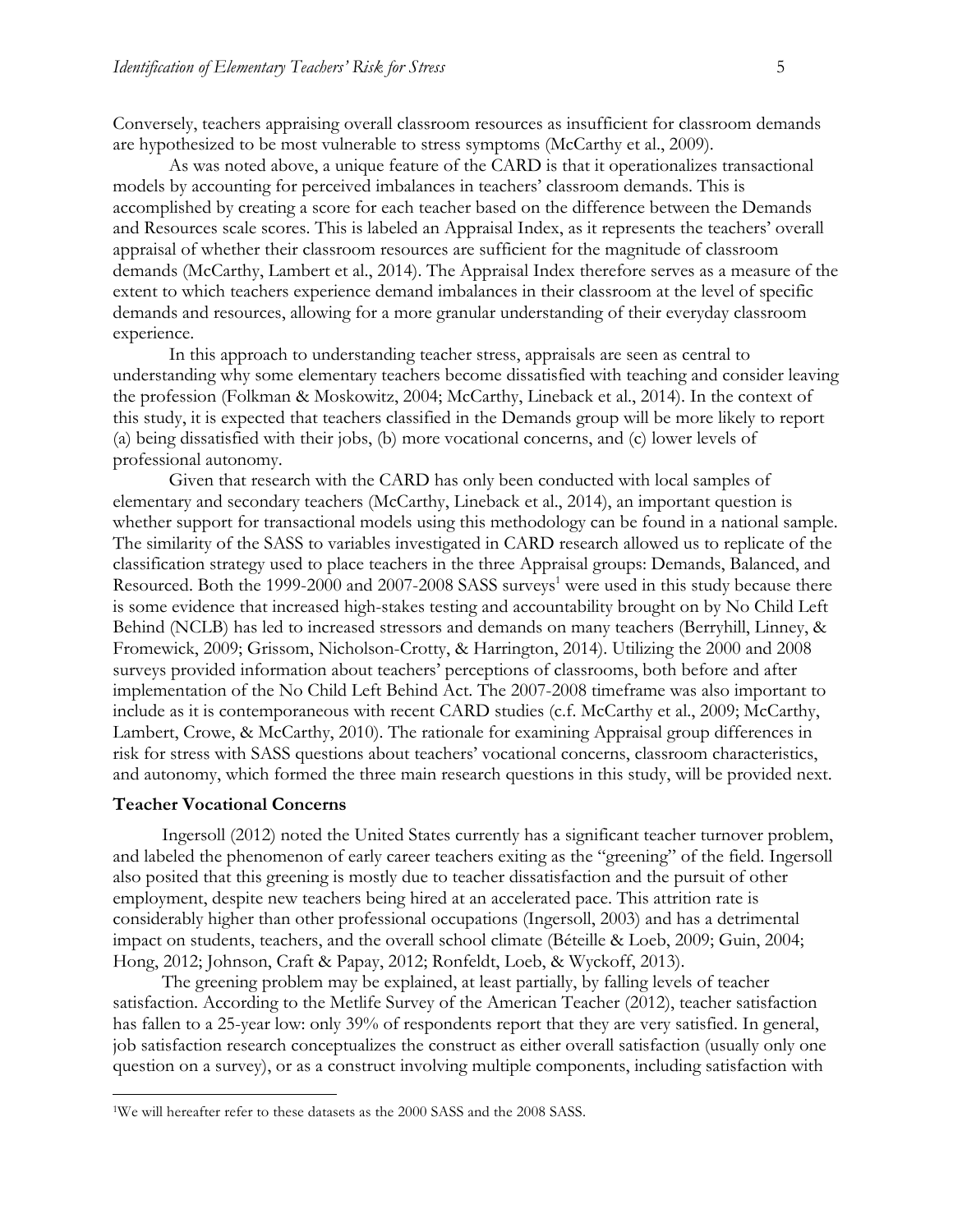salary, promotion, working conditions, benefits, and organizational climate (Koeske, Kirk, Koeske, & Rauktis, 1994; Liu & Ramsey, 2008).

Not surprisingly, research using the SASS has consistently demonstrated that satisfaction is related to both intentions to leave and attrition itself. Ingersoll (2001) used the 1990-1991 SASS and the 1991-1992 Teacher Follow-Up Survey to show that job dissatisfaction, or the desire to pursue other employment, accounted for most of the variance in why teachers left their teaching positions. Another more recent study using SASS data found that a teacher's job satisfaction was the most significant predictor of a teacher's intentions to stay in teaching (Tickle, Chang, & Kim, 2011).

Surprisingly, however, we found scant research using the SASS to evaluate the role of stress in teacher dissatisfaction or intention to leave the field. Grissom et al. (2014) used the SASS data to investigate teacher work environments across several administrations of the SASS and defined teacher demands as the number of hours in the week teachers spend working and support from the school, but did examine teacher resources. Interestingly, they found that while teachers' reported weekly work increased 2 hours between 2000 and 2004 (just before No Child Left Behind was enacted), work hours leveled off between 2004 and 2008. This suggests teacher work hours have not necessarily increased since the Act was implemented.

Transactional theorists would suggest that teachers' appraisals of the classroom environment could explain why some teachers become dissatisfied and make plans to leave the profession (McCarthy, Lineback, et al., 2014). A primary question in this study, therefore, is whether teachers classified in the Demands group report more vocational concerns, which are defined as teachers' dissatisfaction with, and intention to leave, the teaching profession (McCarthy, Lambert et al., 2014). Research using the CARD (McCarthy, Lineback, et al., 2014) with local samples has consistently demonstrated that teachers classified in the Demands group report more job dissatisfaction and lowered occupational commitment (Lambert, McCarthy, McCarthy, Crowe, & Fisher, 2012; McCarthy et al., 2009; McCarthy, Lambert, O'Donnell, Villarreal, & Melendres, 2012; McCarthy, Lambert et al., 2014). Further, although based on correlational analyses, one study found that teachers classified in the Demands group reported lowered satisfaction, which in turn was associated with more plans to leave the profession (McCarthy, Lambert, Crowe, & McCarthy, 2010). In other words, teachers' appraisals of high demand vis-à-vis their resources could be antecedent to, and possibly be the reason for, higher levels of dissatisfaction. Therefore a primary goal of this study was replication of our findings connecting teacher's risk for stress and vocational concerns with the SASS.

### **Classroom Structural Characteristics and Student Behavioral Tendencies**

Though salary is frequently referenced as a substantial predictor of where and how long one remains in the classroom (Guarino, Santibãnez, & Daley, 2006; Hanushek & Rivikin, 2007), Béteille and Loeb (2009) note in their review of educational policy literature that "non-wage characteristics" are important to consider in determining professional trajectory of teachers. Research has specifically connected classroom working conditions and climate to teacher satisfaction, mobility, and attrition (Ingersoll, 2001; Johnson, Berg, & Donaldson, 2005; Simon & Johnson, 2013). Classroom management issues, particularly with respect to student behavior, is a common source of teacher stress (Chang, 2009; Eskridge & Coker, 1985; Lewis, Roache, & Romi, 2011; Sutton, Mudrey-Camino, & Knight, 2009). Here again, it is important to understand which teachers are most vulnerable to stress caused by classroom factors: as Chang asked with respect to stress caused by disruptive behaviors, "how does one teacher manage to survive while another is depleted by it?" (Chang, 2009, p. 202).

Research using the CARD has demonstrated that teachers in the Demands group experience their classrooms differently (McCarthy, Lineback et al., 2014): they perceive more challenges due to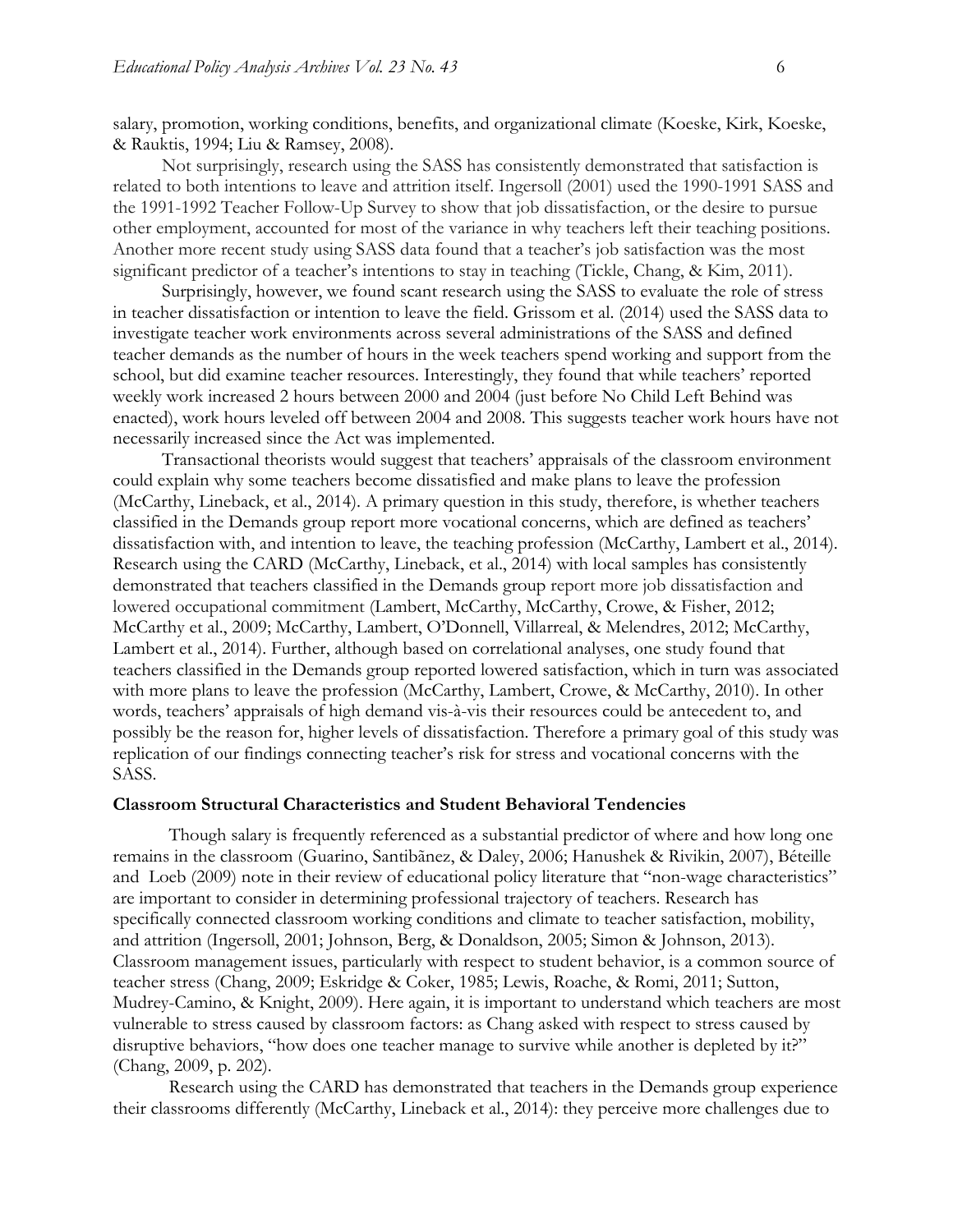student behavior and tend to report larger classroom sizes. In this replication study, we asked if appraisal group differences (Demands, Balanced, and Resourced) could be found in teachers' selfreports about classroom characteristics and student behavioral characteristics contained in the 2000 and 2008 SASS. Both the 2000 and 2008 SASS datasets included numerous questions about teachers' classroom characteristics and the behavioral tendencies of their students (class size, students with learning issues, students with attendance issues, students with problem behaviors, having been attacked or threatened, satisfied with class size, and wasting time as a teacher) and previous studies have examined whether classroom characteristics are linked to teacher turnover. For example, Feng (2010) utilized the 2000 SASS dataset along with a state data set from Florida to show that higher levels of teacher-specific disciplinary incidents were associated with greater levels of teacher turnover. Likewise, Ingersoll and May (2012) found that for both math and science teachers, the incidence of student discipline problems was positively associated with teacher turnover. Examining class size, Schcrff and Hahs-Vaughn (2008) indicated that a minority (40%) of SASS-surveyed English teachers were satisfied with their class size. In a study of teachers in Florida using a statewide data set, teachers who were less experienced (defined as 1-5 years of teaching) had higher percentages of students with Individualized Education Plans and Language Education Plans (Feng, 2010). Once again, however, stress has not been examined as a possible factor in SASS research establishing connections between classroom variables and vocational concerns.

As was noted, studies using the CARD have explored the link between stress and classroom factors by examining whether Demands teachers' classroom characteristics differ in significant ways from Resourced and Balanced teachers. CARD research on this topic has provided mixed findings: Lambert, McCarthy et al. (2012) found that teachers classified as Resourced reported smaller classrooms and teachers in the Demands group reported greater percentages of students with learning disabilities, problem behaviors, and poor attendance. However, while Lambert, McCarthy, O'Donnell, and Melendes (2007) also found that teachers classified in the Demands group reported more students with problem behaviors and learning disabilities, they found no differences in class size or reported percentages of students who were English language learners or had poor attendance. Given such equivocal findings using the CARD, and the lack of research on teacher stress with the SASS, the current study sought to examine whether differences in classroom characteristics and student behavioral tendencies exist between teachers classified in each of the Appraisal groups using SASS data.

#### **Teacher Autonomy**

SASS items related to teacher autonomy allowed for an extension of teacher stress research with an important construct not addressed in prior transactional stress CARD studies. A teacher's sense of autonomy at work, which entails pedagogical, organizational, principle, and routine decision-making (Friedman, 1999), correlates highly with job satisfaction and other teacher attitudes (Pearson, 1998). Lam and Yan (2011) found that professional autonomy significantly influenced job satisfaction and teaching motivation. Research by Pearson and Moomaw (2005*)* examined the relationship between teacher autonomy and job stress, work satisfaction, empowerment, and professionalism, and found that as teachers' autonomy over curriculum increased, job stress decreased. Additionally, Jiang (2005) found that involving teachers in curriculum reform facilitated teachers' autonomy and reduced levels of burnout.

Research using the SASS has examined two types of autonomy variables: school influence and classroom control. Though they have varying names in the literature, researchers have typically used the same or similar questions from the SASS in order to develop scales around these constructs (e.g. Ingersoll & May, 2012; Jackson, 2012; Liu, 2007).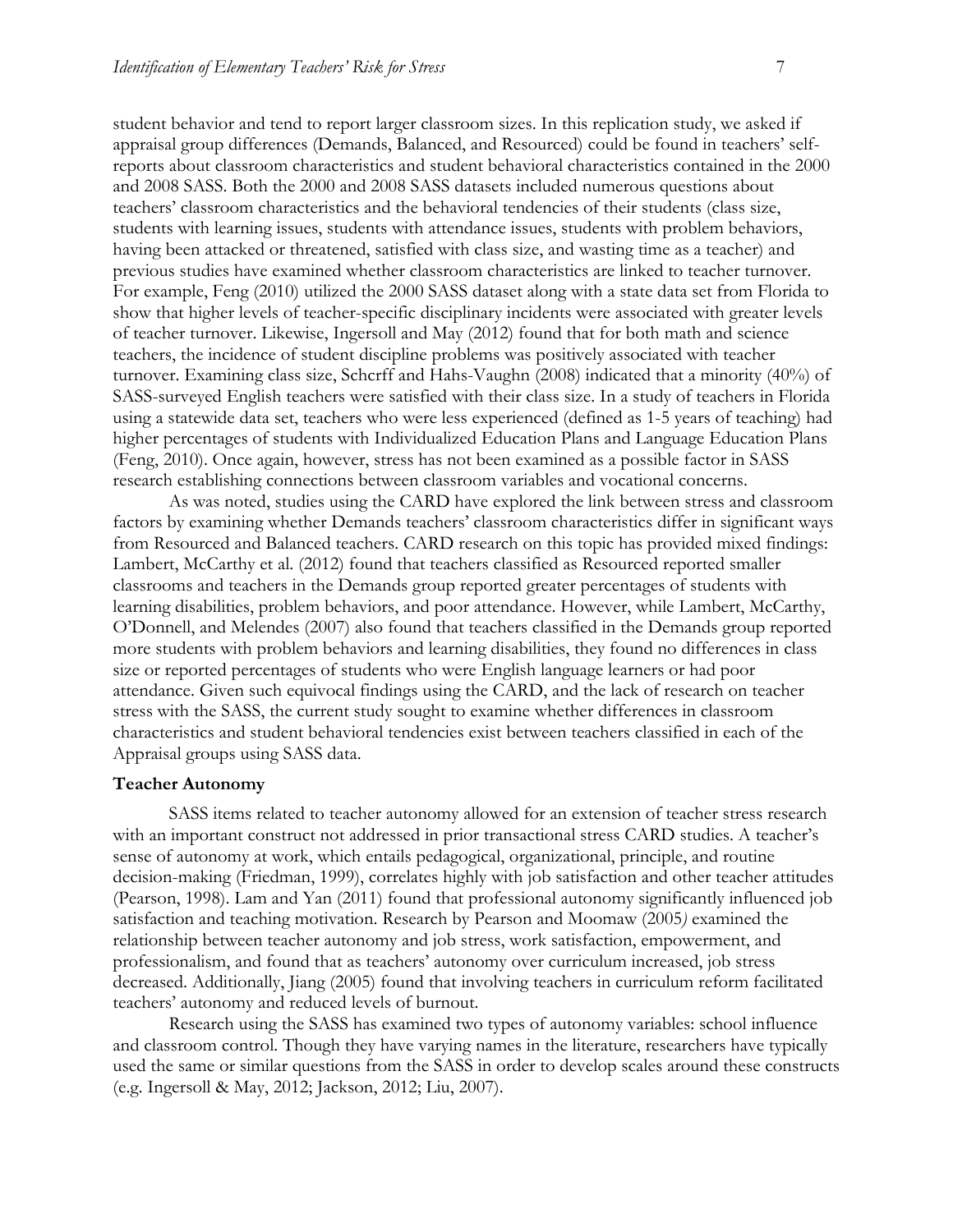**School influence.** Research on school influence using SASS data defines school influence as the perception that teachers have over school policy decisions and involves items relating to teachers' perceived influence over school-wide issues such as hiring, policies, and non-teaching related duties (Jackson, 2012). Higher levels of school influence have been associated with a greater likelihood of teachers staying in their current positions than either to move schools or leave teaching (Jackson, 2012), with higher retention of specifically math and science teachers (Ingersoll & May, 2012), and with greater intentions of remaining in the teaching profession (Sedivy-Benton, Boden, & McGill, 2012). Liu (2007) also found that having school influence rapidly decreases the attrition rate for first year teachers. Lastly, Price and Collett (2012) conducted a structural equation modeling study using data from elementary teachers in the 2004 SASS dataset. They uncovered a construct operationalized as interdependence (which uses the same questions on the SASS that others have termed "school influence") was positively related to commitment to stay in the profession directly and also through the additional variables of increased interaction with colleagues, positive affect, enthusiasm, and satisfaction.

**Classroom control.** Classroom control, also called instructional autonomy, is commonly defined as a teacher's sense of authority and control over her or his own classroom decision-making, including both teaching and testing (Pearson & Hall, 1993; Pearson & Moomaw, 2005). Ingersoll and May (2012) found that for math teachers, classroom control was the single greatest predictor of a teacher remaining in the same teaching position, higher than school influence. Sedivy-Benton et al. (2012) found that for teachers responding in the 2008 SASS dataset, classroom control was positively associated with intentions of remaining in the teaching profession. Grissom et al. (2014) found that feelings of classroom control have increased overall from 1994-2008, but classroom control has fallen between 2004 and 2008. They also found evidence that NCLB positively affected perceptions of classroom control between 2000 and 2004.

Given that teacher autonomy has not been explored in previous CARD research, the current study examined possible differences in school influence, classroom control, and an overall composite of teacher autonomy (school influence plus classroom control) among the three Appraisal groups. For teachers in the 2000 SASS dataset, both school influence and classroom control were examined. Given that the 2008 SASS did not include the questions comprising the school influence scale, we examined only classroom control for that data set.

### **Goals of the Current Study**

The current study was designed to replicate the three-group classification system used in previous CARD research (Demanded, Balanced, and Resourced) with elementary teachers in the SASS data set. Three questions guided the research:

- 1. Are Appraisal group differences (Demands, Balanced, and Resourced) observed in questions regarding teachers' perceived vocational concerns contained in the 2000 and 2008 SASS (specifically, questions relating intentions to remain in teaching, job security and job satisfaction)?
- 2. Are Appraisal group differences (Demands, Balanced, and Resourced) observed in questions regarding teachers' classroom characteristics and student behavioral characteristics contained in the 2000 and 2008 SASS?
- 3. Are Appraisal group differences (Demands, Balanced, and Resourced) observed in questions reporting teachers' perceived autonomy contained in the 2000 and 2008 SASS?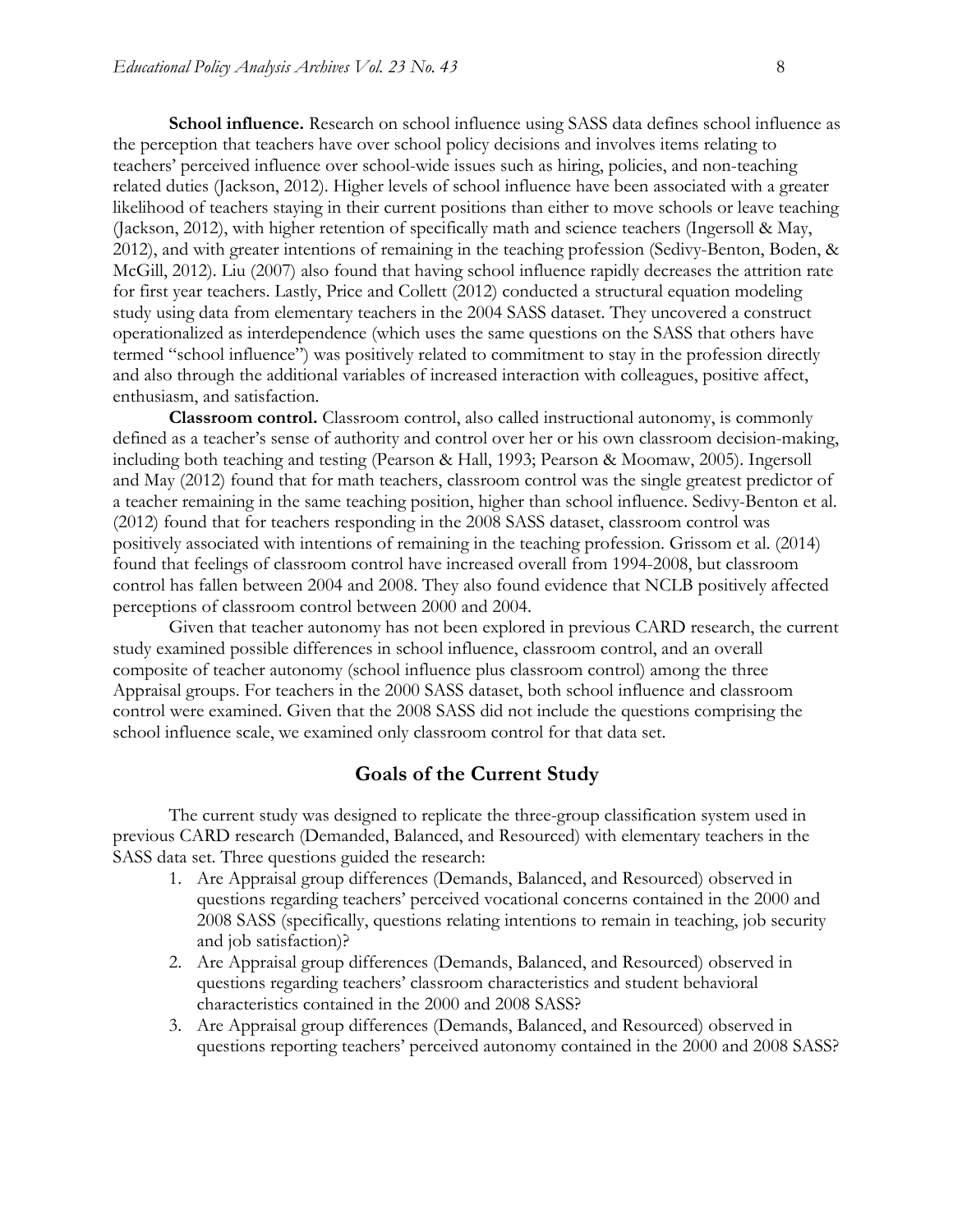### **Methods**

#### **Participants and Materials**

The participants in this study were elementary teacher respondents to the 2000 and 2008 Schools and Staffing Survey (SASS). As was noted previously, the CARD was originally developed with elementary teachers given their relatively intact classrooms. CARD surveys also include questions about teacher demographic and professional background, certification and training, and professional development activities, and this type of information is summarized for the elementary teacher respondents from the SASS in this study in Table 1. Extensive sets of questions also address classroom organization, available resources, assessment activities, working conditions, school policy and decision-making, and general employment information.

Both waves of the SASS used a complex multi-stage sampling procedure in which buildings were sampled and then samples of teachers were selected from within each sampled school. The SASS was designed to create a nationally representative sample of teachers and to collect data regarding their perceptions of school climate, overall employment and working conditions, and descriptive data about school contexts throughout the nation (NCES, 2007). Low incidence groups of teachers were oversampled.

Since many, though not all, previous CARD studies included full-time elementary school regular classroom teachers, the full SASS teacher data file was reduced to a sample of full-time public school elementary teachers  $(n=9,300)$ .<sup>2</sup> Weighted percentages are reported using the normalized version of the final teacher weight to adjust the sample to be nationally representative of the teacher population at the time the survey responses were collected.

#### **Procedures**

First, our research team reviewed items from the Classroom Appraisal of Resources and Demands (CARD) along with items from the SASS Public School Teacher Questionnaire in order to identify items with theoretical, conceptual, and thematic similarity of content. A total of 21 SASS items were identified by overall thematic content as possible matches to the Demands items from the CARD in the 2000 SASS, and 13 items in 2008 SASS (see Appendix B for a list of all items from the SASS selected to match the Demands and Resources scales from the CARD). A total of 15 SASS items were identified as possible matches to the content of items from the Resources section of the CARD in 2000 SASS and 11 items in 2008 SASS and were used to form the Resources scale (see Appendix B).

<sup>&</sup>lt;sup>2</sup> <sup>2</sup>All sample sizes were rounded to the nearest 10 in keeping with NCES policies of data disclosure.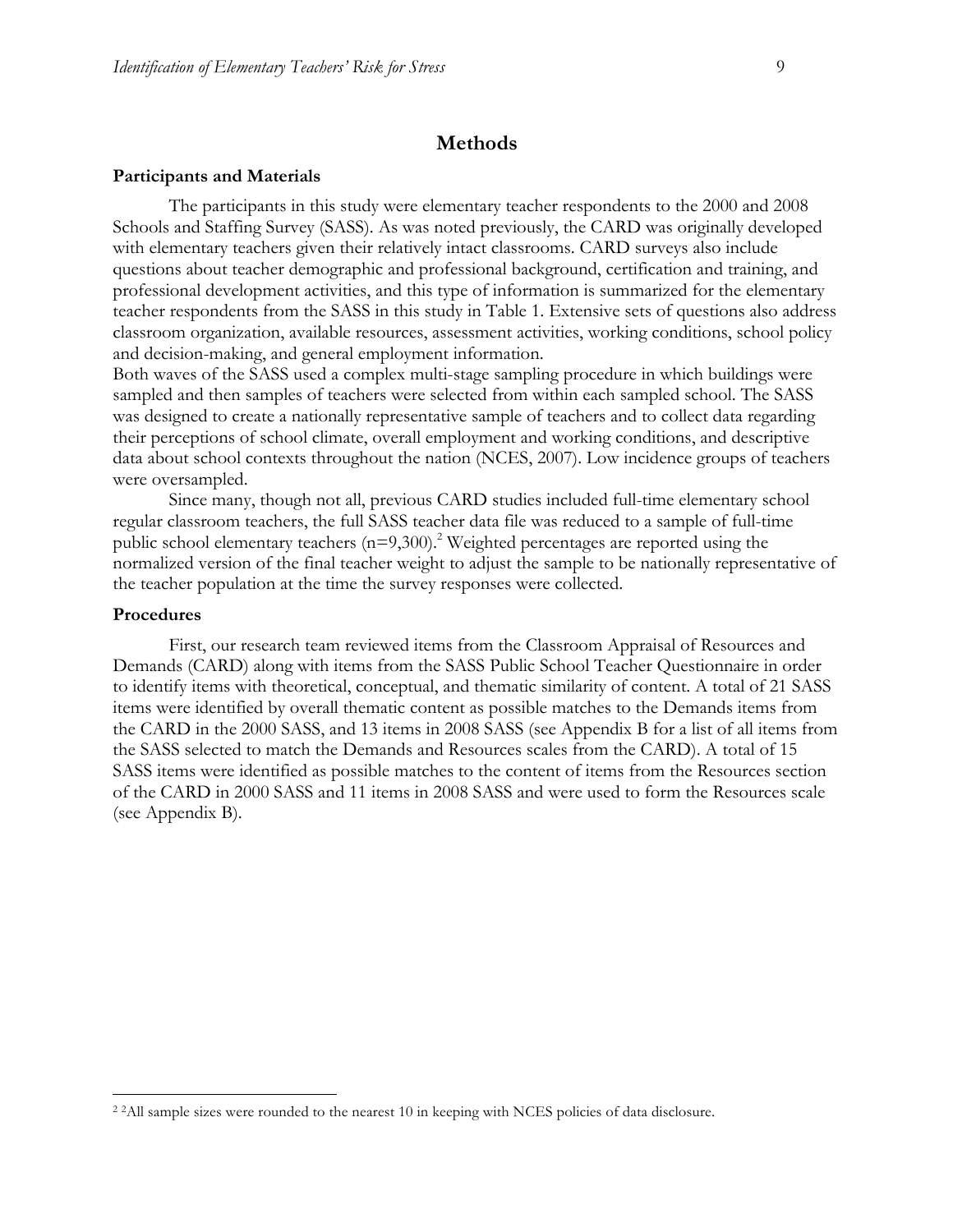|                                 |                           | 1999-2000     | 2007-2008     |
|---------------------------------|---------------------------|---------------|---------------|
|                                 |                           | Weighted      | Weighted      |
| Demographic variable            | Category                  | $\frac{0}{0}$ | $\frac{0}{0}$ |
| Urbanity of school              | Central city              | 29.3          | 27.2          |
|                                 | Urban fringe              | 50.2          | 49.1          |
|                                 | Small town or rural       | 20.5          | 23.6          |
| Census region                   | Northeast                 | 18.4          | 18.9          |
|                                 | Midwest                   | 22.0          | 21.4          |
|                                 | South                     | 38.1          | 40.8          |
|                                 | West                      | 21.5          | 19.0          |
| Ever taught in a private school | Yes                       | 12.8          | 11.0          |
|                                 | No                        | 87.2          | 89.0          |
| Years of teaching experience    | Less than two             | 7.0           | 11.4          |
|                                 | Two or more               | 93.0          | 88.6          |
| Highest educational degree      | Bachelor's only           | 58.4          | 49.6          |
|                                 | Graduate degree           | 41.6          | 50.4          |
| Union member                    | Yes                       | 80.7          | 76.8          |
|                                 | No                        | 19.3          | 23.2          |
| Gender                          | Male                      | 9.7           | 15.6          |
|                                 | Female                    | 90.3          | 84.4          |
| Race                            | Native American           | 0.8           | 1.1           |
|                                 | Asian or Pacific Islander | 2.4           | 1.9           |
|                                 | African American          | 8.7           | 7.9           |
|                                 | European American         | 88.0          | 90.1          |
| Hispanic                        | Yes                       | 6.6           | 7.9           |
|                                 | No                        | 93.4          | 92.1          |

Table 1 *Demographic Characteristics of the Samples*

Next, we conducted a content validity study in which we surveyed a panel consisting of educational research experts (*n*=5), elementary teachers (*n*=3), and school administrators (*n*=4). The 12 member panel was provided with the elementary version of the CARD and the proposed items from the SASS. The panel members were asked to indicate the extent to which they agreed that CARD items measured classroom Demands and Resources respectively. They were also asked the extent to which they agreed that the proposed SASS items focused on similar themes to those addressed by the CARD. The panelists were also asked a series of open-ended questions focusing on their general opinions about classroom resources and demands for elementary teachers. Almost all of the panelists (91.67%) answered "Agree" or "Strongly Agree" to the question about whether CARD Demands items address classroom demands. Similarly, 91.67% of the panelists answered "Agree" or "Strongly Agree" to the question about whether CARD Resources items address classroom resources. A majority of panelists (72.73%) answered "Agree" or "Strongly Agree" to the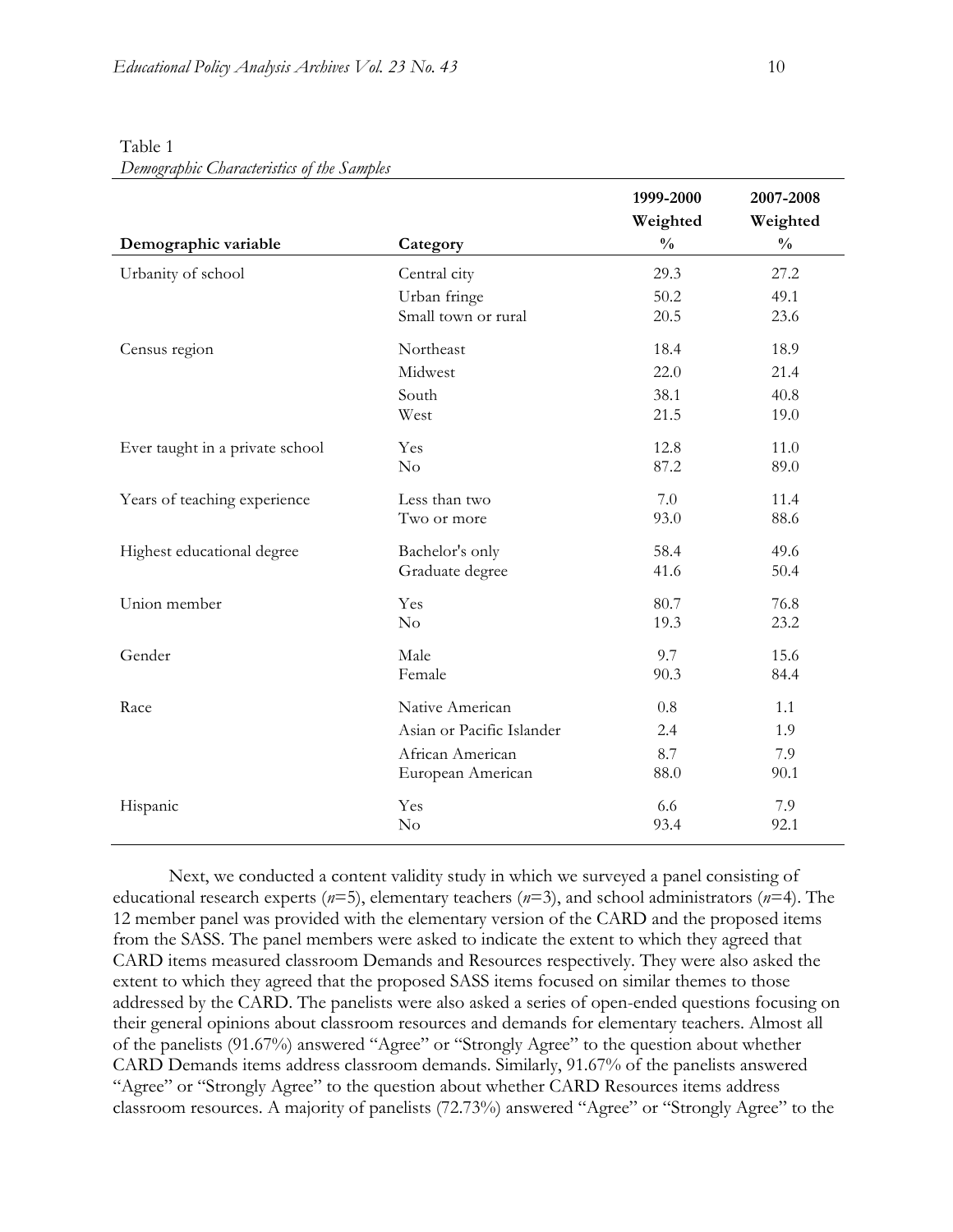question about SASS demands items being thematically consistent with CARD Demands items. Similarly, a majority of panelists (83.33%) answered "Agree" or "Strongly Agree" to the question about SASS resource items being thematically consistent with CARD Demands items. Based on these results, we proceeded with the development of SASS Demands and Resources scales.

A specific case of the one parameter item response theory (IRT) model, the Rasch rating scale model, was used through the WINSTEPS software package to combine the SASS responses to the identified items for each data set into scale scores and estimate ability parameters for each teacher. The scores were scaled to have a mean of 500 and a standard deviation of 100. The resulting Demands and Resources scale scores were moderately correlated in both waves  $(r_{2000}=-.404; r_{2008}=-.008; r_{2008}=-.008; r_{2008}=-.008; r_{2008}=-.008; r_{2008}=-.008; r_{2008}=-.008; r_{2008}=-.008; r_{2008}=-.008; r_{2008}=-.008; r_{2008}=-.008; r$ .479). The two waves of data provided scores on the SASS Demands scales that were adequately reliable ( $\alpha_{2000}$ =.898,  $\alpha_{2008}$ =.870). The two waves of data provided scores on the SASS Resources scales that were adequately reliable ( $\alpha_{2000} = .837$ ,  $\alpha_{2008} = .832$ ).

In order to match the previous protocol for classifying teachers using the CARD, an Appraisal index score was created based on the difference between the Demands and Resources scale scores in both waves (reliability<sub>2000</sub>=.906; reliability<sub>2008</sub>=.900). This reliability coefficient is based on the reliability of a difference score. Also following the CARD scoring protocol, a 95% confidence interval was formed around no difference between the Demands and Resources scale scores (McCarthy, Lambert et al., 2014). Teachers who provided difference scores greater than the upper limit of this interval were classified in the Demands group, those who provided difference scores below the lower limit of the confidence interval were classified in the Resourced group, and those with difference scores within the interval were classified in the Balanced group.

The third goal of this study also necessitated scale creation, and SASS items that address teacher perceptions about their autonomy in the school and classroom were formed. For 2000 survey, items reporting teachers' perceptions on their influence over school-wide issues such as staffing, budgeting, and instructional policy were used to form the School Influence (Cronbach's alpha=.807) scale score using Rasch IRT modeling. Both surveys include items that address teachers' perception of control over instructional materials, teaching strategies, and student discipline issues within the classroom. Through the Rasch model, these items were used to form the Classroom Control scale scores (Cronbach's  $\alpha_{2000} = .759$ ; Cronbach's  $\alpha_{2008} = .726$ ) scale score. The Rasch model was also used to form the Total Autonomy scale score (Cronbach's alpha=.830), a total score for the 2000 SASS dataset only.

Given the complex, multi-stage sampling procedures, the purposeful oversampling, and the varying non-response rates across subgroups of teachers, specialized statistical procedures were necessary in order to both weight the results to be nationally representative and to calculate the appropriate standard errors and significance tests. The AM software was used for these purposes. Throughout the results section whenever robust percentages, means, or standard errors are referred to, these values were obtained from AM by using the final teacher sampling weights and the replicate weights with the Balanced Repeated Replication estimation method.

#### **Results**

Teachers were classified into groups based on their Appraisal index score according to the CARD scoring protocol, as described in the previous section, resulting in the following sample sizes in the three groups the 2000 data: Resourced *n*=2,860 (30.7%), Balanced *n*=4,020 (43.2%), and Demands *n*=2,420 (26.1%). Classification frequencies were similar in the 2008 data: Resourced *n*=2,900 (24.2%), Balanced *n*=5,930 (49.5%), and Demands *n*=3,150 (26.3%). These national data suggest approximately a quarter of elementary teachers can be considered as at risk for occupational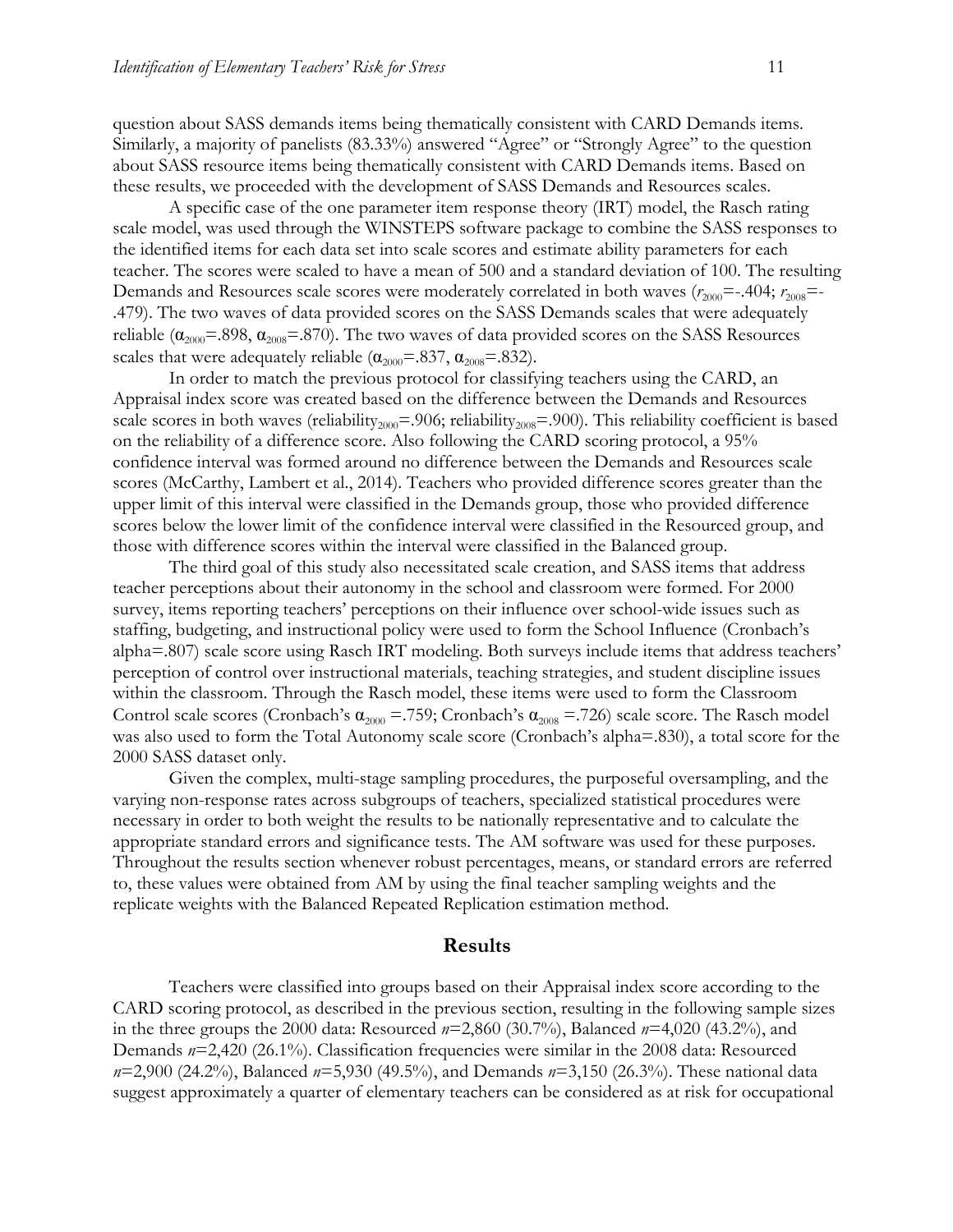stress. These values reflect the results of the CARD classification strategy when applied to the total sample of teachers across each of the waves. The reported sample sizes may vary from these values in subsequent analyses due to missing data.

#### **Appraisal Group Differences Across Teachers' Perceived Vocational Concerns**

Prior to examining our research questions, we investigated whether there were differences between the three teacher stress groups according to location of the teacher's school. Using the 2000 SASS data, the weighted results indicate that there were statistically significant associations between membership in the three stress groups and both census region  $(\chi^2_{(6)} = 108.59, p < .000)$  and urbanicity  $(\chi^2_{(4)} = 217.55, p \le 0.00)$  of school location. Of teachers working in urban schools, 34.3% of them were in the Demands group and 20.9% were in the Resourced group. In contrast, only 20.4% of teachers in suburban schools were in the Demands and 34.3% were in the Resourced group. Similarly, in rural schools 23.3% of teachers were in the Demands group and 27.9% were in the Resourced group. For teachers working in the Northeast, 35.9% were in the Resourced group and 22.3% were in the Demands group. A similar pattern was found in the Midwest where 32.5% were in the Resourced group and 19.9% were in the Demands group. However, in the South and West, the pattern was quite different. In the South, 27.4% were in the Resourced group and 27.7% were in the Demands group. In the West, 22.8% were in the Resourced group and 27.7% were in the Demands group.

Similar patterns were found when using the 2008 SASS data. The weighted results indicate that there were statistically significant associations between membership in the three stress groups and both census region  $(\chi^2_{(6)}=96.60, p<.000)$  and urbanicity  $(\chi^2_{(4)}=424.03, p<.000)$  of school location. Of teachers working in urban schools, 38.3% of them were in the Demands group and 16.9% were in the Resourced group. In contrast, only 21.7% of teachers in suburban schools were in the Demands and 31.1% were in the Resourced group. Similarly, in rural schools 25.6% of teachers were in the Demands group and 23.0% were in the Resourced group. For teachers working in the Northeast, 32.1% were in the Resourced group and 24.0% were in the Demands group. In the Midwest where 25.7% were in the Resourced group and 24.0% were in the Demands group. In the South, 24.5% were in the Resourced group and 27.6% were in the Demands group. In the West, 22.2% were in the Resourced group and 31.9% were in the Demands group.

We addressed the first research question by investigating Appraisal group differences in vocational concerns (see Table 2 for SASS items utilized in these analyses). Each of these SASS items was used as an outcome measure to test for differences between the three CARD Appraisal groups. Given previous findings with the CARD, we hypothesized that teachers in the Demands group would rate their occupational conditions more negatively than their colleagues in the other Appraisal groups.

As can be seen in Table 2, there were statistically significant and large differences in the expected directions between the Demands and the two other Appraisal groups on outcomes for vocational concerns for both the 2000 and the 2008 data sets. Several of the SASS questions show in Table 2 focused specifically on retention issues, and teachers in the Demands group were much less likely to report they would become a teacher again (75.3% for 2000 SASS and 76.6% for 2008 SASS) than those classified in the Resourced group (94.3% for 2000 SASS and 94.5% for 2008 SASS) and much less likely to report they would return to teaching the next year (65.1% for 2000 SASS and 67.2% for 2008 SASS) than Resourced teachers (86.0% for 2000 SASS and 85.2% for 2008 SASS). Teachers in the Demands group were also more likely to agree or strongly agree that they were worried about their job security than their peers in the Balanced or Resourced group (see Table 2).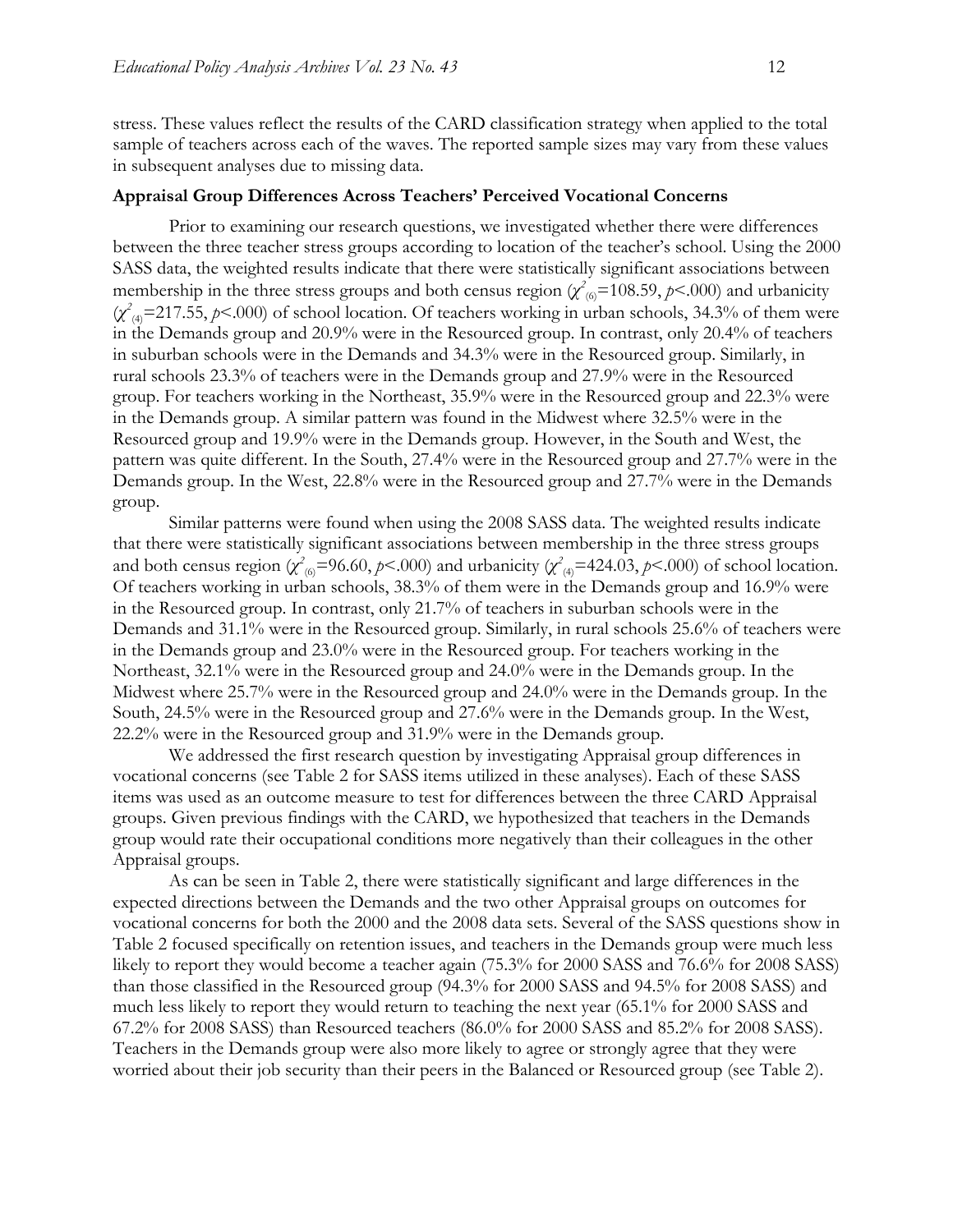SASS questions asking about satisfaction and wasting time as a teacher also revealed large differences between the Appraisal groups. While overall most teachers in both the 2000 and 2008 SASS reported they were at least somewhat satisfied with their jobs, an inspection of Table 2 reveals that the modal response of teachers in the Resourced and Balanced groups was "Strongly agree" while for Demand teachers it was "Somewhat agree." While only the 2000 SASS included questions about satisfaction with class size and perceptions of wasting time as a teacher, once again the modal response of teachers in the Resourced and Balanced groups was "Strongly agree" while the Demands group was evenly split between "Strongly" and "Somewhat" agree for satisfaction with class size. Teachers in the Demands group were also much more likely to report feeling like they were wasting time as a teacher.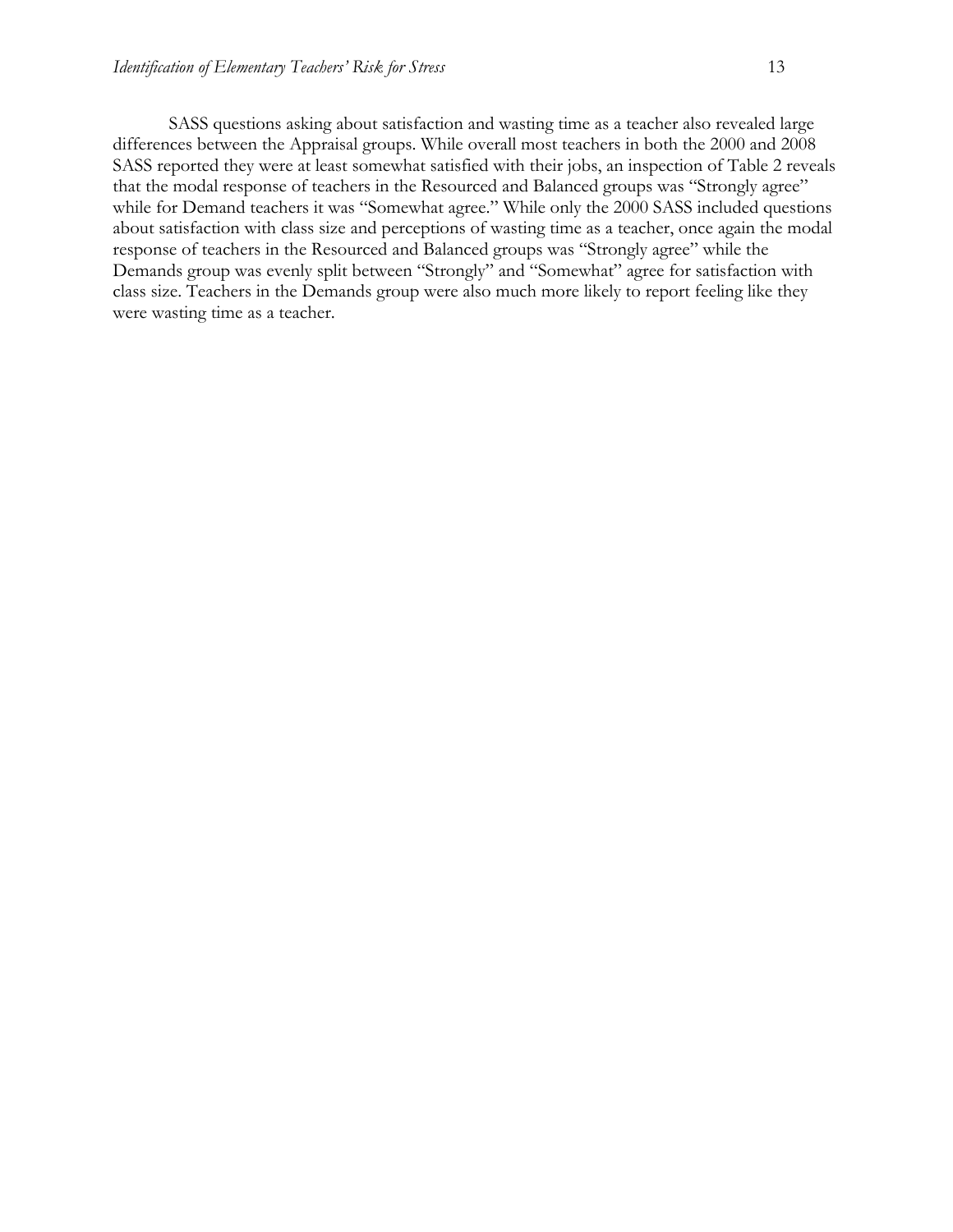### Table 2.

### *Teacher Vocational Satisfaction by Appraisal Group*

|                         |          |                         | <b>2000 SASS</b> |                 |              | <b>2008 SASS</b> |                 |              |
|-------------------------|----------|-------------------------|------------------|-----------------|--------------|------------------|-----------------|--------------|
|                         |          |                         | Resourced        | <b>Balanced</b> | Demands      | Resourced        | <b>Balanced</b> | Demands      |
|                         |          |                         | Group            | Group           | Group        | Group            | Group           | Group        |
| Item                    | Response |                         | $n=2,310$        | $n = 3,880$     | $n=2,090$    | $n=3,090$        | $n = 5,660$     | $n=3,230$    |
| Would become a          | Yes      | Weighted %              | 94.3             | 85.9            | 75.3         | 94.5             | 87.2            | 76.6         |
| teacher again           |          | Robust se               | 0.67             | 0.62            | 1.29         | 0.66             | 0.67            | 1.35         |
|                         | $\rm No$ | Weighted %<br>Robust se | 5.7<br>0.67      | 14.1<br>0.62    | 24.7<br>1.29 | 5.5<br>0.66      | 12.8<br>0.67    | 23.4<br>1.35 |
| Will return to teaching | Yes      | Weighted %              | 86.0             | 77.1            | 65.1         | 85.2             | 78.3            | 67.2         |
| next year               |          | Robust se               | 0.95             | 0.93            | 1.18         | 1.22             | 1.02            | 1.76         |
|                         | No       | Weighted %<br>Robust se | 14.0<br>0.95     | 22.9<br>0.93    | 34.9<br>1.18 | 14.8<br>1.22     | 21.7<br>1.02    | 32.8<br>1.76 |
| Worried about job       | Strongly | Weighted %              | 5.0              | 7.7             | 15.3         | 3.0              | 6.6             | 14.8         |
| security                | agree    | Robust se               | 0.63             | 0.70            | 1.06         | 0.57             | 0.68            | 1.38         |
|                         | Somewhat | Weighted %              | 18.9             | 25.4            | 32.1         | 18.2             | 25.8            | 31.6         |
|                         | agree    | Robust se               | 1.06             | 0.96            | 1.24         | 1.23             | 1.02            | 1.56         |
|                         | Somewhat | Weighted %              | 22.9             | 32.4            | 26.6         | 25.2             | 33.1            | 29.3         |
|                         | disagree | Robust se               | 1.08             | 0.92            | 1.23         | 1.35             | 1.03            | 1.50         |
|                         | Strongly | Weighted %              | 53.3             | 34.5            | 26.0         | 53.6             | 34.5            | 24.4         |
|                         | disagree | Robust se               | 1.34             | 1.03            | 1.21         | 1.59             | 1.25            | 1.55         |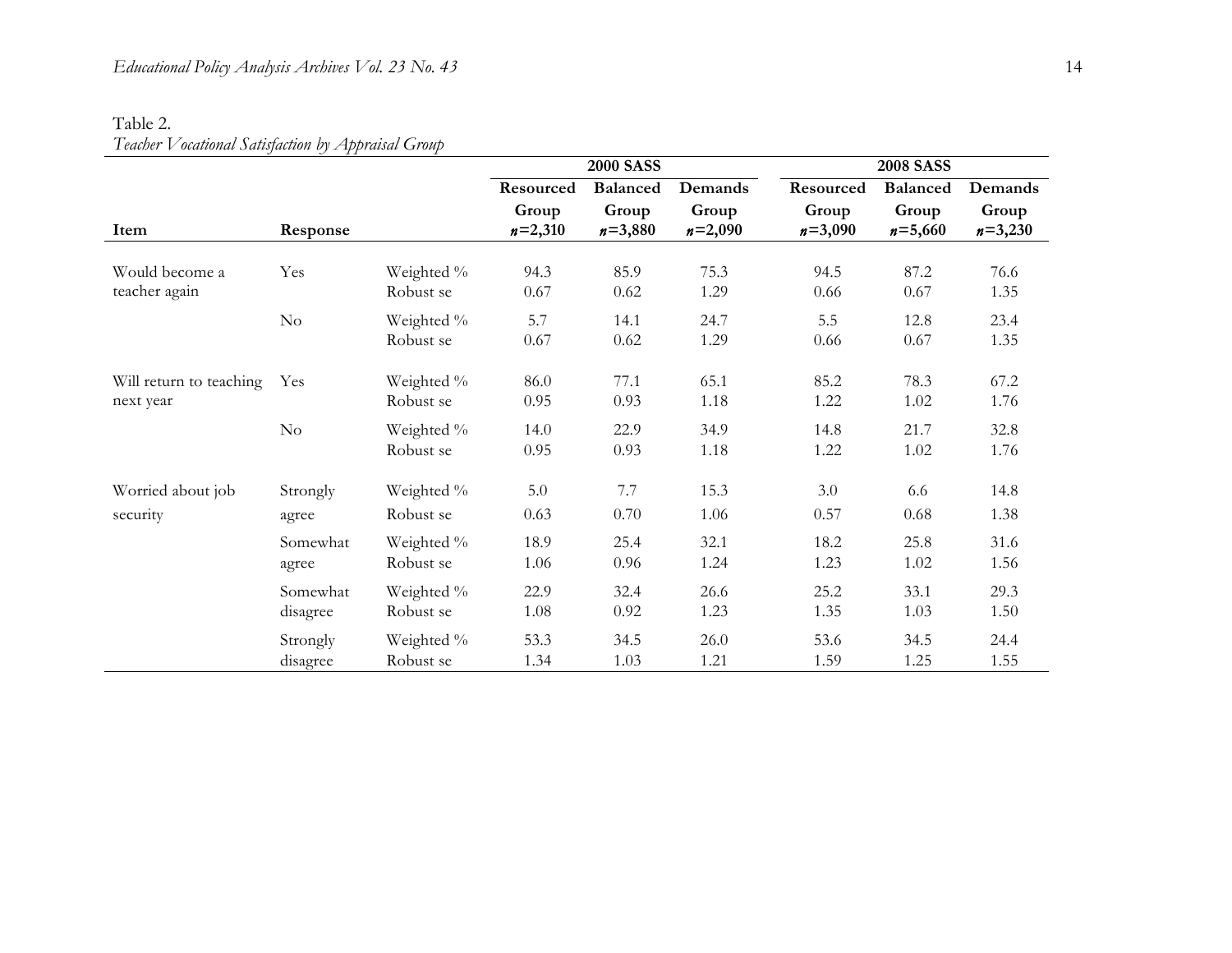## Table 2. (Cont'd)

*Teacher Vocational Satisfaction by Appraisal Group* 

|                         |          |            |           | <b>2000 SASS</b> |           | <b>2008 SASS</b> |                 |           |  |
|-------------------------|----------|------------|-----------|------------------|-----------|------------------|-----------------|-----------|--|
|                         |          |            | Resourced | <b>Balanced</b>  | Demands   | Resourced        | <b>Balanced</b> | Demands   |  |
|                         |          |            | Group     | Group            | Group     | Group            | Group           | Group     |  |
| Item                    | Response |            | $n=2,310$ | $n=3,880$        | $n=2,090$ | $n=3,090$        | $n = 5,660$     | $n=3,230$ |  |
| Satisfaction with       | Strongly | Weighted % | 88.3      | 59.3             | 21.4      | 93.0             | 64.5            | 24.3      |  |
|                         | agree    | Robust se  | 0.88      | 1.22             | 1.11      | 0.88             | 1.18            | 1.34      |  |
|                         | Somewhat | Weighted % | 10.9      | 36.4             | 49.9      | 6.5              | 32.9            | 54.1      |  |
|                         | agree    | Robust se  | 0.85      | 1.13             | 1.44      | 0.86             | 1.13            | 1.36      |  |
|                         | Somewhat | Weighted % | 0.2       | 3.3              | 20.7      | 0.3              | 2.2             | 15.8      |  |
|                         | disagree | Robust se  | 0.11      | 0.40             | 1.32      | 0.23             | 0.33            | 1.27      |  |
|                         | Strongly | Weighted % | 0.6       | 0.9              | 8.0       | 0.1              | 0.5             | 5.8       |  |
|                         | disagree | Robust se  | 0.17      | 0.17             | 0.83      | 0.08             | 0.14            | 0.91      |  |
| Satisfaction with class | Strongly | Weighted % | 53.0      | 38.6             | 28.8      |                  |                 |           |  |
| $size*$                 | agree    | Robust se  | 1.40      | 0.92             | 1.38      |                  |                 |           |  |
|                         | Somewhat | Weighted % | 27.1      | 29.7             | 27.4      |                  |                 |           |  |
|                         | agree    | Robust se  | 1.00      | 0.84             | 1.35      |                  |                 |           |  |
|                         | Somewhat | Weighted % | 11.4      | 15.3             | 16.7      |                  |                 |           |  |
|                         | disagree | Robust se  | 0.80      | 0.75             | 1.06      |                  |                 |           |  |
|                         | Strongly | Weighted % | 8.4       | 16.4             | 27.1      |                  |                 |           |  |
|                         | disagree | Robust se  | 0.71      | 0.65             | 1.32      |                  |                 |           |  |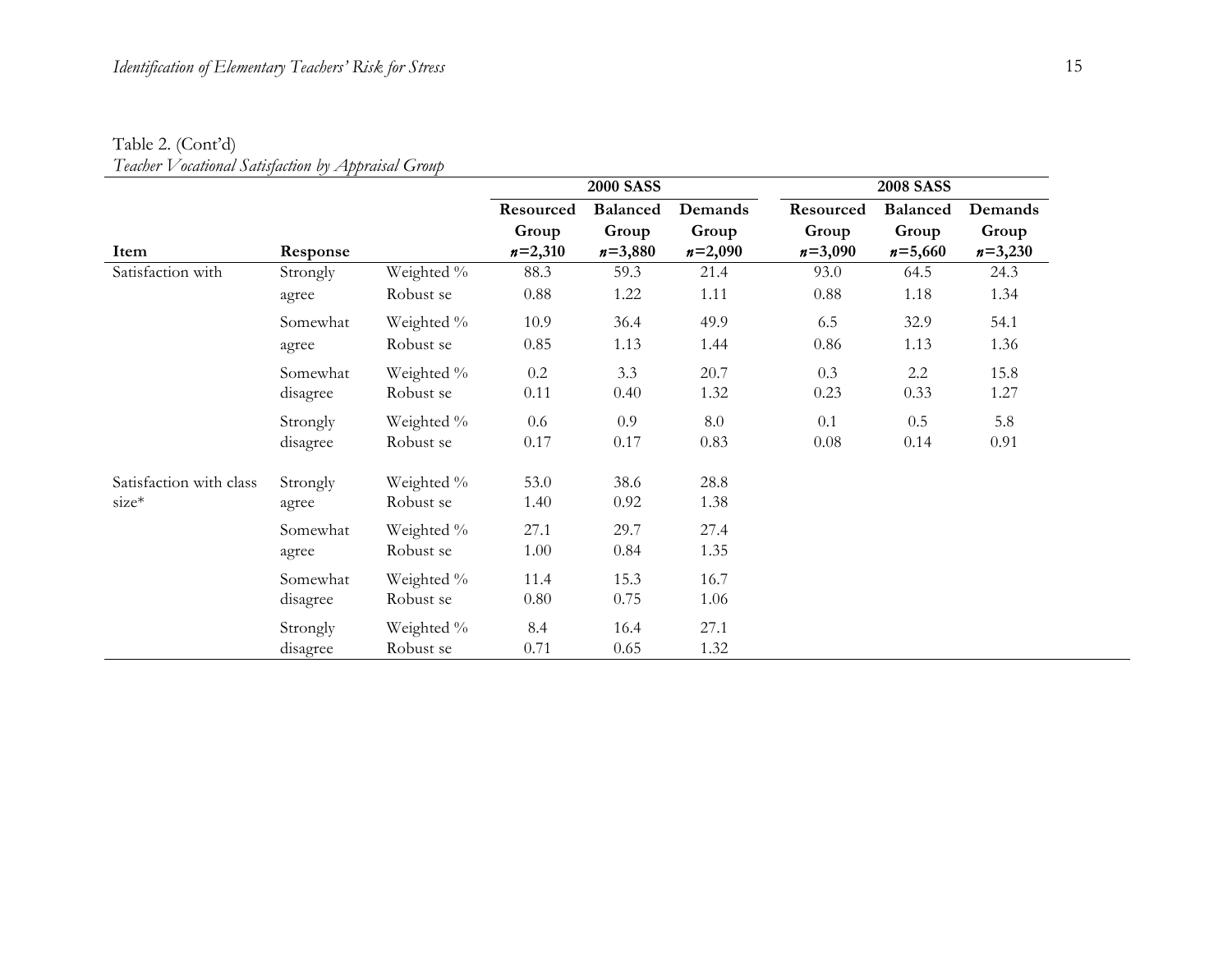### Table 2. (Cont'd)

*Teacher Vocational Satisfaction by Appraisal Group*

|                   |          |            |           | <b>2000 SASS</b> |           | <b>2008 SASS</b> |                 |           |  |
|-------------------|----------|------------|-----------|------------------|-----------|------------------|-----------------|-----------|--|
|                   |          |            | Resourced | <b>Balanced</b>  | Demands   | Resourced        | <b>Balanced</b> | Demands   |  |
|                   |          |            | Group     | Group            | Group     | Group            | Group           | Group     |  |
| Item              | Response |            | $n=2,310$ | $n = 3,880$      | $n=2,090$ | $n = 3,090$      | $n = 5,660$     | $n=3,230$ |  |
| Wasting time as a | Strongly | Weighted % | 1.5       | 1.9              | 7.7       |                  |                 |           |  |
| teacher*          | agree    | Robust se  | 0.28      | 0.28             | 0.82      |                  |                 |           |  |
|                   | Somewhat | Weighted % | 3.6       | 13.0             | 27.6      |                  |                 |           |  |
|                   | agree    | Robust se  | 0.52      | 0.71             | 1.42      |                  |                 |           |  |
|                   | Somewhat | Weighted % | 6.8       | 16.7             | 18.6      |                  |                 |           |  |
|                   | disagree | Robust se  | 0.63      | 0.83             | 1.15      |                  |                 |           |  |
|                   | Strongly | Weighted % | 88.2      | 68.4             | 46.0      |                  |                 |           |  |
|                   | disagree | Robust se  | 0.88      | 1.01             | 1.63      |                  |                 |           |  |

*Note.*\* Denotes items that appeared on the 2000 SASS only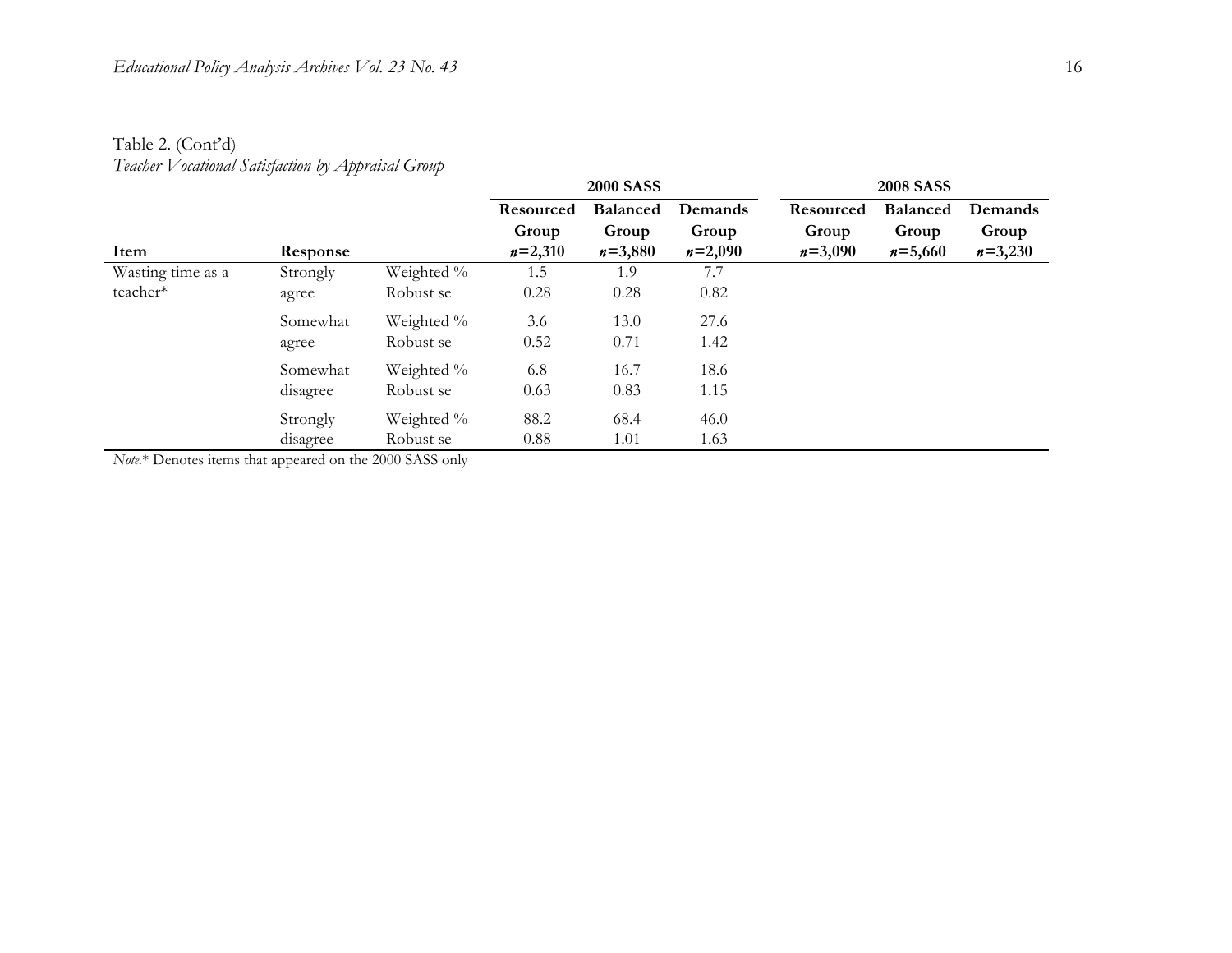#### **Appraisal Group Differences among Classroom and Student Behavioral Characteristics**

Table 3 provides results for questions about whether teachers were ever threatened or attacked from the 2000 and the 2008 SASS data sets, and it is clear from these results that teachers classified in the Demands group were much more likely to report both. The 2000 SASS included questions about attendance problems (tardiness) and behavior problems (interruptions) (see Table 4). The following differences between the Demands and Resourced groups, reported as effect sizes, were found: tardy students ( $d = .711$ ), and interruptions due to problem behaviors ( $d = .550$ ). The 2008 SASS did not include these questions. Both the 2000 and the 2008 SASS data sets also included questions about classroom size, number of students with an Individualized Education Plan (IEP), and number of Limited English Proficiency (LEP) students. In Table 4, statistically significant differences between the three Appraisal groups are shown across each classroom variable for the 2000 SASS.

All the differences indicated higher concentrations of demanding student behaviors and students with an IEP or LEP in the classrooms of Demands teachers. The following differences between the Demands and Resourced groups, reported as effect sizes, were found: class size (*d* = .142), children with an IEP (*d* = .182), children with an LEP (*d* = .396). The 2008 SASS also included these questions, but differences were only found for children designated LEP (*d* = .467).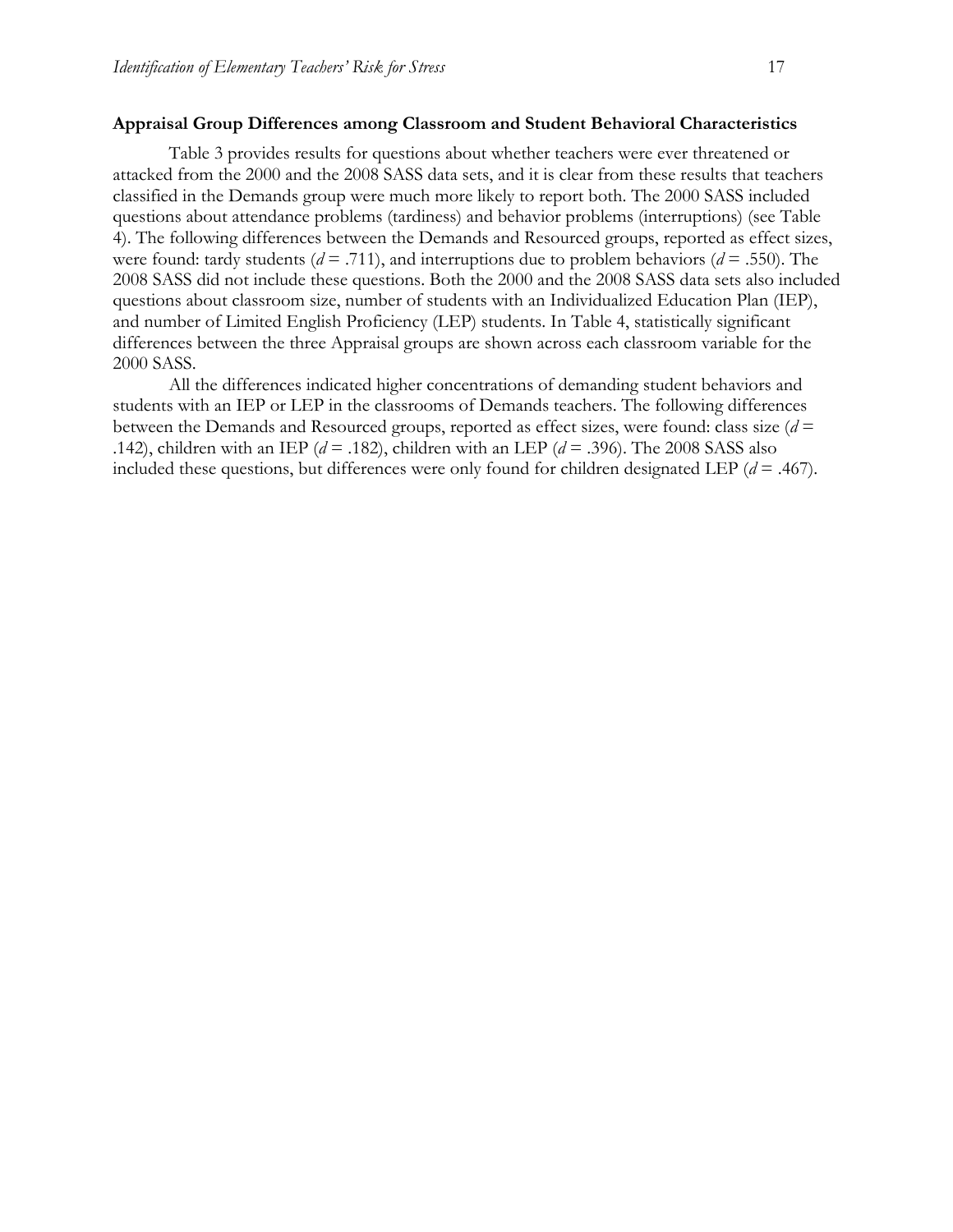### Table 3.

### *Teacher Experience with Threatening Behavior by Appraisal Group*

|                 |          |                         |                                 | <b>2000 SASS</b>                        |                               | <b>2008 SASS</b>                |                                         |                               |
|-----------------|----------|-------------------------|---------------------------------|-----------------------------------------|-------------------------------|---------------------------------|-----------------------------------------|-------------------------------|
| Item            | Response |                         | Resourced<br>Group<br>$n=2,310$ | <b>Balanced</b><br>Group<br>$n = 3,880$ | Demands<br>Group<br>$n=2,090$ | Resourced<br>Group<br>$n=3,090$ | <b>Balanced</b><br>Group<br>$n = 5,660$ | Demands<br>Group<br>$n=3,230$ |
| Ever threatened | Yes      | Weighted %<br>Robust se | 7.1<br>0.62                     | 14.2<br>0.71                            | 28.3<br>1.28                  | 6.7<br>0.85                     | 15.2<br>0.96                            | 32.3<br>1.38                  |
|                 | No       | Weighted %<br>Robust se | 92.9<br>0.62                    | 85.8<br>0.71                            | 71.7<br>1.28                  | 93.3<br>0.85                    | 84.8<br>0.96                            | 67.7<br>1.38                  |
| Ever attacked   | Yes      | Weighted %<br>Robust se | 7.6<br>0.68                     | 11.1<br>0.60                            | 19.7<br>1.20                  | 5.9<br>0.71                     | 11.1<br>0.69                            | 18.4<br>1.16                  |
|                 | No       | Weighted %<br>Robust se | 92.4<br>0.68                    | 88.9<br>0.60                            | 80.3<br>1.20                  | 94.1<br>0.71                    | 88.9<br>0.69                            | 81.6<br>1.16                  |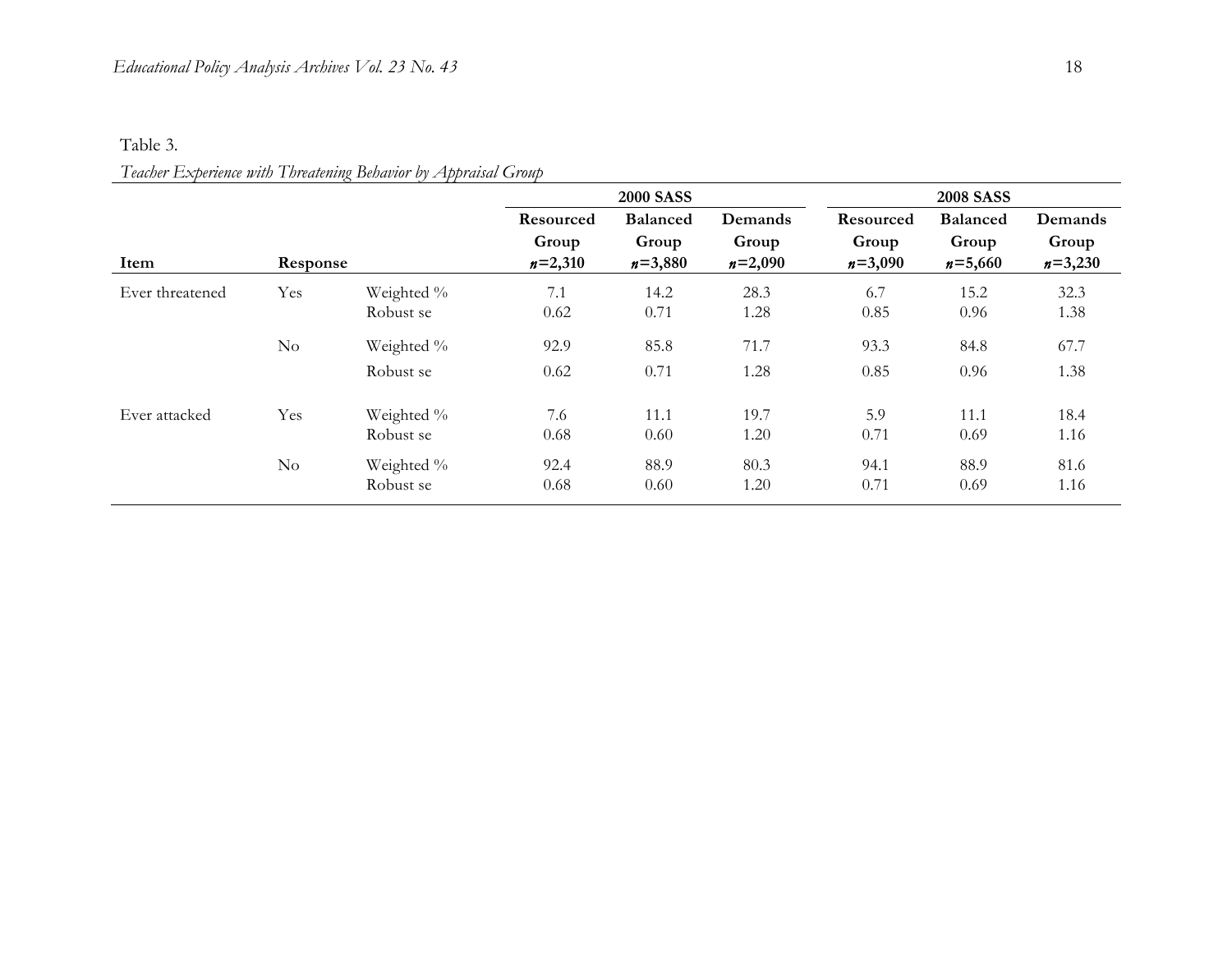### Table 4.

## *Classroom Structural Characteristics and Behavioral Tendencies*

|                                           |                 | Resourced | <b>Balanced</b> | Demands   |                          |                  | Demands            |
|-------------------------------------------|-----------------|-----------|-----------------|-----------|--------------------------|------------------|--------------------|
|                                           |                 | Group     | Group           | Group     |                          |                  | vs.                |
|                                           |                 | (R)       | (B)             | (D)       |                          |                  | Resourced          |
| <b>2000 SASS</b>                          |                 | $n=1,810$ | $n = 3,060$     | $n=1,660$ | Contrasts                | $\boldsymbol{F}$ | <b>Effect Size</b> |
| Class size                                | Unweighted mean | 20.247    | 20.626          | 20.844    |                          |                  |                    |
|                                           | Weighted mean   | 20.843    | 21.084          | 21.737    | $D > R$ <sub>,</sub> $B$ | 3.789*           | 0.142              |
|                                           | Robust sd       | 5.602     | 14.307          | 6.944     |                          |                  |                    |
|                                           | Robust se       | 0.158     | 0.509           | 0.279     |                          |                  |                    |
| Students with an IEP                      | Unweighted mean | 2.649     | 2.896           | 3.367     |                          |                  |                    |
|                                           | Weighted mean   | 2.687     | 2.929           | 3.353     | D > B > R                | 8.807***         | 0.182              |
|                                           | Robust sd       | 3.293     | 3.502           | 4.034     |                          |                  |                    |
|                                           | Robust se       | 0.093     | 0.078           | 0.119     |                          |                  |                    |
| LEP students                              | Unweighted mean | 1.592     | 2.426           | 3.636     |                          |                  |                    |
|                                           | Weighted mean   | 1.453     | 2.153           | 3.547     | D > B > R                | 27.624***        | 0.396              |
|                                           | Robust sd       | 3.793     | 4.86            | 6.547     |                          |                  |                    |
|                                           | Robust se       | 0.107     | 0.118           | 0.278     |                          |                  |                    |
| Tardy students                            | Unweighted mean | 1.867     | 2.639           | 3.7       |                          |                  |                    |
|                                           | Weighted mean   | 1.869     | 2.706           | 3.885     | D > B > R                | 121.411***       | 0.711              |
|                                           | Robust sd       | 1.957     | 3.107           | 3.565     |                          |                  |                    |
|                                           | Robust se       | 0.06      | 0.07            | 0.133     |                          |                  |                    |
|                                           | Unweighted mean | 10.598    | 14.539          | 19.159    |                          |                  |                    |
| Interruptions due to<br>problem behaviors | Weighted mean   | 11.017    | 15.055          | 20.428    | D > B > R                | 58.724 ***       | 0.55               |
|                                           | Robust sd       | 14.307    | 16.231          | 19.767    |                          |                  |                    |
|                                           | Robust se       | 0.509     | 0.37            | 0.676     |                          |                  |                    |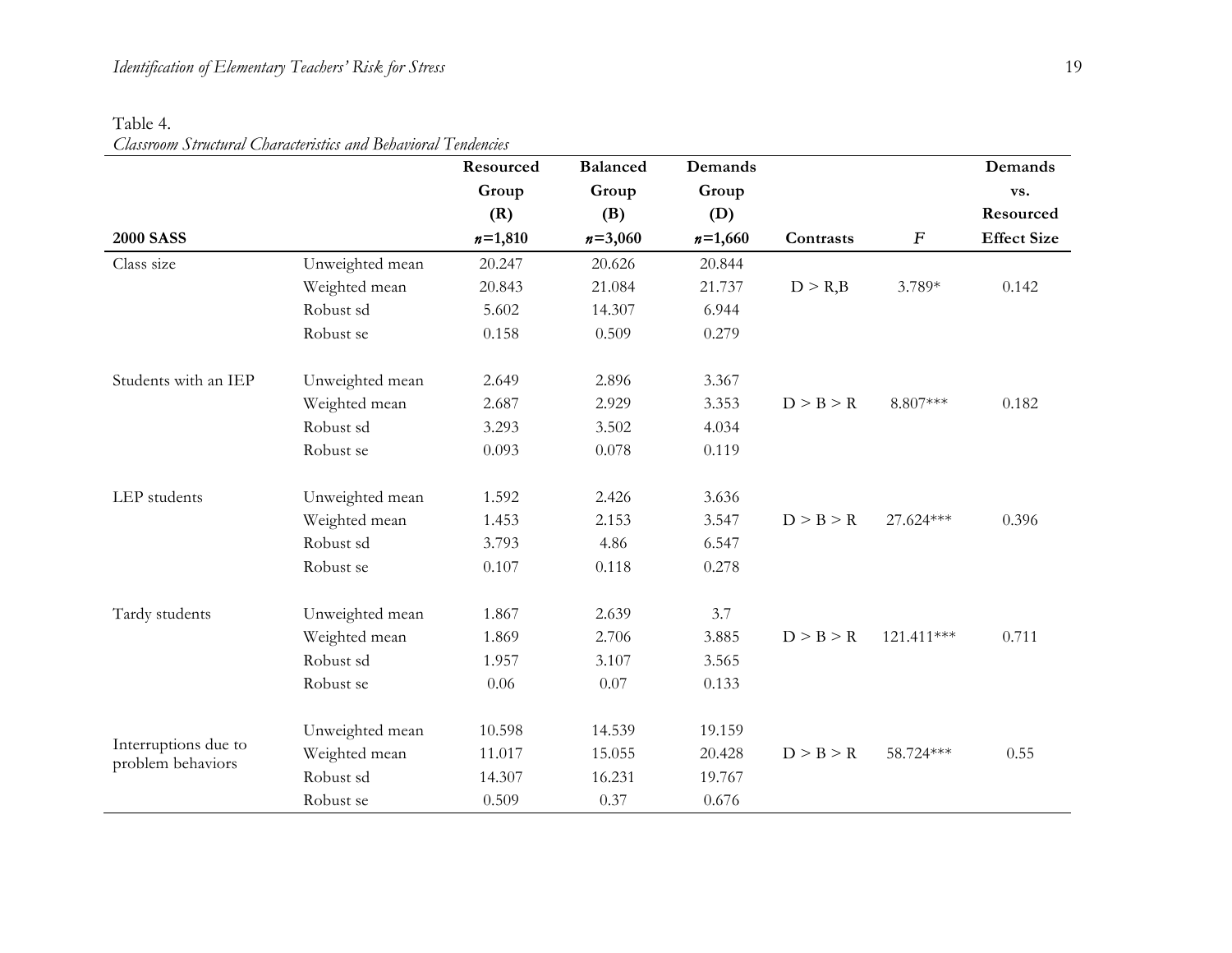### Table 4. (Cont'd)

*Classroom Structural Characteristics and Behavioral Tendencies*

|                      |                 | Resourced | <b>Balanced</b> | Demands   |           |                  | Demands            |
|----------------------|-----------------|-----------|-----------------|-----------|-----------|------------------|--------------------|
|                      |                 | Group     | Group           | Group     |           |                  | vs.                |
|                      |                 | (R)       | (B)             | (D)       |           |                  | Resourced          |
| <b>2008 SASS</b>     |                 | $n=1,652$ | $n=3,060$       | $n=1,465$ | Contrasts | $\boldsymbol{F}$ | <b>Effect Size</b> |
| Class size           | Unweighted mean | 20.194    | 20.308          | 20.237    |           |                  |                    |
|                      | Weighted mean   | 20.489    | 20.425          | 20.32     |           | 0.248            | $-0.027$           |
|                      | Robust sd       | 6.371     | 6.656           | 6.01      |           |                  |                    |
|                      | Robust se       | 0.282     | 0.208           | 0.334     |           |                  |                    |
| Students with an IEP | Unweighted mean | 2.534     | 2.737           | 2.876     |           |                  |                    |
|                      | Weighted mean   | 2.58      | 2.78            | 2.68      |           | 0.935            | 0.047              |
|                      | Robust sd       | 3.116     | 3.141           | 3.096     |           |                  |                    |
|                      | Robust se       | 0.143     | 0.093           | 0.137     |           |                  |                    |
| LEP students         | Unweighted mean | 1.213     | 1.939           | 2.912     |           |                  |                    |
|                      | Weighted mean   | 1.673     | 2.942           | 3.928     | D > B > R | 21.978***        | 0.467              |
|                      | Robust sd       | 3.682     | 5.242           | 5.864     |           |                  |                    |
|                      | Robust se       | 0.186     | 0.215           | 0.323     |           |                  |                    |

*Note.* \* -  $p < .05$ , \*\* -  $p < .01$ , \*\*\* -  $p < .001$ .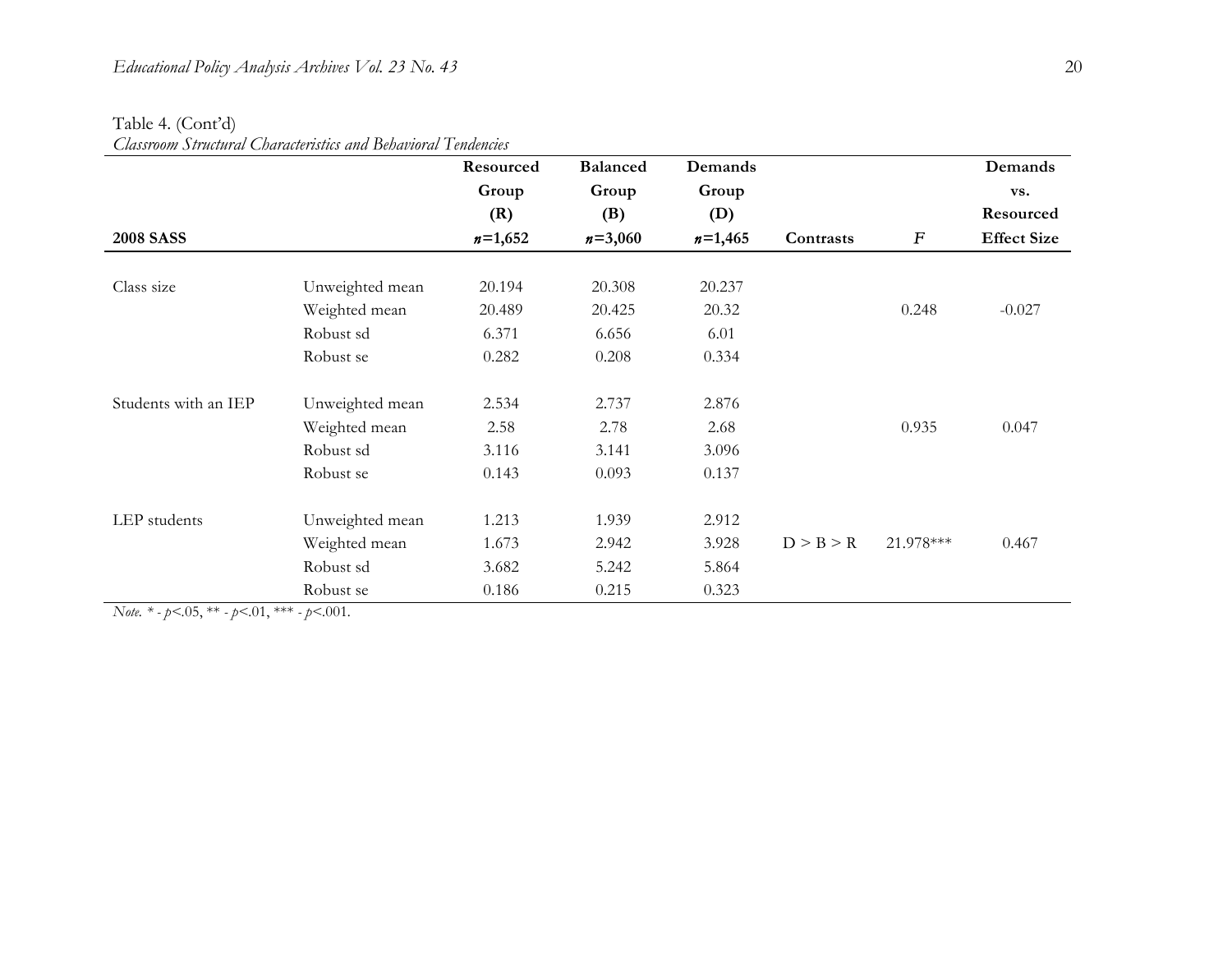### Table 5. *Autonomy Scale Scores by Appraisal Group*

| <b>2000 SASS</b>               |                                                            | Resourced<br>Group<br>(R)<br>$n=2,310$                    | <b>Balanced</b><br>Group<br>(B)<br>$n = 3,880$            | Demands<br>Group<br>(D)<br>$n=2,090$                      | Contrasts              | $\boldsymbol{F}$               | Demands<br>vs.<br>Resourced<br><b>Effect Size</b> |
|--------------------------------|------------------------------------------------------------|-----------------------------------------------------------|-----------------------------------------------------------|-----------------------------------------------------------|------------------------|--------------------------------|---------------------------------------------------|
| School Influence               | Unweighted mean<br>Weighted mean<br>Robust sd<br>Robust se | 542.429<br>537.573<br>86.309<br>2.029                     | 502.808<br>495.981<br>87.818<br>1.491                     | 447.432<br>440.510<br>94.769<br>3.023                     | D > B > R              | 341.578***                     | $-1.073$                                          |
| Classroom Control              | Unweighted mean<br>Weighted mean<br>Robust sd<br>Robust se | 538.813<br>532.975<br>101.561<br>2.723                    | 499.862<br>494.005<br>92.679<br>1.877                     | 465.124<br>454.618<br>86.990<br>2.296                     | D > B > R              | 215.505***                     | $-0.825$                                          |
| Total Autonomy                 | Unweighted mean<br>Weighted mean<br>Robust sd<br>Robust se | 544.076<br>539.164<br>87.207<br>2.177                     | 502.058<br>495.763<br>78.082<br>1.623                     | 450.300<br>441.069<br>83.393<br>2.495                     | D > B > R              | 415.143***                     | $-1.148$                                          |
| 2008 SASS<br>Classroom Control | Unweighted mean<br>Weighted mean<br>Robust sd<br>Robust se | (R)<br>$n=3,150$<br>533.377<br>527.209<br>98.740<br>3.517 | (B)<br>$n=5,930$<br>500.476<br>493.016<br>94.590<br>2.510 | (D)<br>$n=2,900$<br>469.020<br>459.627<br>94.705<br>3.774 | Contrasts<br>D > B > R | $\boldsymbol{F}$<br>114.875*** | <b>Effect Size</b><br>$-0.762$                    |

*Note. \* - p<.*05, \*\* *- p<.*01, \*\*\* *- p<.*001.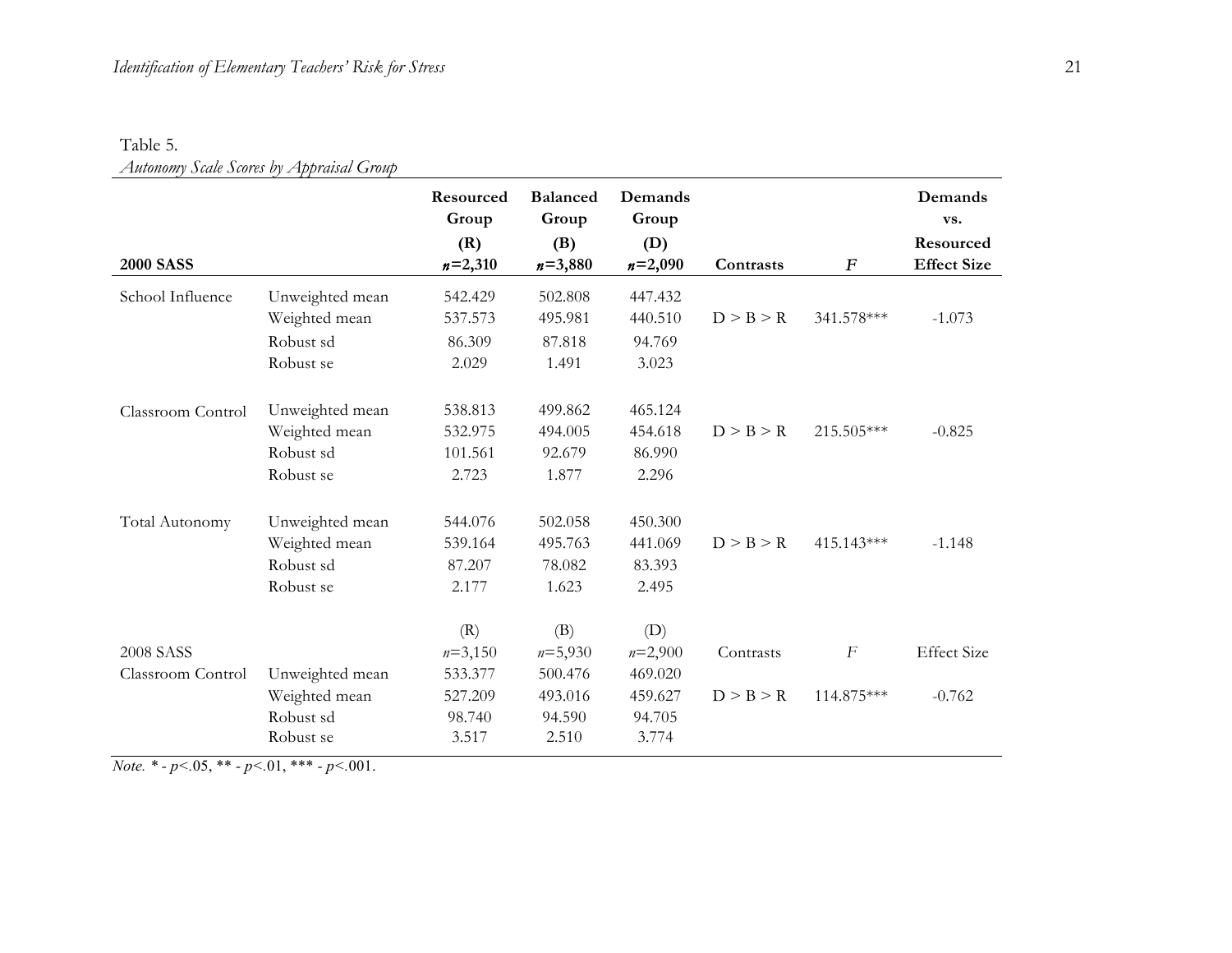### **Appraisal Group Differences and Teachers' Perceived Autonomy**

As was noted above, items examining Classroom Control were available for both the 2000 and 2008 SASS (see Appendix A).

Noted in Table 5, Demands group teachers reported statistically significantly lower scores in the 2000 SASS on all three measures as compared to Resourced teachers: School Influence (*d* = -1.073), Classroom Control ( $d = -0.825$ ), and Total Autonomy ( $d = -1.148$ ); further, the same pattern of difference was found for Classroom Control for the 2008 SASS (*d* = -.762).

### **Discussion**

Two important patterns to the results of this study are worthy of note. First, the results were not appreciably different across the 2000 SASS and the 2008 SASS, suggesting that the pattern of results in this study have not changed appreciably during the intervening years. Grissom et al. (2014) also found no differences in job satisfaction reported by teachers in SASS surveys before and after NCLB. Second, this pattern of findings replicates previous research with the CARD using local samples of teachers; specifically teachers classified in the Demands group had lower levels of job satisfaction and were more likely to be planning to leave the profession (AUHTOR, 2012b, 2014a).

The findings were more equivocal with respect to Appraisal group classifications and classroom characteristics. While previous CARD research using local samples of teachers has indicated that teachers classified in the Demands group report students with problem behaviors and learning disabilities in greater frequency (AUHTOR, 2007a), in this study a consistent pattern of theoretically-predicted group differences was found only in the 2000 SASS. However, the 2008 SASS only contained items on class size and percentage of students with an IEP or LEP. Statistical significance across groups was only found for the LEP percentage. It is important to note that such associations, statistically significant or not, do not imply that students with special needs are the cause of teacher stress. Rather, these patterns, especially for the 2000 SASS, suggest that classroom characteristics are an important factor in teachers' everyday experience of their work environment. As noted in previous studies (Béteille & Loeb, 2009; Boyd, Lankford, Loeb, & Wyckoff, 2005; Hanushek & Rivkin, 2007), school context can have a significant effect on teachers' professional trajectory and vocational concerns. Specifically, more recent research suggests that working conditions, rather than the student demographics, are better predictors of teacher attrition and mobility (Johnson, et al., 2012; Simon & Johnson, 2013). While not the primary focus of this study, findings from our analyses suggest that particularly challenging school environments frequently associated with high minority, high poverty schools might place teachers at risk for stress—thus potentially exacerbating teacher mobility and attrition.

Research question three extended previous research by examining classroom variables not investigated in previous research with the CARD. Again, we found that the Demands group differed in important ways from the other groups. The results provided in Table 5 support previous research examining teacher autonomy and its association with teacher welfare and stress (Jiang, 2005; Pearson & Moomaw, 2005). Hargreaves (1994) suggested that taking measures to increase the professionalism of teaching, particularly in teachers' control over instructional decision-making, may reduce teacher pressure, stress, and the perception of the inadequacy of time, a suggestion supported in this study. Providing opportunities for teachers to take on leadership roles within the school is associated with improved commitment to the profession, perceived autonomy, and efficacy (Smylie & Denny, 2001; York-Barr & Duke, 2004). Specifically, fostering environments of distributed leadership that give teachers greater professional responsibilities and control over their workplace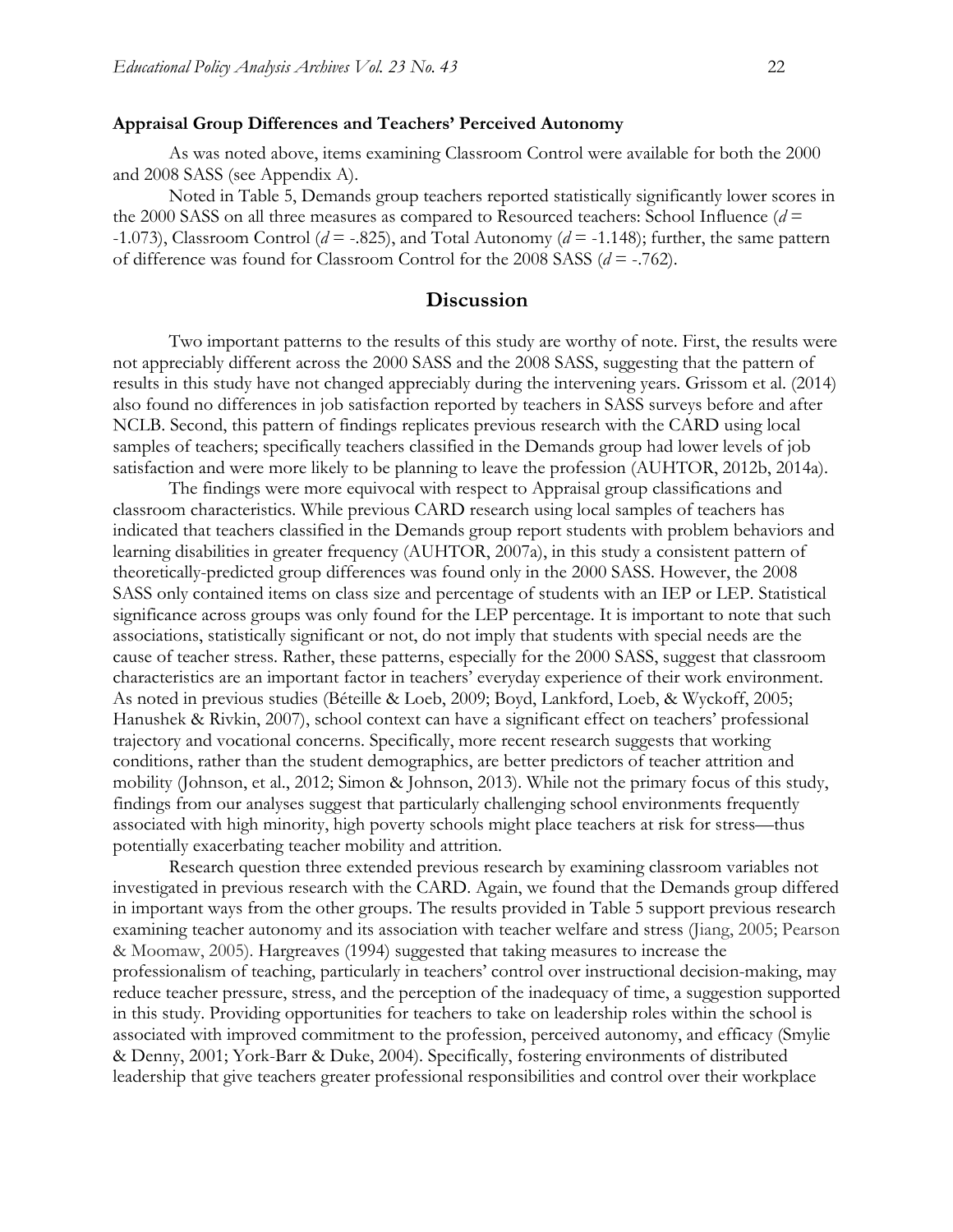environments has the potential to improve workplace climate and alleviate teacher stress (Hulpia, Devos, & Rosseel, 2010; Spillane, 2012).

These results support evidence than has been found in previous research with the CARD – teachers classified in the Demands group have different perceptions of their professional environment and work under conditions substantially different from other teachers. The results suggest that if administrators, and society at large, is interested in retaining a higher proportion of their teachers, it can be important to address perceived imbalances in workloads for teachers. In other words, considering how teachers perceive their workplace climate can be a valuable asset for school- and district-level leaders interested in retention and curtailing mobility.

Instead of pursuing unilaterally "top-down" educational mandates that do not take into account how the aims align with the capabilities of teachers, policymakers should consider pursuing "bottom-up" approaches toward policy implementation (Cohen & Moffitt, 2010; Cohen, Moffitt, & Goldin, 2007). The importance of administrators and other support professionals developing strategies to professionally enfranchise teachers so that they may take part in decision-making processes is implied from our findings. For example, involving teachers in the process of assigning children to classrooms, giving them the freedom to make their own decisions regarding curriculum and instruction (Jiang, 2005) and including them in hiring decisions can offer teachers an enhanced sense of professionalism and autonomy; thus potentially reducing occupational stress.

Furthermore, the framework of understanding teachers' perceptions suggested by transactional models of stress can guide administrators through a process of carefully evaluating the areas in which their teachers feel the need for more resources, do not feel that existing resources are helpful enough, and areas where teachers may not recognize or be fully utilizing existing resources. Similarly, these findings suggest that administrators make efforts to identify classroom characteristics that teachers are likely to perceive as most demanding and to those individual teachers who perceive an imbalance between resources and demands. Acknowledging which teachers are more at-risk for occupational stress can inform leadership on best to distribute resources among and within schools. Such bottom-up resourced-based incentives can contribute toward a stable professional climate and are potentially much more economical than wage-based policies, which have a mixed record in retaining teachers (Béteille & Loeb, 2009; Fowler, 2003).

The results of this study also suggest that a more granular understanding of elementary teachers' perceptions of demands and resources in their classroom could help explain why some teachers are more vulnerable to stress even when working under similar occupational conditions. The education production function approach (Hanushek, 2008; Monk, 1988) has been valuable in identifying external workforce factors such as school and administrative climate that are linked to trends such as teacher dissatisfaction, burnout, and turnover (Ingersoll, 2012; Tickle et al., 2011; Zellars, Hocwarter, & Perrewe´, 2004). External realities such as being in a lower performing school, lacking administrative support, and increased pressure related to student performance on standardized exams are clearly important to elementary teachers' occupational well-being. However, our findings suggest that by looking at factors rooted in the perceived classroom experience of elementary teachers, we may be better able to understand the mismatch that some teachers experience and perhaps develop policies that address this imbalance.

The identification of elementary teachers experiencing high demand levels vis-à-vis their resources could be critical in an era in which turnover is high and demands are unlikely to abate. The overall pattern of results in this study suggested that teachers classified as at risk for stress were also those most likely to be experiencing vocational concerns. Rather than measuring teacher stress in terms of its global sequalea such as lowered student achievement, job satisfaction, burnout, or intention to leave the profession, the CARD provides actionable feedback to teachers, administrators, and policy makers regarding the specific classroom demands and resources that are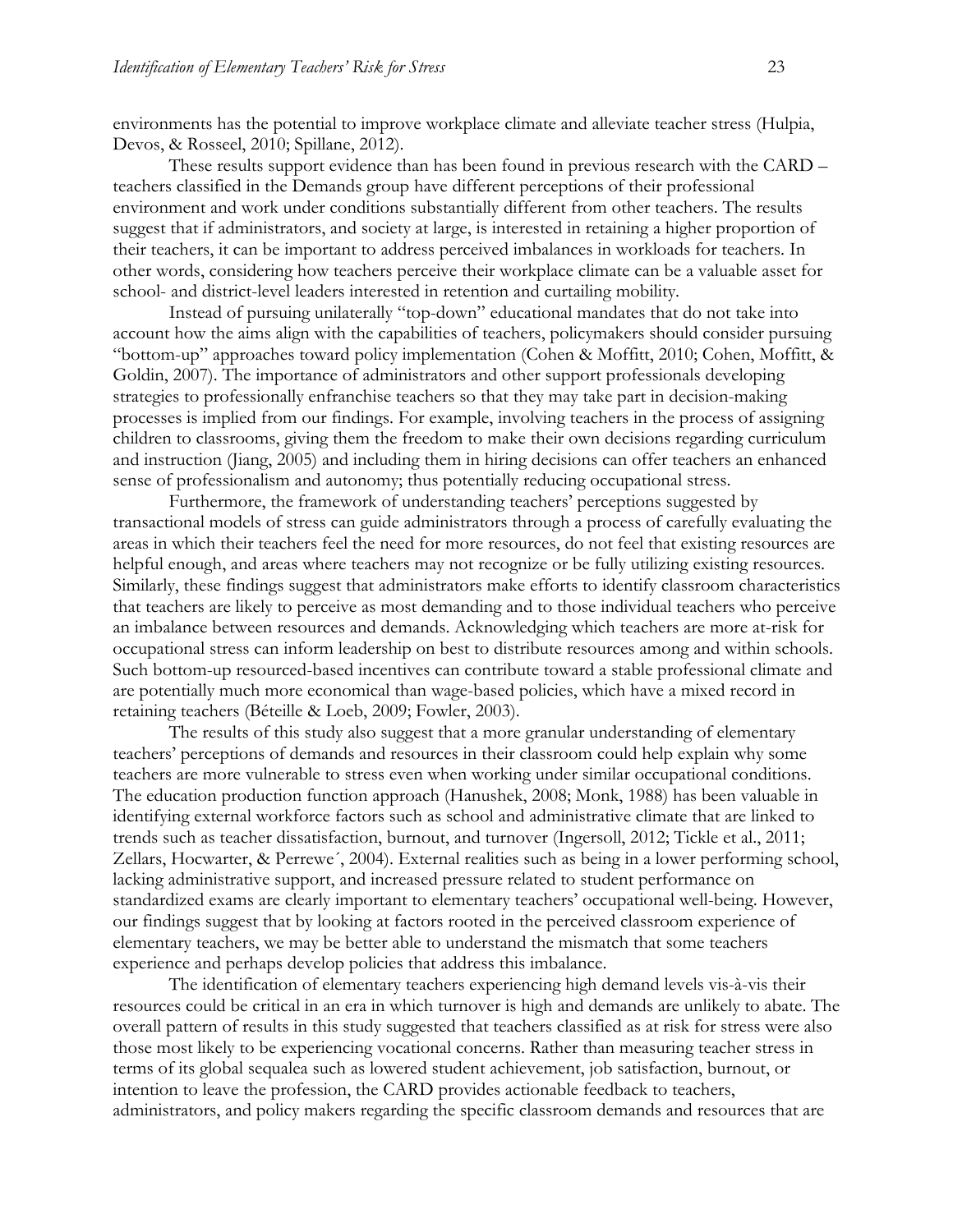at the root of the subjective perception and experience of stress for individual teachers and groups of teachers within schools. Moreover, it can help account for why some teachers persevere in the face of high demands, a burgeoning issue in the research of early-career educators (cf. Robertson-Kraft & Duckworth, 2014).

### **Limitations and Future Directions**

A number of cautions should be observed in interpreting the results of this study. First, the results are based on responses to survey self-reported data. Therefore, considerations regarding the potential for measurement error should be considered in the interpretation of our research findings. Second, this exploratory study aimed to replicate previous CARD research using similar analyses and variable. It was therefore beyond the scope of this research to include multi-level, multivariate models that contained teacher and school control variables. Future research could examine the interaction of variables such as vocational concerns, autonomy, and particularly classroom characteristics, since the latter were not clearly linked to teacher stress in the 2008 SASS. Additional research is also warranted to examine building-level variance in teacher stress to determine if teachers nested within schools' with similar characteristics vary in their stress levels compared to teachers in other schools. Multi-level models that include building, district, and even state policy and climate variables that were not included in the present study may offer additional evidences for the antecedents to and possible supports to prevent teacher stress. This is particularly important given recent findings, which emphasize the importance of building-level conditions in predicting turnover and mobility. Furthermore, causality among the patterns in the data should not be inferred given the absence of experimental designs. This caution is particularly important with respect to the pattern of findings using the 2000 and 2008 SASS – while examination of teacher responses at these two time intervals reveals important information, causality about effects of policies such as No Child Left Behind should not be inferred.

These limitations suggest a number of avenues for future research. In addition to the Schools and Staffing Survey, the Teacher Follow-Up Survey and Beginning Teacher Longitudinal Study were conducted the following years with a subsample of respondents who both left and remained in the profession. Future research could utilize the classification system from this study to analyze whether teachers in the Demands group actually left the profession the following year or transferred schools.

### **References**

- Berryhill, J., Linney, J. A., & Fromewick, J. (2009). The effects of educational accountability on teachers: Are policies too stress provoking for their own good? *International Journal of Education Policy and Leadership*, *4*(5), 1-14.
- Béteille, T., & Loeb, S. (2009). Teacher quality and labor markets. In G. Sykes, B. Schneider & D. N. Plank (Eds.), *Handbook of educational policy research* (pp. 598-612). New York, NY: Routledge.
- Boyd, D., Lankford, H., Loeb, S., & Wyckoff, J. (2005). Explaining the short careers of of high achieving teachers in schools with low performing students. *American Economic Review, 95*(2), 166-171. http://dx.doi.org/10.1257/000282805774669628
- Cohen, D. K., & Moffitt, S. L. (2010). *The ordeal of equality: Did federal regulation fix the schools?*. Cambridge, MA: Harvard University Press.
- Cohen, David K., Susan L. Moffitt, and Simona Goldin. (2007) Policy and practice: The dilemma. *American Journal of Education, 113*(4), 515-548. http://dx.doi.org/10.1086/518487
- Chang, M. L. (2009). An appraisal perspective of teacher burnout: Examining the emotional work of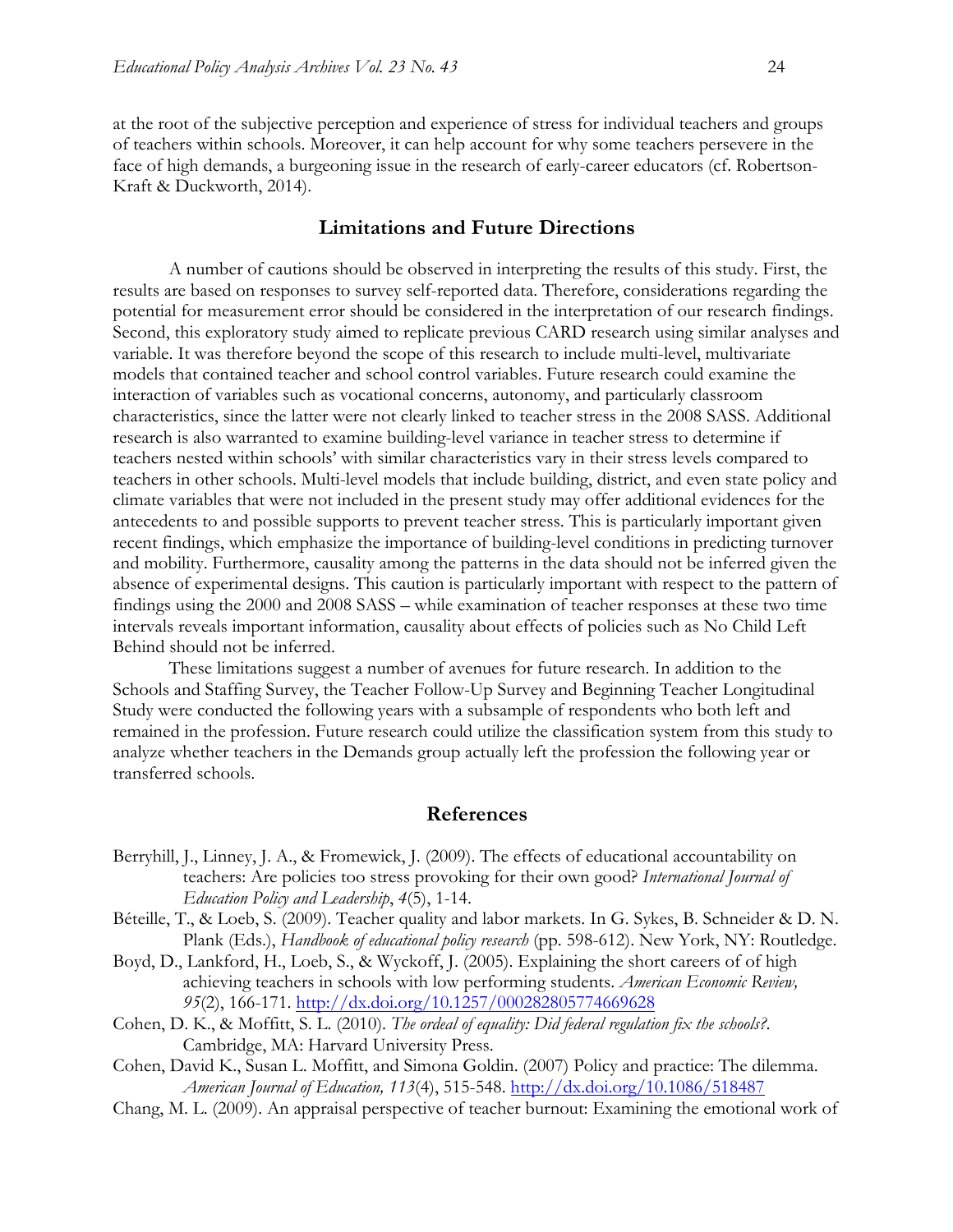teachers. *Educational Psychology Review, 21*(3), 193-218. http://dx.doi.org/10.1007/s10648- 009-9106-y

- Chang, M. L., & Davis, H. A. (2009). Understanding the role of teacher appraisals in shaping the dynamics of their relationships with students: Deconstructing teachers' judgments of disruptive behavior/students. In P. A. Schutz & M. Zembylas (Eds.), *Advances in teacher emotion research: The impact on teachers' lives* (pp. 95-127). New York, NY: Springer. http://dx.doi.org/10.1007/978-1-4419-0564-2\_6
- Eskridge, D. H., & Coker, D. R. (1985). Teacher stress: symptoms, causes, and management techniques. *Clearing House, 58*, 387–390.
- Feng, L. (2010). Hire today, gone tomorrow: New teacher classroom assignments and teacher mobility. *Education*, *5*(3), 278-316. http://dx.doi.org/10.1162/EDFP\_a\_00002
- Folkman, S., & Moskowitz, J. T. (2004). Coping: Pitfalls and promise. *Annual Review of Psychology, 55,*  745-774. http://dx.doi.org/10.1146/annurev.psych.55.090902.141456
- Fowler, R. C. (2003). The Massachusetts signing bonus program for new teachers: A model of teacher preparation worth copying? *Education Policy Analysis Archives, 11*(13), 1-24. http://dx.doi.org/10.14507/epaa.v11n13.2003
- French, N. (1993). Elementary teacher stress and class size. *Journal of Research and Development in Education, 26*, 66-73.
- Friedman, I. A. (1999). Teacher-perceived work autonomy: The concept and its measurement. *Educational and Psychological Measurement*, *59*(1), 58-76. http://dx.doi.org/10.1177/0013164499591005
- Grissom, J. A., Nicholson-Crotty, S., & Harrington, J. R. (2014) Estimating the effects of no child left behind on teachers' work environments and job attitudes. *Educational Evaluation and Policy Analysis, 20(*10), 1-20. http://dx.doi.org/10.3102/0162373714533817
- Guarino, C. M., Santibãnez, L., & Daley, G. A. (2006). Teacher recruitment and retention: A review of the recent empirical literature. *Review of educational research, 76*(2), 173-208. http://dx.doi.org/10.3102/00346543076002173
- Guin, K. (2004). Chronic teacher turnover in urban elementary schools. *Educational Policy Analysis Archives, 42*(12), 1-30. http://dx.doi.org/10.14507/epaa.v12n42.2004
- Hanushek, E. A., & Rivkin, S. G. (2007). Pay, working conditions, and teacher quality. *The Future of our Children, 17*(1), 69-86. http://dx.doi.org/10.1353/foc.2007.0002
- Hanushek, E. A. (2008). Education production functions. In S. N. Durlauf & L. E. Blume (Eds.), *The new Palgrave dictionary of economics* (pp.1-9). Basingstoke: U.K.: Palgrave Mcmillan. http://dx.doi.org/10.1057/9780230226203.0448
- Hargreaves, A. (1994). *Changing teachers, changing times: Teachers' work and culture in the postmodern age.* New York, NY: Teachers College Press.
- Hong, J. Y. (2012). Why do some beginning teachers leave the school, and others stay? Understanding teacher resilience through psychological lenses. *Teachers and Teaching: Theory and practice, 18*(4), 417-440. http://dx.doi.org/10.1080/13540602.2012.696044
- Hulpia, H., Devos, G., & Rosseel, Y. (2009). The relationship between the perception of distributed leadership in secondary schools and teachers' and teacher leaders' job satisfaction and organizational commitment. *School Effectiveness and School Improvement*, *20*(3), 291-317. http://dx.doi.org/10.1080/09243450902909840
- Ingersoll, R. (2001). Teacher turnover and teacher shortages: An organizational analysis. *American Educational Research Journal, 38*(3), 499-534. http://dx.doi.org/10.3102/00028312038003499
- Ingersoll, R. M. (2012). Beginning Teacher Induction: What the data tell us. *Phi Delta Kappan, 93*, 47- 51. http://dx.doi.org/10.1177/003172171209300811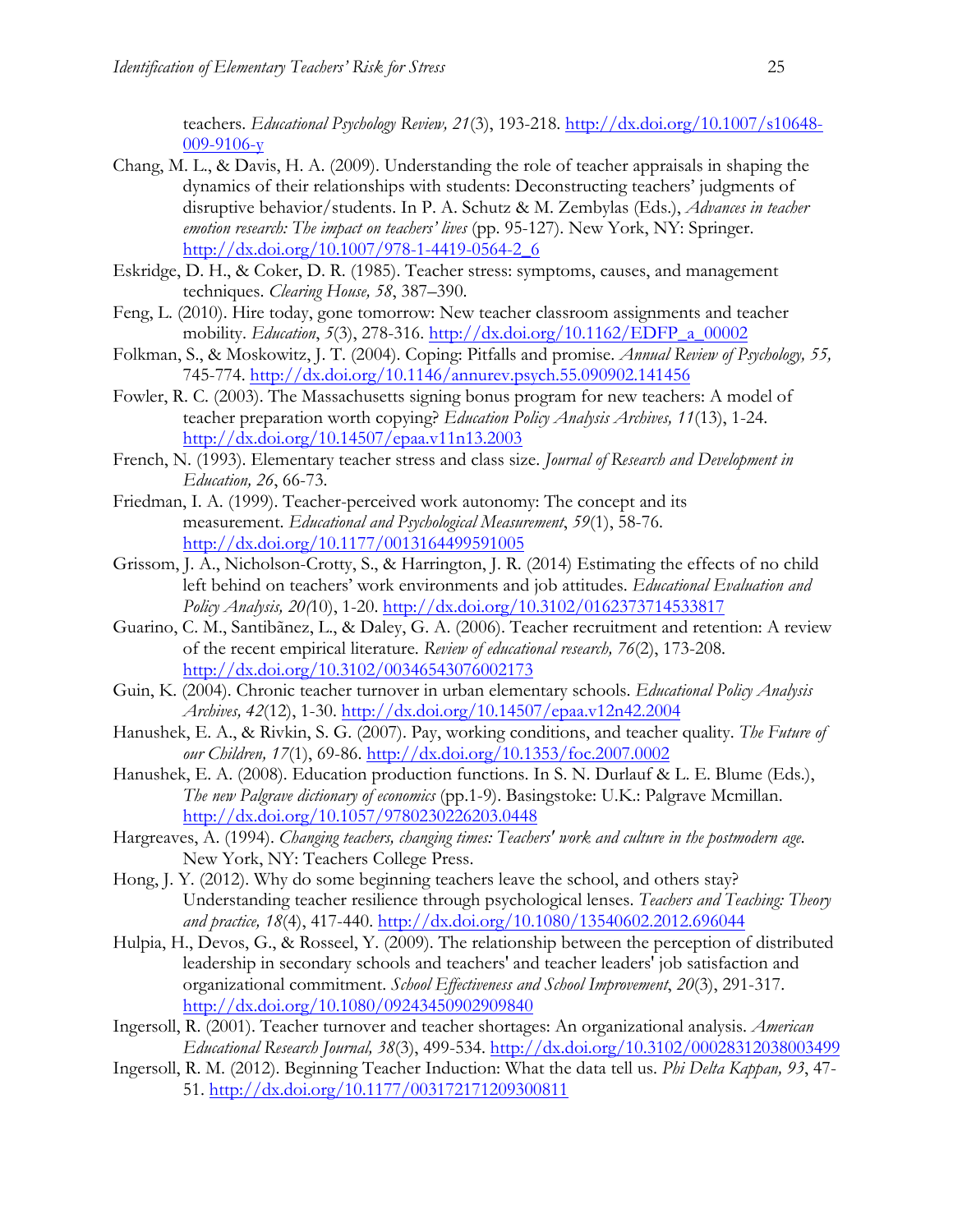- Ingersoll, R. M., & May, H. (2012). The magnitude, destinations, and determinants of mathematics and science teacher turnover. *Educational Evaluation and Policy Analysis*, *34*(4), 435-464. http://dx.doi.org/10.3102/0162373712454326
- Ingersoll, R. M., & Smith, T. M. (2003). The wrong solution to the teacher shortage. *Educational Leadership, 60*(8), 30-33.
- Jackson, K. M. (2012). Influence matters: The link between principal and teacher influence over school policy and teacher turnover. *Journal of School Leadership*, *22*(5), 875-901.
- Jiang, Y. (2005). The influencing and effective model of early childhood: Teachers' job satisfaction in China. *US-China Education Review, 2*(11), 65-74.
- Johnson, S. M., Berg, J. H., & Donaldson, M. L. (2005). *Who stays in teaching and why?: A review of the literature on teacher retention*. Project on the Next Generation of Teachers, Harvard Graduate School of Education.
- Johnson, S., Kraft, M. A., & Papay, J. P. (2012). How context matters in high-need schools: The effects of teachers' working conditions on their professional satisfaction and their students' achievement. *Teachers College Record*, *114*(10), 1-39.
- Koeske, G. F., Kirk, S. A., Koeske, R. D., & Rauktis, M. B. (1994). Measuring the Monday blues: Validation of a job satisfaction scale for the human services. *Social Work Research, 18(1),* 27-35.
- Kokkinos, C. M., Panayiotou, G., & Davazoglou, A. M. (2005). Correlates of teacher appraisals of student behaviors. *Psychology in the Schools, 42*(1), 79-89. http://dx.doi.org/10.1002/pits.20031
- Kyriacou, C., & Sutcliffe, J. (1977). Teacher stress: A review. *Educational Review, 29,* 299-306. http://dx.doi.org/10.1080/0013191770290407
- Lam, B., & Yan, H. (2011). Beginning teachers' job satisfaction: The impact of school-based factors. *Teacher Development, 15*(3), 333-348. http://dx.doi.org/10.1080/13664530.2011.608516
- Lambert, R., McCarthy, C., McCarthy, C., Crowe, E., & Fisher, M. (2012). Assessment of teacher demands and resources: Relationship to stress, classroom structural characteristics, job satisfaction, and turnover. In McCarthy C., Lambert, R., & Ullrich, A. (Eds.) *International Perspectives on Teacher Stress* (pp. 155-174)*.* Charlotte, NC: Information Age Publishing.
- Lambert, R., McCarthy, C., O'Donnell, M., & Melendes, L. (2007). Teacher stress and Classroom structural characteristics in elementary settings. In G. Gates, Wolverton, M., and Gmelch, W. (Eds.), *Emerging thought and research on student, teacher, and administrator stress and coping* (pp. 109-131). Charlotte, NC: Information Age Publishing.
- Lambert, R., McCarthy, C., O'Donnell, M., & Wang, C. (2009). Measuring elementary teacher stress and coping in the classroom: Validity evidence for the Classroom Appraisal of Resources and Demands, *Psychology in the Schools, 46(10*), 973-988. http://dx.doi.org/10.1002/pits.20438
- Lambert, R. & Ullrich, A. (2012). Understanding teacher stress in an age of globalization. In McCarthy C., Lambert, R., & Ullrich, A. (Eds.) *International Perspectives on Teacher Stress* (pp. 243-248). Charlotte, NC: Information Age Publishing.
- Lambert, R., Ullrich, A., & McCarthy, C. (2012). Mixed methods study of stress, coping, and burnout among kindergarten and elementary in Germany. In McCarthy C., Lambert, R., & Ullrich, A. (Eds.) *International Perspectives on Teacher Stress* (pp. 95-120)*.* Charlotte, NC: Information Age Publishing.
- Lazarus, R. S., & Folkman, S. (1984). *Stress, appraisal, and coping.* New York, NY: Springer.
- Lewis, R., Roache, J., & Romi, S. (2011). Coping styles as mediators of teachers' classroom management techniques. *Research in Education, 85*, 53–68. http://dx.doi.org/10.7227/RIE.85.5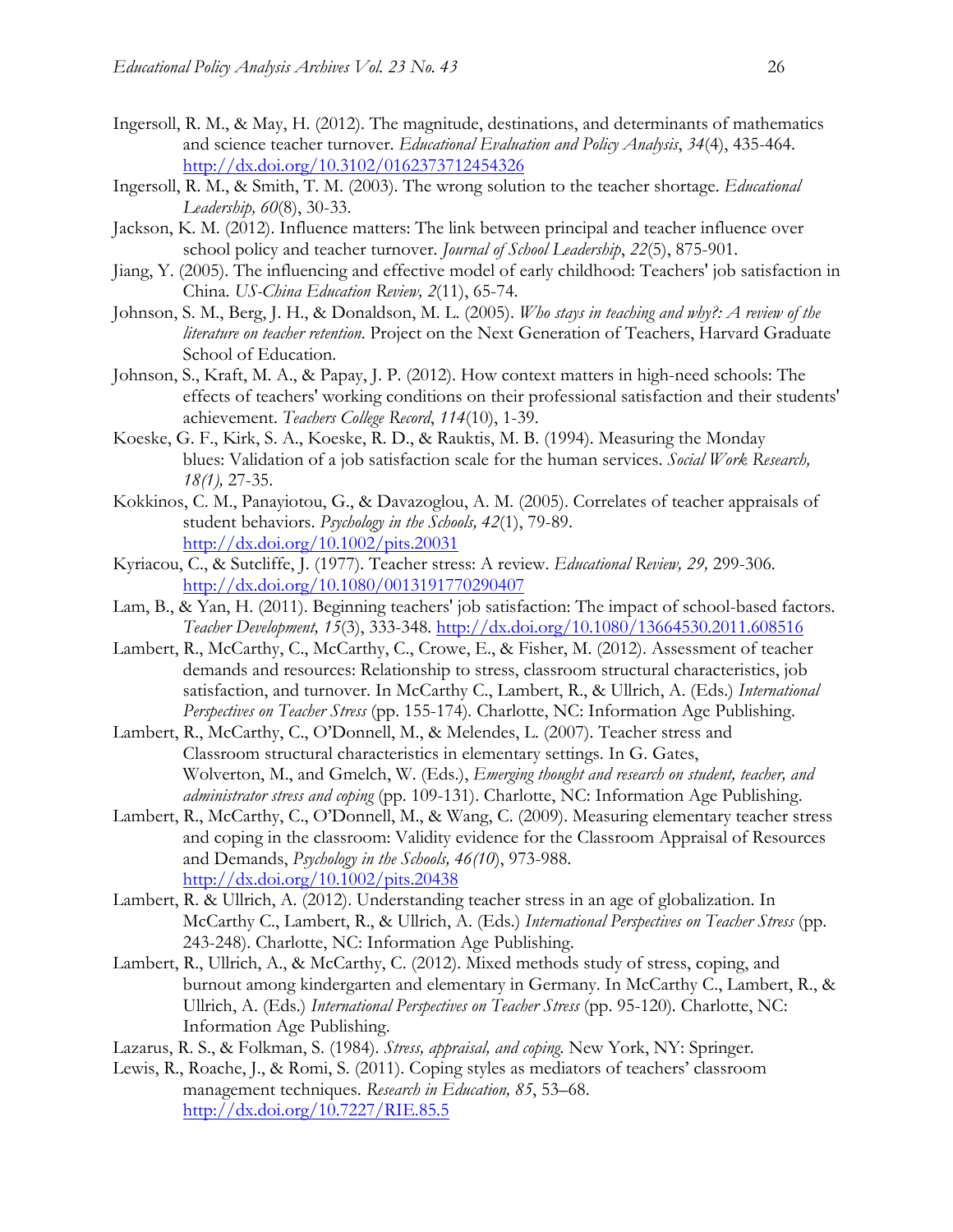- Liu, X. S. (2007). The effect of teacher influence at school on first-year teacher attrition: A multilevel analysis of the Schools and Staffing Survey for 1999–2000. *Educational Research and Evaluation*, *13*(1), 1-16. http://dx.doi.org/10.1080/13803610600797615
- Liu, X. S., & Ramsey, J. (2008). Teachers' job satisfaction: Analyses of the teacher follow-up survey in the United States for 2000–2001. *Teaching and Teacher Education*, *24*(5), 1173-1184. http://dx.doi.org/10.1016/j.tate.2006.11.010
- McCarthy, C. J., Lambert, R.G., Crowe, R. W., & McCarthy, C. J. (2010) Coping, Stress, and Job Satisfaction as Predictors of Advanced Placement Statistics Teachers' Intention to Leave the Field. *NASSP Bulletin, 94*, 306-326. http://dx.doi.org/10.1177/0192636511403262
- McCarthy, C. J., Lambert, R. G., O'Donnell, M., & Melendres, L. T. (2009). The relation of elementary teachers' experience, stress, and coping resources to burnout symptoms. *The Elementary School Journal, 109(3),* 282-300. http://dx.doi.org/10.1086/592308
- McCarthy, C., Lambert, C., O'Donnell, M., Villarreal, S., & Melendres, L. (2012). Predictors of elementary teachers' burnout symptoms: The role of teacher's personal resources, perceptions of classroom stress, and disruption of teaching. In McCarthy C., Lambert, R., & Ullrich, A. (Eds.) *International Perspectives on Teacher Stress* (pp. 333-356). Charlotte, NC: Information Age Publishing.
- McCarthy, C. J., Lambert, R. G., & Reiser, J. (2014). Vocational concerns of elementary teachers: Stress, job satisfaction, and occupational commitment. *Journal of Employment Counseling.51(2),* 59-74. http://dx.doi.org/10.1002/j.2161-1920.2014.00042.x
- McCarthy, C. J., Lineback, S., & Lambert, R.G., Allender, M., Reiser, J., & Murphy, S. (2014, April). Elementary Teacher Stress: Associations with Perceptions of Classroom and Professional Variables. In Carson, R. (Chair). Noncognitive Correlates of Stress and Resilience Among Students and Teachers. Symposium conducted at the Annual Meeting of the American Educational Research Association, Philadelphia, PA, April 3 – 7, 2014.
- Metropolitan Life Insurance, C. (2012). The Metlife survey of the American teacher: Teachers, parents and the economy. Metlife, Inc. Retrieved from https://www.metlife.com/assets/cao/foundation/MetLife-Teacher-Survey-2012.pdf
- Meyer, I H. (2003). Prejudice, social stress, and mental health in gesbian, Gay, and bisexual populations: Conceptual issues and research evidence. *Psychological Bulletin, 129,* 674-697. http://dx.doi.org/10.1037/0033-2909.129.5.674
- Monk, D. H. (1988). The education production function: Its evolving role in policy analysis. *Educational Evaluation and Policy Analysis, 11*(1), 31-45. http://dx.doi.org/10.3102/01623737011001031
- Moore, K. (2006). Foreword. In G. Gates, M. Wolverton, & W. Gmelch, (Eds.), *Emerging thought and research on student, teacher, and administrator stress and coping* (pp. 7-10). Charlotte, NC: Information Age Publishing.
- Moriarty, V., Edmonds, S., Blatchford, P., & Martin, C. (2001). Teaching young children: Perceived satisfaction and stress. *Educational Research, 43,* 33-46. http://dx.doi.org/10.1080/00131880010021276
- Pearson, L. (1998). The prediction of teacher autonomy. *Educational Research Quarterly*, *22*(1), 33-46.
- Pearson, L., & Hall, B. W. (1993). Initial construct validation of the teaching autonomy scale. *Journal Of Educational Research*, *86*, 172-178. doi:10.1080/00220671.1993.9941155
- Pearson, L., & Moomaw, W. (2005). The relationship between teacher autonomy and stress, work satisfaction, empowerment, and professionalism. *Educational Research Quarterly*, *29*(1), 37-53. http://dx.doi.org/10.1080/00220671.1993.9941155
- Petty, T., Fitchett, P. G., & O'Connor, K. (2012). Teachers in high-need schools: How do we attract them and keep them? *The American Secondary Education Journal, 40*(2), 67-88.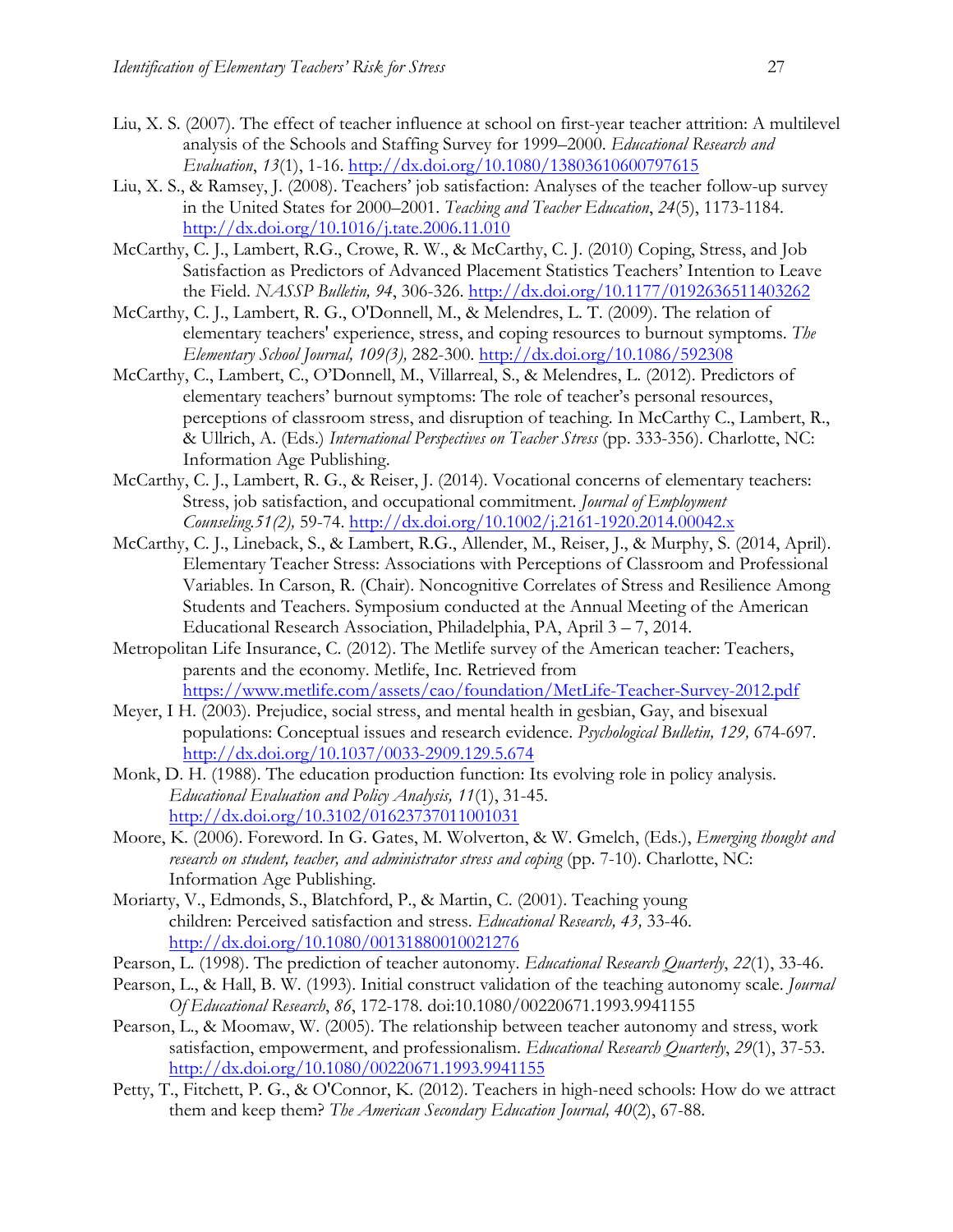- Price, H. E., & Collett, J. L. (2012). The role of exchange and emotion on commitment: A study of teachers. *Social science research*, *41*(6), 1469-1479. http://dx.doi.org/10.1016/j.ssresearch.2012.05.016
- Robertson-Kraft, C., & Duckworth, A. L. (2014). True grit: Trait-leve perserverance and passion for long-term goal predicts effectiveness and retention among novice teachers. *Teachers College Record, 116*, 1-27.
- Ronfeldt, M., Loeb, S., & Wyckoff, J. (2013). How teacher turnover harms student achievement. *American Educational Research Journal, 50*(1), 4-36. http://dx.doi.org/10.3102/0002831212463813
- Scherff, L., & Hahs-Vaughn, D.L. (2008). What we know about English language arts teachers: An analysis of the 1999-2000 SASS and 2000-2001 TFS databases. *English Education*, *40,* 174- 200.
- Sedivy-Benton, A. L., & Boden McGill, C. J. (2012). Significant factors for teachers' intentions to stay or leave the profession: Teacher influence on school, perception of control, and perceived support. *National Teacher Education Journal*, *5*(2), 99-114.
- Simon, N.S. & Johnson, S.M. (2013). *Teacher turnover in high-poverty schools: What we know and can do*. Harvard Graduate School of Education: Project on the Next Generation of Teachers.
- Smylie, M. A., & Denny, J. W. (1990). Teacher leadership: Tensions and ambiguities in organizational perspective. *Educational Administration Quarterly*, *26*(3), 235-259. http://dx.doi.org/10.1177/0013161X90026003003
- Spillane, J. P. (2012). *Distributed leadership* (Vol. 4). San Francisco, CA: John Wiley & Sons.
- Sutton, R. E., Mudrey-Camino, R., & Knight, C. C. (2009). Teachers' emotion regulation and classroom management. *Theory into Practice*, *48*(2), 130–137. http://dx.doi.org/10.1080/00405840902776418
- Tickle, B. R., Chang, M., & Kim, S. (2011). Administrative support and its mediating effect on US public school teachers. *Teaching and Teacher Education: An International Journal Of Research And Studies*, *27*(2), 342-349. http://dx.doi.org/10.1016/j.tate.2010.09.002
- Wheaton, B. (1999). The nature of stressors. In A. F. Horwitz & T. L. Scheid (Eds.), *A handbook for the study of mental health: Social contexts, theories, and systems* (pp. 176–197). Cambridge, England: Cambridge University Press.
- York-Barr, J., & Duke, K. (2004). What do we know about teacher leadership? Findings from two decades of scholarship. *Review of educational research*, *74*(3), 255-316. http://dx.doi.org/10.3102/00346543074003255
- Zellars, K, Hochwarter, W., & Perrewé, P. (2004). Experiencing job burnout: The roles of positive and negative traits and states. *Journal of Applied and Social Psychology, 34,* 887-911. http://dx.doi.org/10.1111/j.1559-1816.2004.tb02576.x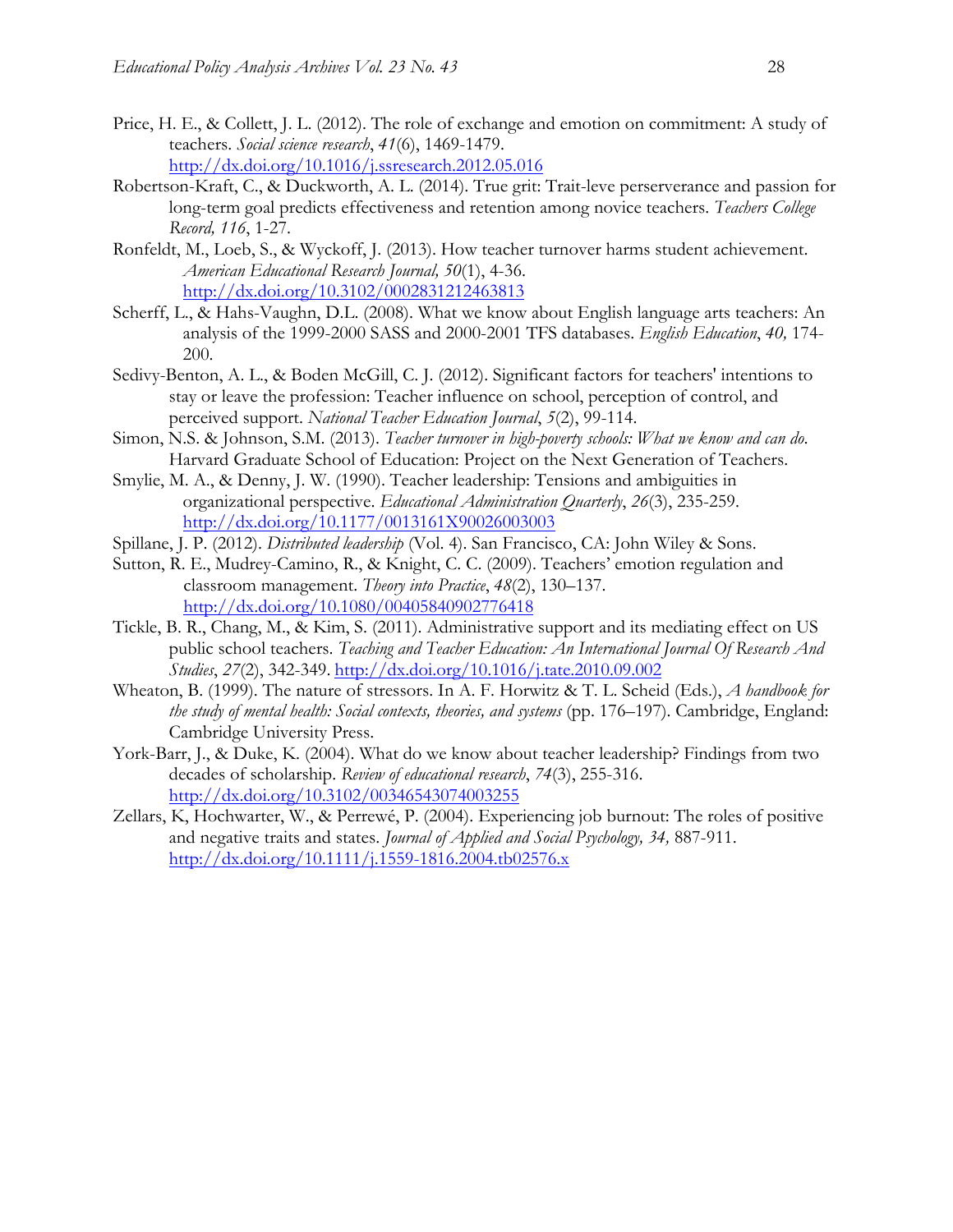# **Appendix A**

Autonomy Scale Items from SASS Surveys

SASS Items Comprising School Influence (no influence  $= 1$ ; a great deal of influence  $= 5$ ) Setting performance standards for students in this school<sup>2k</sup> Establishing curriculum**2k** Determining the content of in-service professional development programs\* Evaluating teachers**2k** Hiring new full-time teachers**2k** Setting discipline policy**2k** Deciding how the school budget will be spent**2k**

SASS Items Comprising Classroom Control (no control = 1, complete control = 5) Selecting textbooks and other instructional materials Selecting content, topics, and skills to be taught Selecting teaching techniques Evaluating and grading students Disciplining students Determining the amount of homework to be assigned

Autonomy= Classroom control +School influence (Note: only 2000 SASS)

 $2k$ Denotes 1999-2000 only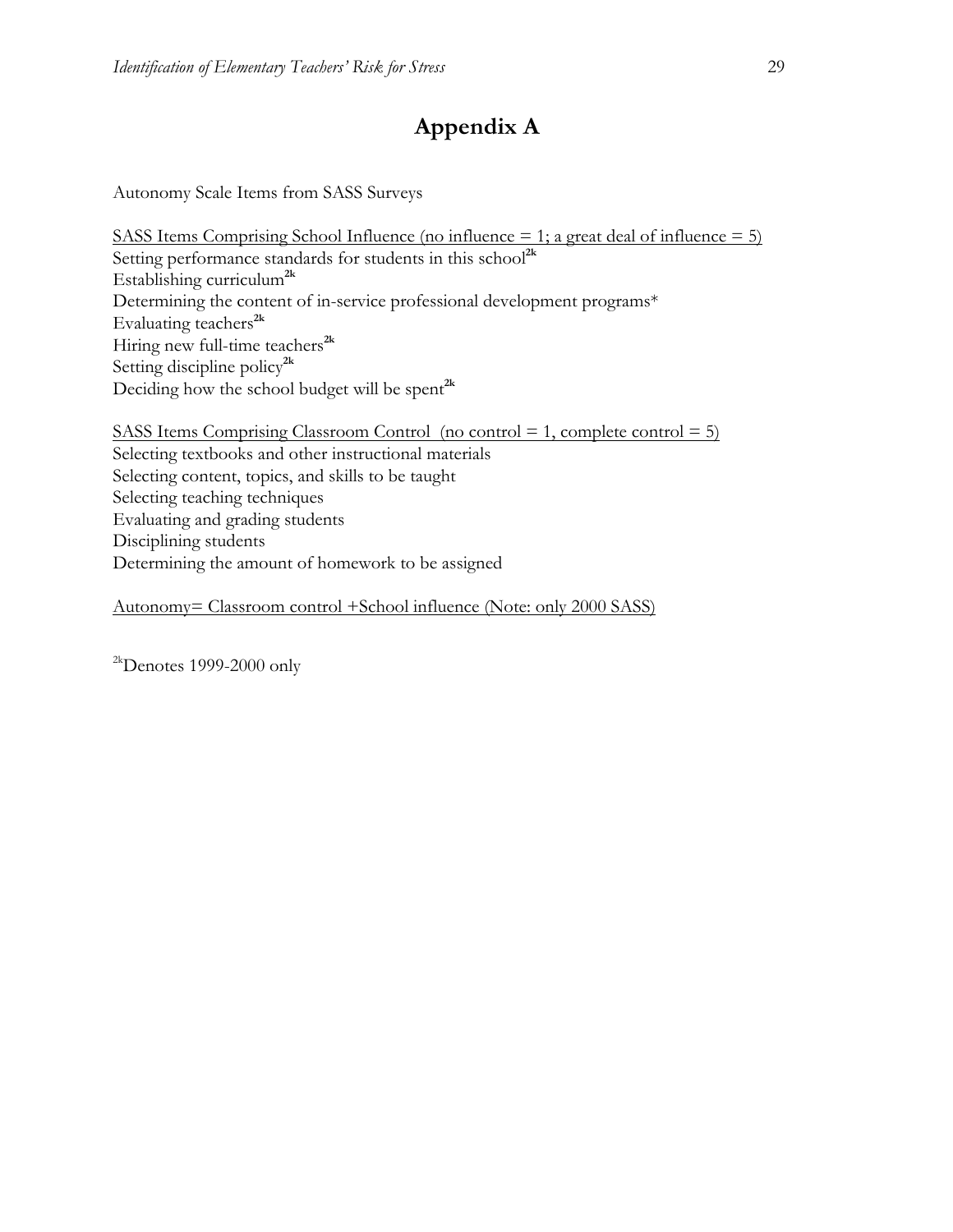## **Appendix B**

Demands and Resources Scale from the SASS and the CARD

### **SASS Demands Scale**

*Demands (recoded strongly disagree 1 to strongly agree 4)* The level of student misbehavior in this school interferes with my teaching Routine duties and paperwork interfere with my job of teaching The amount of student tardiness and class cutting in this school interferes with my teaching

*Demands (serious problem 1 to not a problem 4)* Student tardiness Student absenteeism Teacher absenteeism Students cutting class Physical conflicts among students**2k** Robbery or theft**2k** Vandalism of school property**2k** Student pregnancy**2k** Student use of alcohol**2k** Student drug abuse**2k** Student possession of weapons**2k** Student disrespect for teachers<sup>2k</sup> Students dropping out Student apathy Lack of parental involvement Poverty Students come to school unprepared to learn Poor student health

**2k** denotes 1999/2000 only

#### **CARD Demands Scale**

*How Demanding Are the Following? (rated not demanding 1 to extremely demanding 5)* Number of children in the classroom Children with limited English skills Children from diverse cultural backgrounds Range of developmental levels Number of children performing below grade level Children with learning disabilities Children with physical disabilities Gifted and talented children Homeless or transient children Children who do not follow directions Children with problem behaviors Children who require more time and energy than most children Number of program/administrative disruptions to the daily schedule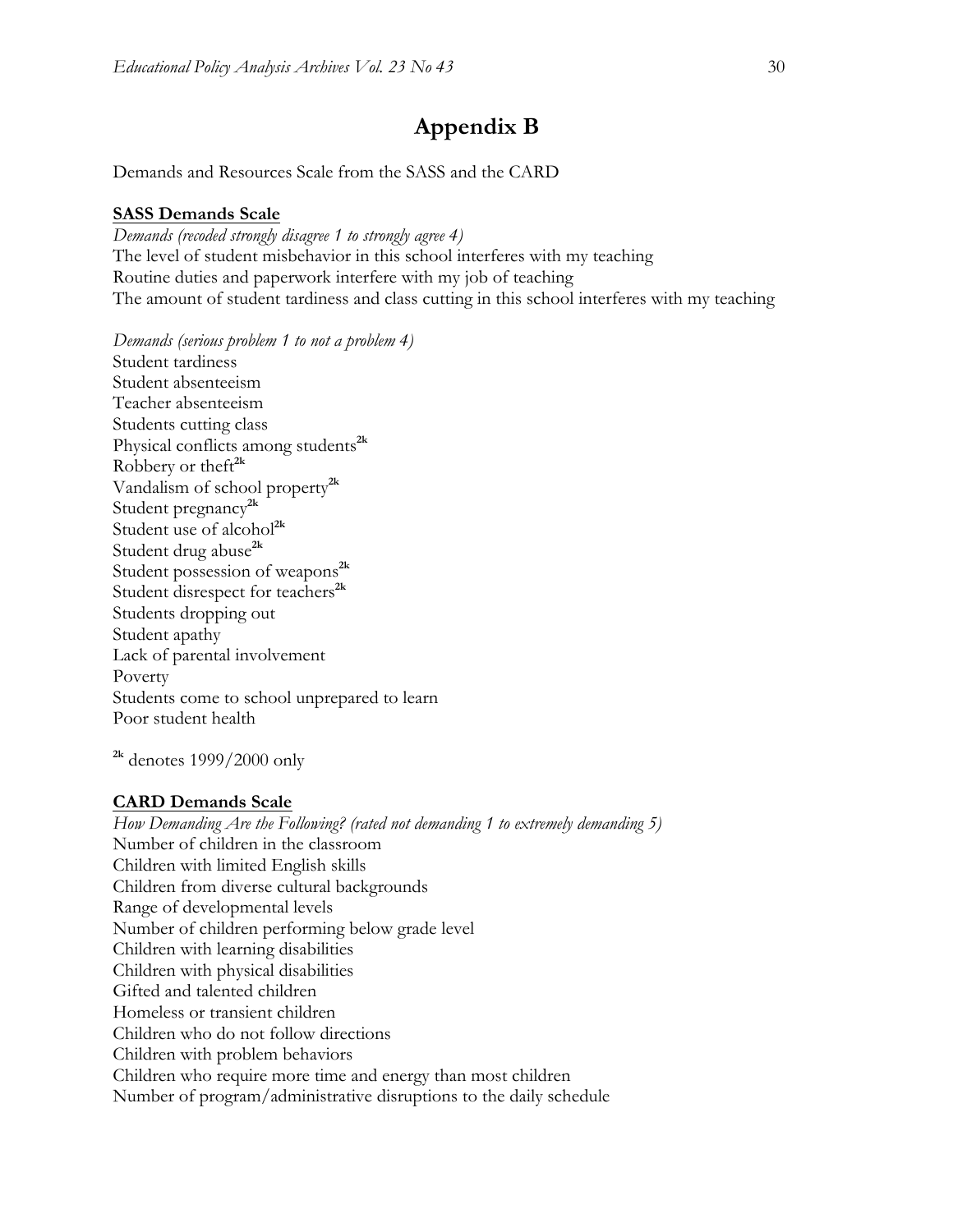### **CARD Demands Scale (Cont'd)**

Amount of physical classroom space Classroom environment conditions Availability of instructional resources Availability of instructional materials Availability of instructional supplies Availability of instructional technology Instructional resources and materials that are outdated Time and effort working with protégé teachers Meetings you are required to attend Time spent performing non-teaching related duties Parent conferences and contacts Formal testing and objective assessments Portfolios, performance assessments, or teacher ratings of children's achievement Grading student work Preparing lessons Setting up classroom for instructional activities Preparing classroom materials Externally imposed changes to the expectations for your job performance Overall, how demanding is your classroom Disruptive children & children with problem behaviors Paperwork requirements Children with poor attendance

### **SASS Resources Scale**

*Resources (recoded strongly disagree 1 to strongly agree 4)*

The principal lets staff members know what is expected of them**2k**

The school administration's behavior toward the staff is supportive and encouraging

I am satisfied with my teaching salary

I receive a greater deal of support from parents for the work I do

Necessary materials such as textbooks, supplies, and copy machines are available as needed by the staff

My principal enforces school rules for student conduct and backs me up when I need it The principal talks with me frequently about my instructional practices<sup> $2k$ </sup>

Rules for student behavior are consistently enforced by teachers in this school, even for students who are not in their classes

Most of my colleagues share my beliefs and values about what the central mission of the school should be

The principal knows what kind of school he/she wants and has communicated it to the staff There is a great deal of cooperative effort among the staff members

In this school, staff members are recognized for a job well done

I am given the support I need to teach students with special needs

I make a conscious effort to coordinate the content of my courses with that of other teachers**2k**

I plan with the library media specialist/librarian for the integration of library media services into my teaching**2k**

**2k** denotes 1999/2000 only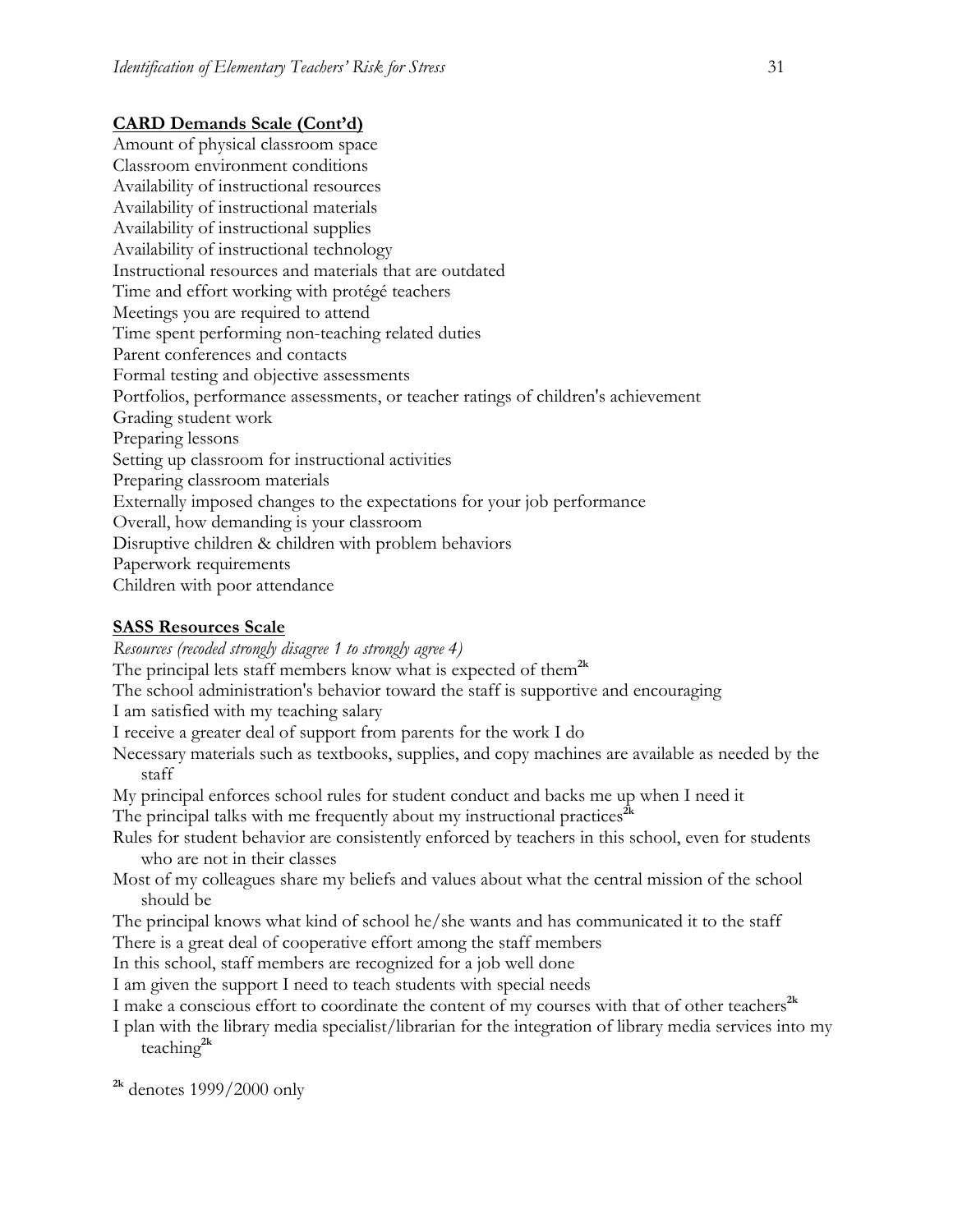### **CARD Resources Scale**

*How helpful are the following resources? (rated very unhelpful 1 to very helpful 5)* Aides/Assistants Parent volunteers in the classroom Parent support of school learning activities Parent support of learning activities at home adult mentors from the community Support personnel for children with physical disabilities Support personnel for gift or talented children Support personnel for children with limited English skills Support personnel for children from diverse cultural backgrounds Support personnel for children with problem behaviors Support personnel for children performing below grade level Support personnel for computers and instructional technology Counselors or family services workers Special area teachers Mentor teachers Staff development opportunities Materials for children with learning disabilities Materials for gift or talented children Materials for children with limited English skills Materials for children from diverse cultural backgrounds Materials for children with problem behaviors Materials for children performing below grade level Instructional materials Instructional supplies provided by your school or program Overall, how would you rate the resources available to help you with the demands of your classroom? Administrators at your school Instructional resources provided by your school or program Support personnel for children with learning disabilities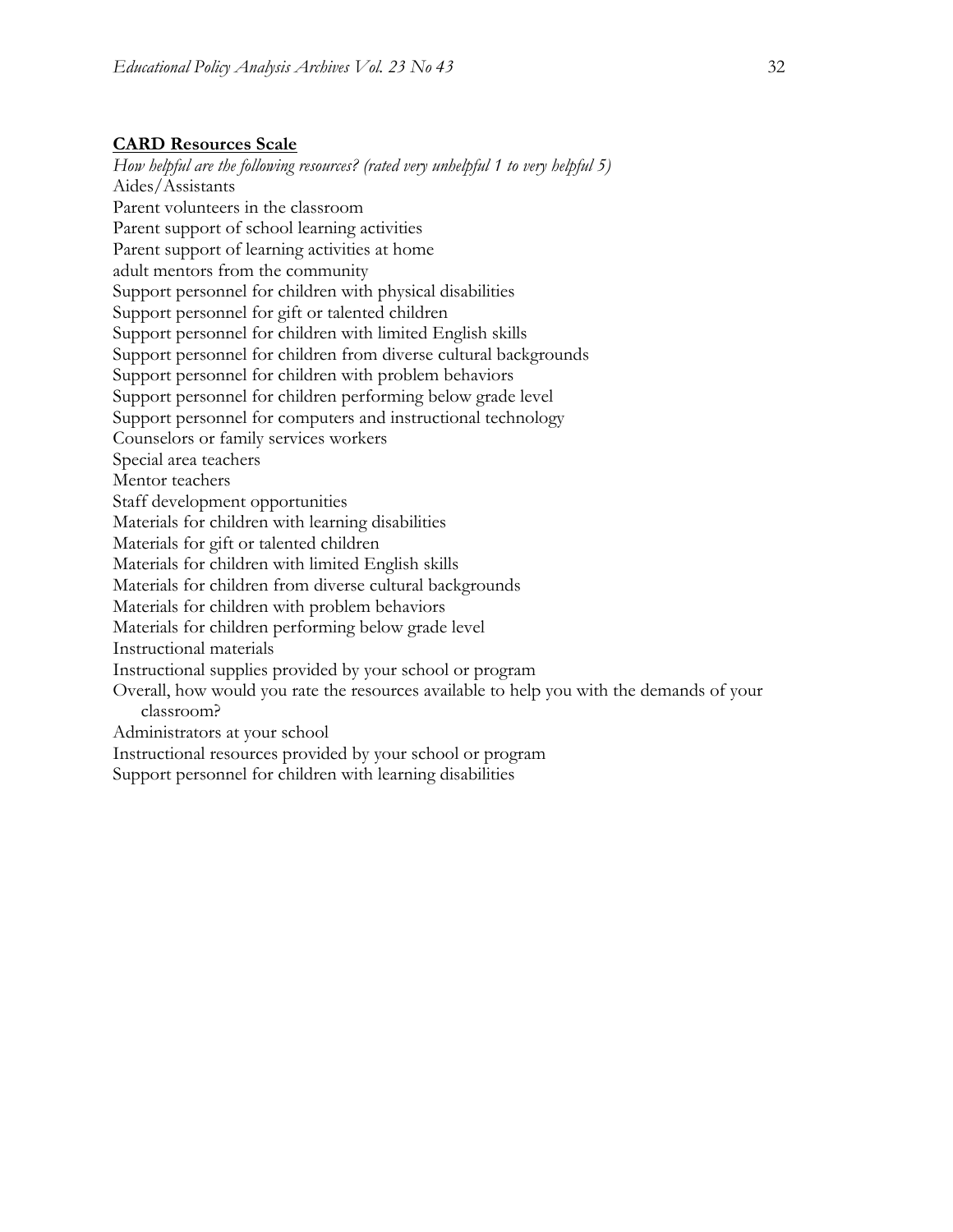### **About the Authors**

### **Richard G. Lambert**

University of North Carolina at Charlotte rglamber@uncc.edu

Dr. Richard Lambert is a Professor of Educational Research at the University of North Carolina at Charlotte. He specializes in applied statistics, teacher stress and coping, and assessment for young children.

### **Christopher McCarthy**

University of Texas at Austin cjmccarthy@austin.utexas.edu

Christopher J. McCarthy is a Professor in the Department of Educational Psychology at the University of Texas at Austin. He studies stress and coping, particularly in educational contexts.

### **Paul G. Fitchett**

University of North Carolina at Charlotte Paul.Fitchett@uncc.edu

Paul G. Fitchett is an Associate Professor in the Department of Middle, Secondary, and K12 Education at the University of North Carolina at Charlotte. He studies the intersections between teacher working conditions, student learning outcomes, and educational policy.

### **Sally Lineback**

University of Texas at Austin sallylineback@gmail.com

Sally Lineback is a doctoral student in Counseling Psychology at the University of Texas at Austin. She is a former teacher and currently studies teacher stress and coping, with a particular interest in gay and lesbian teachers' experiences with stress.

### **Jenson Reiser**

University of Texas at Austin jenson.reiser@gmail.com

Jenson Reiser is a doctoral candidate in Counseling Psychology at the University of Texas at Austin. Her research interests include stress and coping in educational settings; specifically, the research and development of in-school interventions to help teachers reduce and manage stress.

# education policy analysis archives

Volume 23 Number 43 April 13th, 2015 ISSN 1068-2341

ල)

SOME RIGHTS RESERVED Readers are free to copy, display, and distribute this article, as long as the work is attributed to the author(s) and **Education Policy Analysis Archives,** it is distributed for noncommercial purposes only, and no alteration or transformation is made in the work. More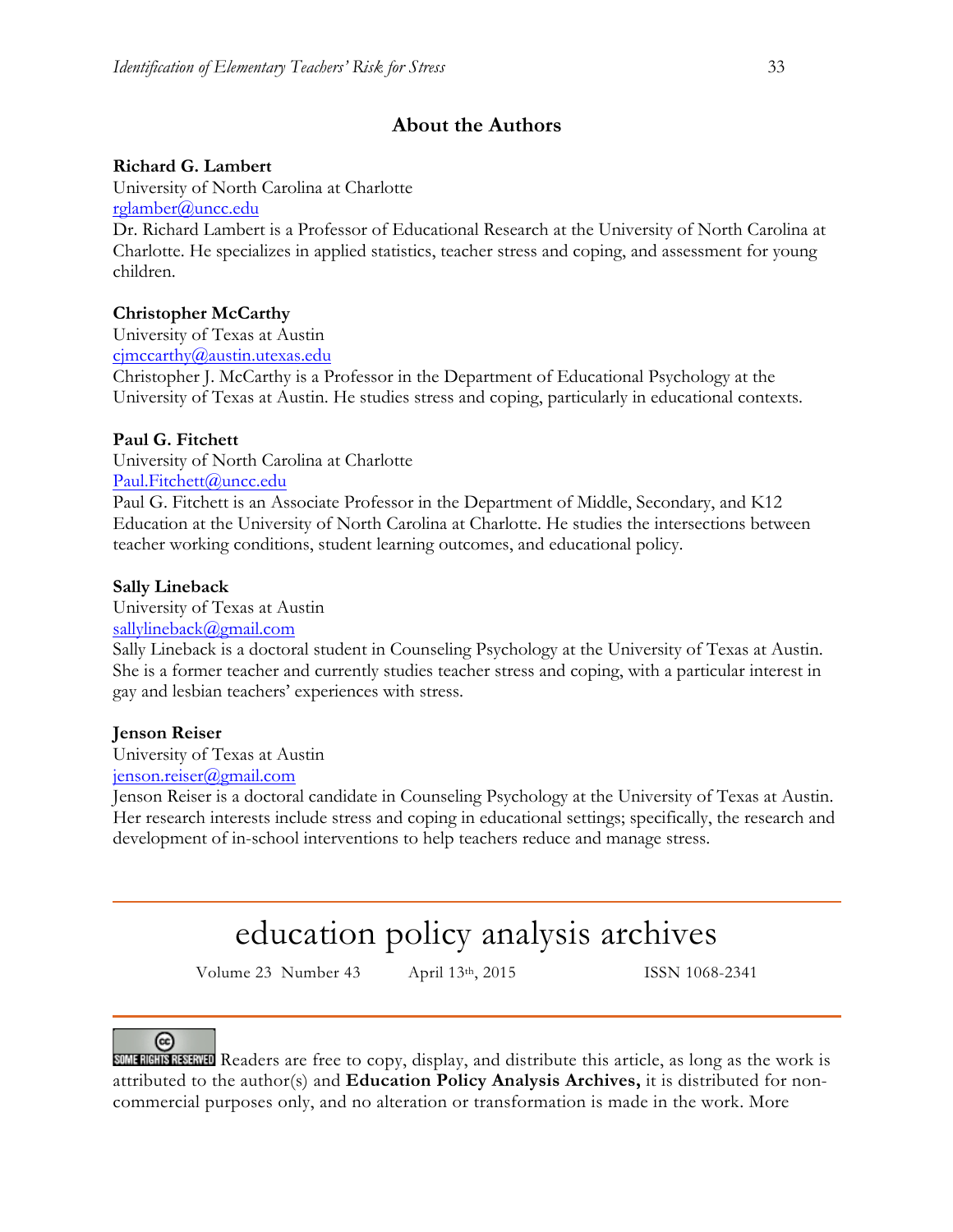details of this Creative Commons license are available at

http://creativecommons.org/licenses/by-nc-sa/3.0/. All other uses must be approved by the author(s) or **EPAA**. **EPAA** is published by the Mary Lou Fulton Institute and Graduate School of Education at Arizona State University Articles are indexed in CIRC (Clasificación Integrada de Revistas Científicas, Spain), DIALNET (Spain), Directory of Open Access Journals, EBSCO Education Research Complete, ERIC, Education Full Text (H.W. Wilson), QUALIS A2 (Brazil), SCImago Journal Rank; SCOPUS, SOCOLAR (China).

Please contribute commentaries at http://epaa.info/wordpress/ and send errata notes to Gustavo E. Fischman fischman@asu.edu

**Join EPAA's Facebook community** at https://www.facebook.com/EPAAAAPE and **Twitter feed** @epaa\_aape.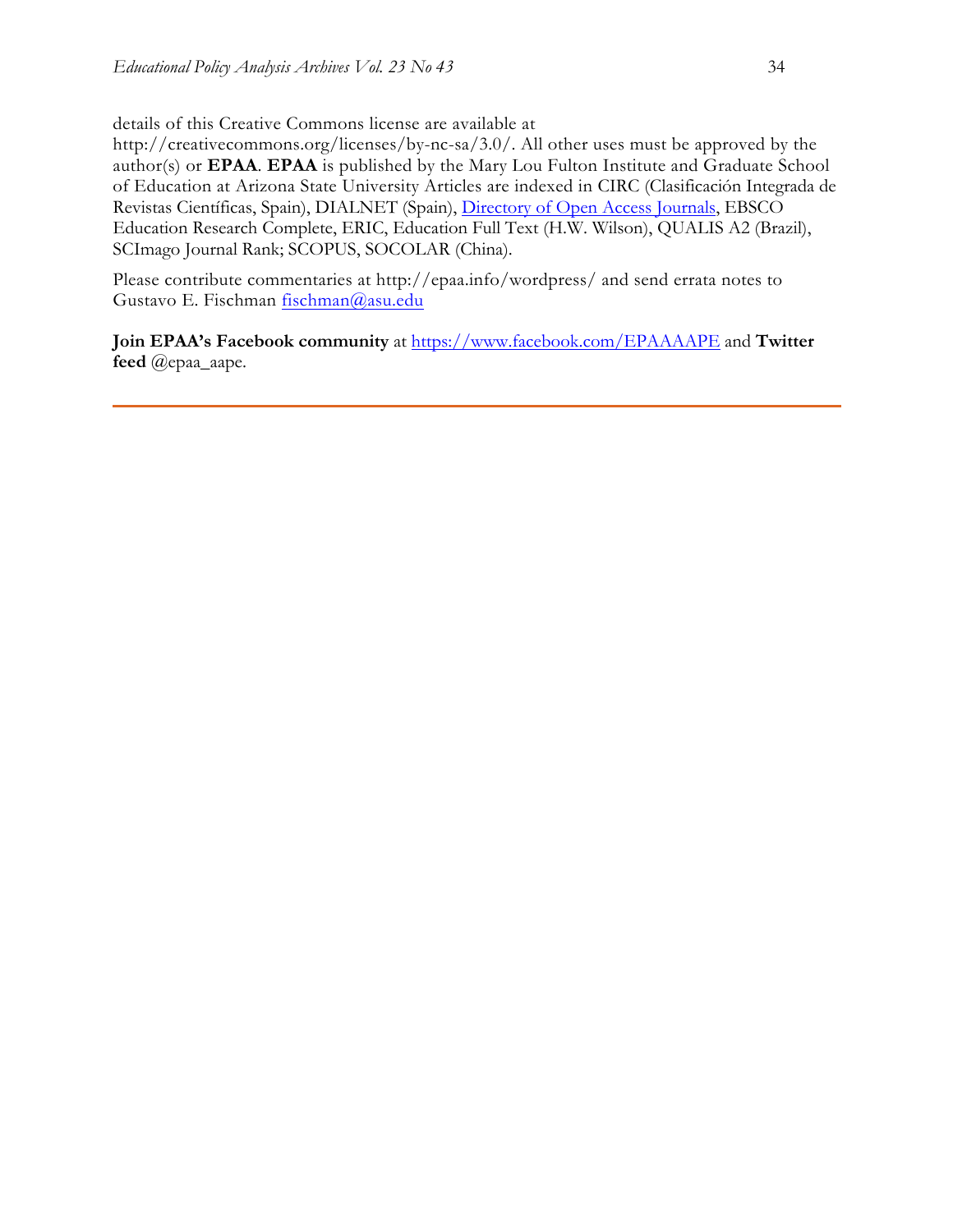### education policy analysis archives editorial board

Editor **Gustavo E. Fischman** (Arizona State University) Associate Editors: **Audrey Amrein-Beardsley** (Arizona State University), **Kevin Kinser** (University of Albany) **Jeanne M. Powers** (Arizona State University)

**Jessica Allen** University of Colorado, Boulder **Jaekyung Lee** SUNY Buffalo **Gary Anderson** New York University **Christopher Lubienski** University of Illinois,

**Michael W. Apple** University of Wisconsin, Madison **David C. Berliner** Arizona State University **Maria Martinez-Coslo** University of Texas,

**Wendy C. Chi** Jefferson County Public Schools in Golden, Colorado **Arnold Danzig** California State University, San Jose

**Linda Darling-Hammond** Stanford University **Laurence Parker** University of Utah **Chad d'Entremont** Rennie Center for Education Research and Policy **Tara Donahue** McREL International **A. G. Rud** Washington State University **Christopher Joseph Frey** Bowling Green State University **Melissa Lynn Freeman** Adams State College **Kimberly Scott** Arizona State University **Amy Garrett Dikkers** University of North Carolina Wilmington **Gene V Glass** Arizona State University **Maria Teresa Tatto** Michigan State University **Ronald Glass** University of California, Santa Cruz | Larisa Warhol Arizona State University **Harvey Goldstein** University of Bristol **Cally Waite** Social Science Research Council **Jacob P. K. Gross** University of Louisville **John Weathers** University of Colorado, Colorado

**Kimberly Joy Howard** University of Southern California **Craig Howley** Ohio University **John Willinsky** Stanford University

Urbana-Champaign **Sarah Lubienski** University of Illinois, Urbana-Champaign **Angela Arzubiaga** Arizona State University **Samuel R. Lucas** University of California, Berkeley Arlington **Robert Bickel** Marshall University **William Mathis** University of Colorado, Boulder **Henry Braun** Boston College **Tristan McCowan** Institute of Education, London **Eric Camburn** University of Wisconsin, Madison **Michele S. Moses** University of Colorado, Boulder **Julianne Moss** Deakin University

**Casey Cobb** University of Connecticut **Sharon Nichols** University of Texas, San Antonio **Noga O'Connor** University of Iowa

**Antonia Darder** Loyola Marymount University **João Paraskveva** University of Massachusetts, Dartmouth **Susan L. Robertson** Bristol University

**John Diamond** Harvard University **John Rogers** University of California, Los Angeles **Sherman Dorn** Arizona State University **Felicia C. Sanders** Institute of Education Sciences **Janelle Scott** University of California, Berkeley

**Dorothy Shipps** Baruch College/CUNY

Springs **Eric M. Haas** WestEd **Kevin Welner** University of Colorado, Boulder **Ed Wiley** University of Colorado, Boulder

**Aimee Howley** Ohio University **Terrence G. Wiley** Center for Applied Linguistics

**Steve Klees** University of Maryland **Kyo Yamashiro** Los Angeles Education Research Institute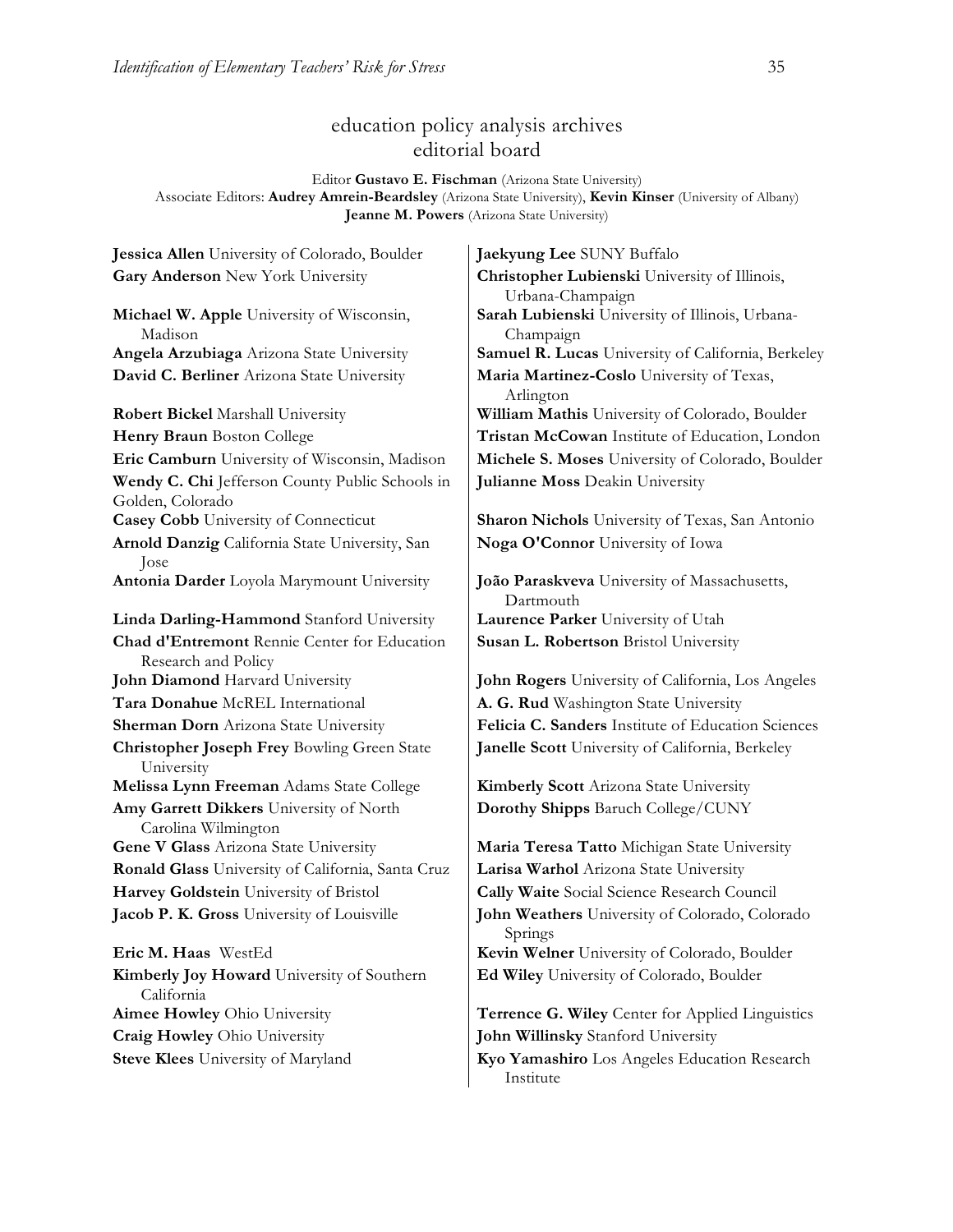### archivos analíticos de políticas educativas consejo editorial

Editores: **Gustavo E. Fischman** (Arizona State University), **Jason Beech** (Universidad de San Andrés), **Alejandro Canales** (UNAM) y **Jesús Romero Morante** (Universidad de Cantabria)

**Armando Alcántara Santuario** IISUE, UNAM México

**Pilar Arnaiz Sánchez** Universidad de Murcia, España

- **Xavier Besalú Costa** Universitat de Girona, España
- **Jose Joaquin Brunner** Universidad Diego Portales, Chile

**Damián Canales Sánchez** Instituto Nacional para la Evaluación de la Educación, México

**María Caridad García** Universidad Católica del Norte, Chile

**Raimundo Cuesta Fernández** IES Fray Luis de León, España

**Marco Antonio Delgado Fuentes** Universidad Iberoamericana, México

**Inés Dussel** DIE**-**CINVESTAV, Mexico

**Rafael Feito Alonso** Universidad Complutense de Madrid. España

- **Pedro Flores Crespo** Universidad Iberoamericana, México
- **Verónica García Martínez** Universidad Juárez Autónoma de Tabasco, México
- **Francisco F. García Pérez** Universidad de Sevilla, España

**Edna Luna Serrano** Universidad Autónoma de Baja California, México

**Alma Maldonado** DIE-CINVESTAV México

**Alejandro Márquez Jiménez** IISUE, UNAM México

**Jaume Martínez Bonafé**, Universitat de València, España

**José Felipe Martínez Fernández** University of California Los Angeles, Estados Unidos

**Fanni Muñoz** Pontificia Universidad Católica de Perú,

**Claudio Almonacid** University of Santiago, Chile **Imanol Ordorika** Instituto de Investigaciones Economicas – UNAM, México

- **Maria Cristina Parra Sandoval** Universidad de Zulia, Venezuela
- **Miguel A. Pereyra** Universidad de Granada, España
- **Monica Pini** Universidad Nacional de San Martín, Argentina

**Paula Razquin** Universidad de San Andrés, Argentina

**Ignacio Rivas Flores** Universidad de Málaga, España

**Daniel Schugurensky** Arizona State University, Estados Unidos

**Orlando Pulido Chaves** Instituto para la Investigacion Educativa y el Desarrollo Pedagogico IDEP

**José Gregorio Rodríguez** Universidad Nacional de Colombia

**Miriam Rodríguez Vargas** Universidad Autónoma de Tamaulipas, México

- **Mario Rueda Beltrán** IISUE, UNAM México
- **José Luis San Fabián Maroto** Universidad de Oviedo, España
- **Yengny Marisol Silva Laya** Universidad Iberoamericana, México
- **Aida Terrón Bañuelos** Universidad de Oviedo, España

**Jurjo Torres Santomé** Universidad de la Coruña, España

**Antoni Verger Planells** University of Barcelona, España

**Mario Yapu** Universidad Para la Investigación Estratégica, Bolivia